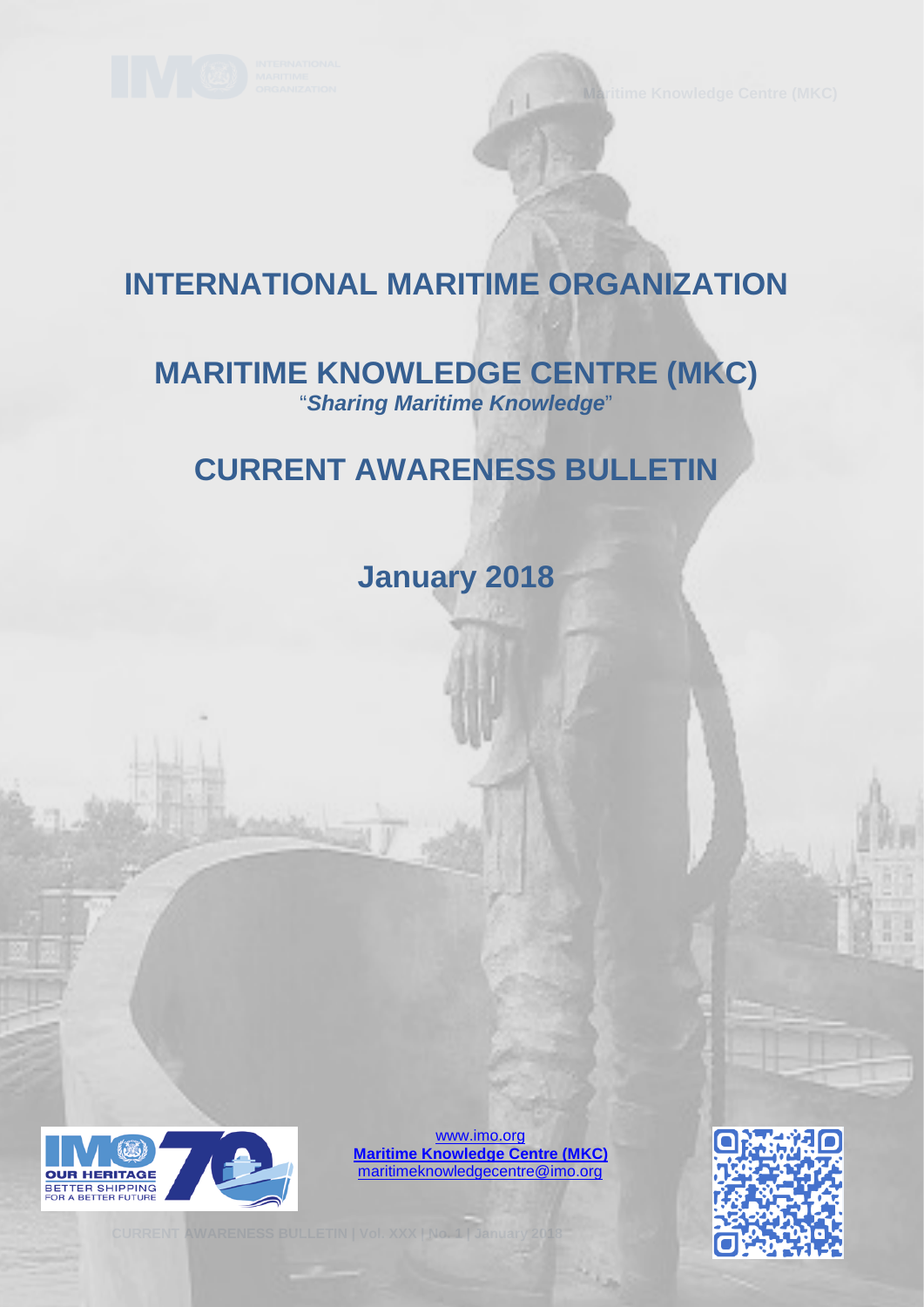

# About the MKC Current Awareness Bulletin (CAB)

The aim of the MKC Current Awareness Bulletin (CAB) is to provide a digest of news and publications focusing on subject areas related to the work of IMO. Each CAB issue presents headlines from the previous month. For copyright reasons, the Current Awareness Bulletin (CAB) contains excerpts only. Links to the complete articles or abstract on publishers' sites are included when available, though access may require payment or subscription.

The MKC Current Awareness Bulletin is disseminated monthly and issues from the current and the past year are free to download from this page.

**Email us** if you would like to receive email notification when the most recent Current Awareness Bulletin is available to be downloaded.

The MKC Current Awareness Bulletin (CAB) is compiled by the Maritime Knowledge Centre and is not an official IMO publication. Inclusion does not imply any endorsement by IMO.

# **CONTENTS**

| CASUALTIES.     |  |
|-----------------|--|
|                 |  |
|                 |  |
|                 |  |
|                 |  |
| <b>IMO</b>      |  |
|                 |  |
|                 |  |
|                 |  |
|                 |  |
|                 |  |
| <b>MIGRANTS</b> |  |
|                 |  |
| PIRACY          |  |
|                 |  |
|                 |  |
|                 |  |
| SAI VAGE        |  |
|                 |  |
|                 |  |
| SHIP RECYLING   |  |
|                 |  |
|                 |  |
|                 |  |
|                 |  |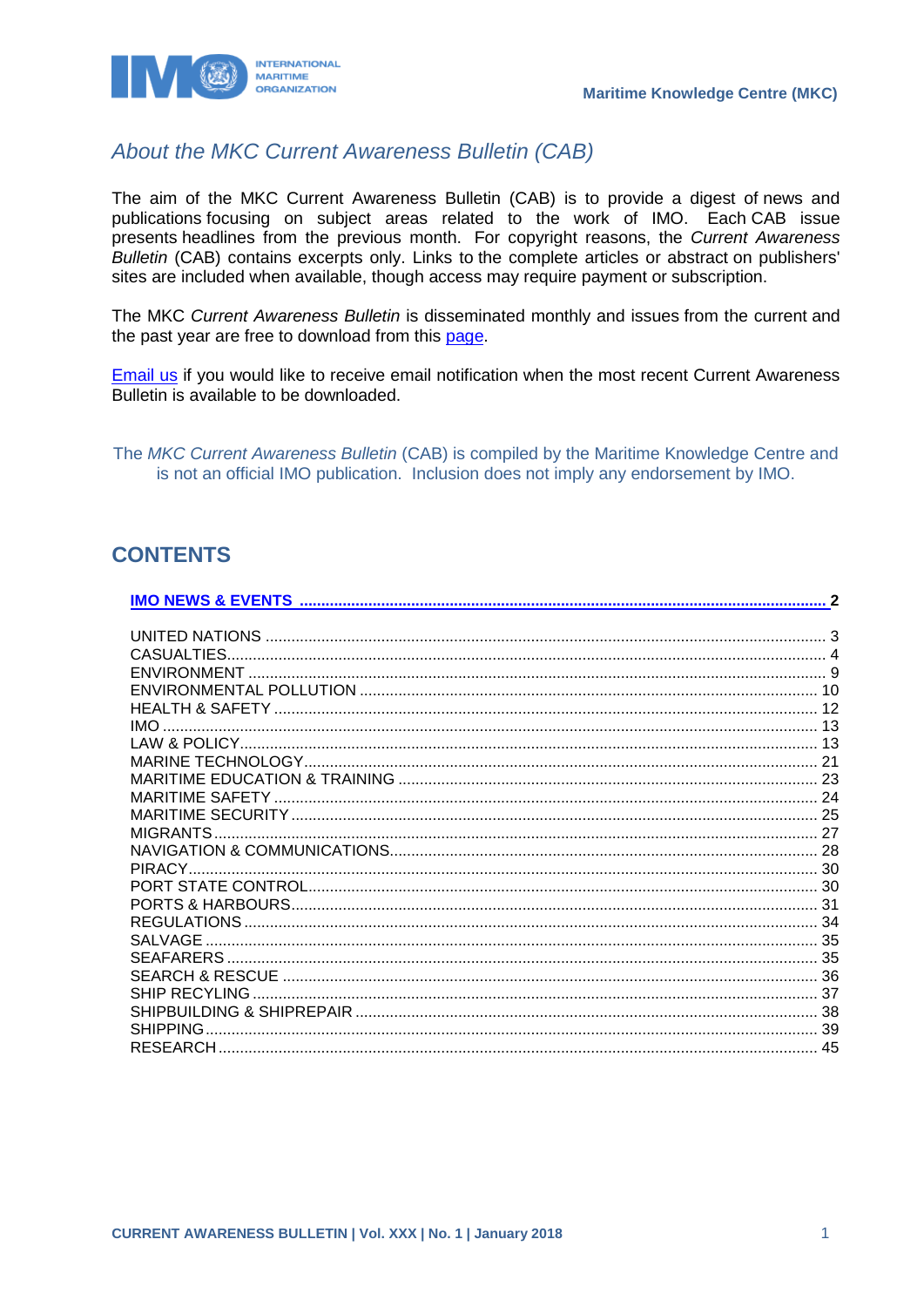

# <span id="page-2-0"></span>*IMO NEWS & EVENTS*

### **About World Maritime Day 2018**

In 2018, IMO will celebrate 70 years since the Convention establishing the Organization was adopted. The World Maritime Day theme for the year is **"IMO 70: Our Heritage – Better Shipping for a Better Future".**

This provides the opportunity to take stock and look back, but also to look forward, addressing current and future challenges for maritime transport to maintain a continued and strengthened contribution towards sustainable growth for all. *[Full Story](http://www.imo.org/en/About/Events/WorldMaritimeDay/Pages/WMD-2018.aspx)* 

*[#IMO70](https://twitter.com/hashtag/IMO70?src=hash)* [World Maritime Day 2018 logos](http://www.imo.org/en/About/Events/WorldMaritimeDay/Pages/World-Maritime-Day-2018-logos.aspx)*.*

# **[What's New during 2018](http://www.imo.org/en/MediaCentre/WhatsNew/Pages/Archive-2018.aspx)**

# [Programme of Meetings](http://www.imo.org/en/MediaCentre/MeetingSummaries/Documents/PROG-126-Rev.1%20-%20Programme%20Of%20Meetings%20For%202018%20%28Secretariat%29.pdf) 2018

January 22-26, 2018 - Sub-Committee on Ship Design and Construction 5th session (SDC 5)

# [IMO PRESS BRIEFINGS](http://www.imo.org/MediaCentre/PressBriefings/Pages/Home.aspx)

Seafarer [shore leave gets extra protection from 1 January 2018](http://www.imo.org/en/MediaCentre/PressBriefings/Pages/01-FALConvention.aspx) Briefing: 01, January 1, 2018

# [RECENT SPEECHES BY IMO SECRETARY-GENERAL KITACK LIM](http://www.imo.org/en/MediaCentre/SecretaryGeneral/SpeechesByTheSecretaryGeneral/Pages/Default.aspx)

January 22-26, 2018 - Sub-Committee on Ship Design and Construction (SDC 5) [\(Opening Address\)](http://www.imo.org/en/MediaCentre/SecretaryGeneral/Secretary-GeneralsSpeechesToMeetings/Pages/SDC-5-opening.aspx)

**[IMO NEWS MAGAZINE](http://www.imo.org/MediaCentre/MaritimeNewsMagazine/Pages/Home.aspx)** 

**IMO PUBLISHING** [2018 Publications Catalogue](https://indd.adobe.com/view/a21a12ad-3de5-42c2-86d4-6cf890ae7ac2)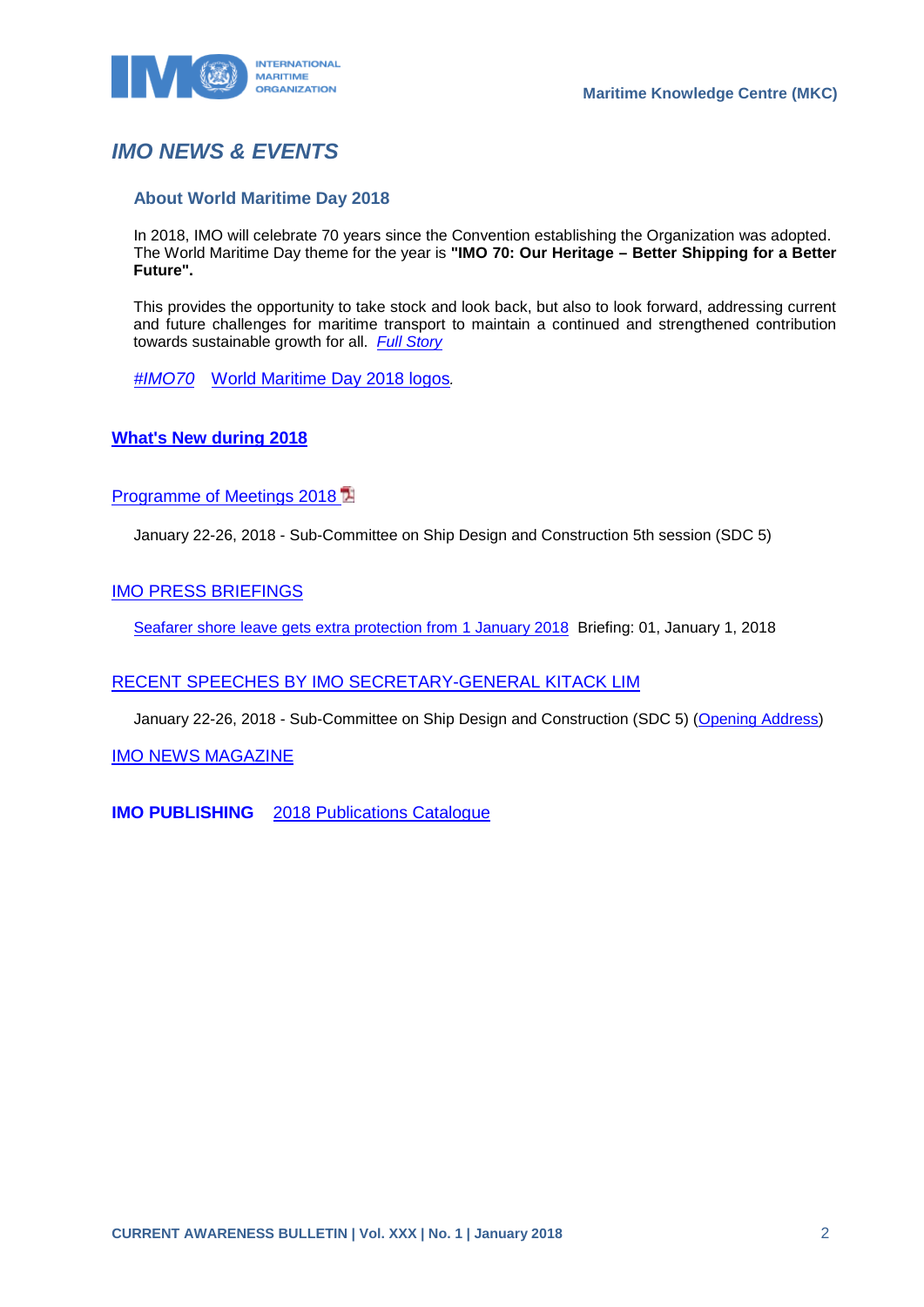

# <span id="page-3-0"></span>*UNITED NATIONS*

#### **UN readying training guidelines to help cabin crews identify, report human trafficking**. *UN News Centre*. 4 January 2018. Available from:

<http://www.un.org/apps/news/story.asp?NewsID=58382> <a>><a>Filt<br/>Pe United Nations is taking the global combat against human trafficking into the skies as the Organization's human rights office and its Montrealbased civil aviation agency begin putting the final touches on training guidelines that could help airline cabin crew spot possible victims.

#### **OECD-UN forum on strengthening collection and use of migration data kicks off in Paris**. *UN News Centre*. 15 January 2018. Available from:

<http://www.un.org/apps/news/story.asp?NewsID=58424> **¥** International organizations, policy experts, statisticians and civil society came together on Monday at a United Nations-supported forum in Paris to answer the global call for more accurate and timely information on migration flows and examine how improved data collection can feed into better policymaking.

### **At African Union Summit, Guterres lauds strong AU-UN partnership, outlines areas for more cooperation**. *UN News Centre*. 28 January 2018. Available from:

<http://www.un.org/apps/news/story.asp?NewsID=58496> Hailing the partnership between Africa and the United Nations as "solid, and grounded on sound principles of human rights and good governance," Secretary-General, Antonio Guterres told leaders gathered in Addis Ababa, Ethiopia, for the African Union Summit, that with Africa in the lead, "we can and will do more" to bolster successful cooperation throughout the continent.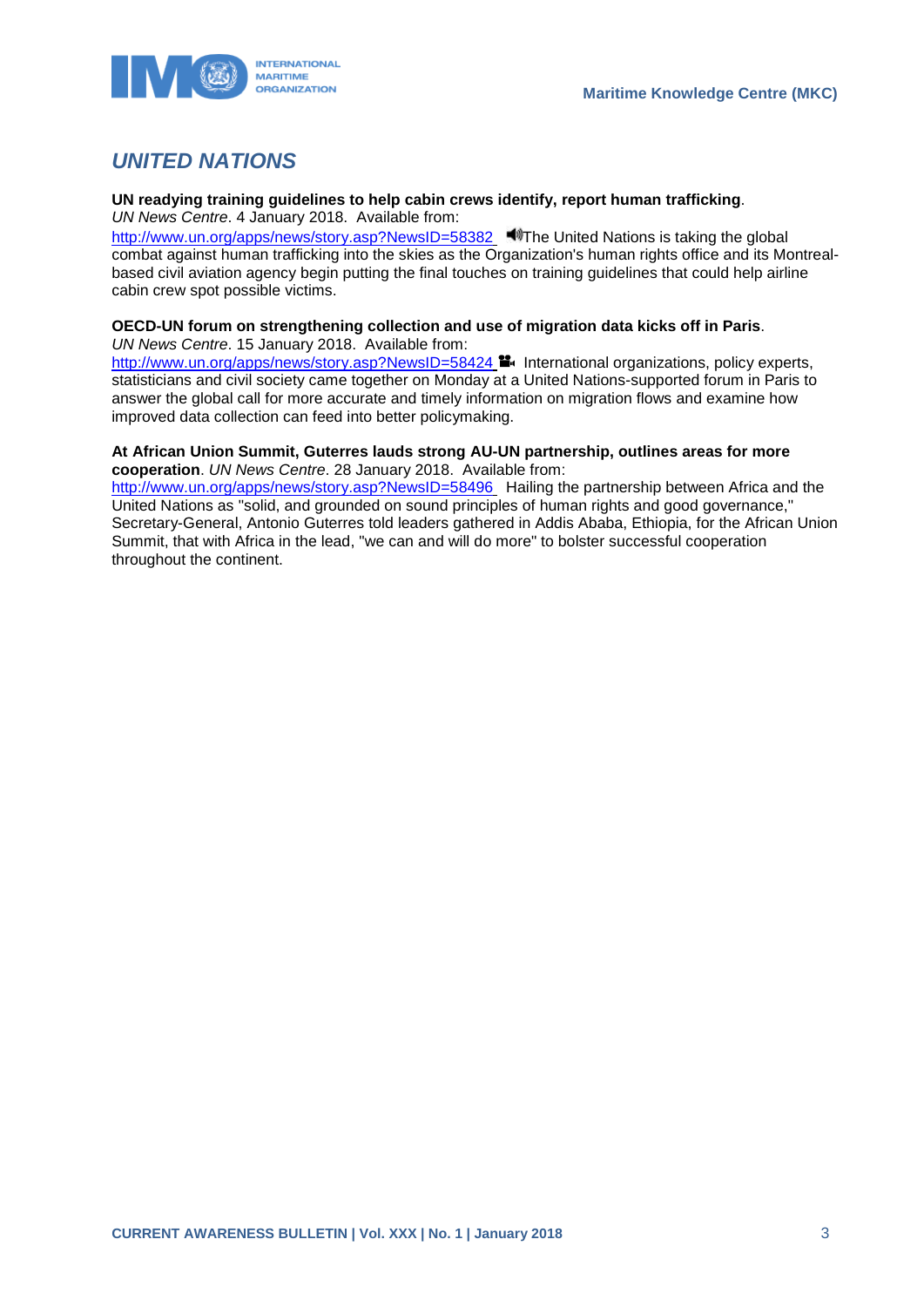

# <span id="page-4-0"></span>*CASUALTIES*

**Tanker damaged in oil platform collision**. **By Gary Dixon**. *TradeWinds*. 2 January 2018. Available from: <http://www.tradewindsnews.com/casualties/1405036/tanker-damaged-in-oil-platform-collision> A John T Essberger tanker has been damaged in a collision with a North Sea production platform.

**VIDEO: Philippines-flagged bulker collides with berth in Indonesian port**. **By Marcus Hand**. *Seatrade Maritime News*. 2 January 2018. Available from: [http://www.seatrade](http://www.seatrade-maritime.com/news/asia/video-phillippines-flagged-bulker-collides-with-berth-in-indonesian-port.html)[maritime.com/news/asia/video-phillippines-flagged-bulker-collides-with-berth-in-indonesian-port.html](http://www.seatrade-maritime.com/news/asia/video-phillippines-flagged-bulker-collides-with-berth-in-indonesian-port.html) The 39,481 dwt, 2017 built *Action Trader*, manage by Nisshin Shipping in Japan, was shown in a video colliding with the dolphin and breaking it as it came into berth at a sharp angle at the petrochemical terminal in the Port of Gresik.

**Notice of order after fatal accident on Maersk Interceptor** . *Petroleum Safety Authority (Norway)*. 4 January 2018. Available from: [http://www.psa.no/enforcement-notices/notice-of-order-after-fatal](http://www.psa.no/enforcement-notices/notice-of-order-after-fatal-accident-on-maersk-interceptor-article13287-892.html)[accident-on-maersk-interceptor-article13287-892.html](http://www.psa.no/enforcement-notices/notice-of-order-after-fatal-accident-on-maersk-interceptor-article13287-892.html) The PSA's investigation of the fatal accident of 7 December 2017 on Maersk Interceptor has identified serious shortcomings in systems and processes for materials handling.

**Cruise Ship Strikes Pier in Freeport**. *Maritime Executive*. 4 January 2018. Available from: <https://www.maritime-executive.com/article/cruise-ship-strikes-pier-in-freeport> $\mathbf{E}$  On the afternoon of January 3, as the weather system that would become the Northeast "bomb cyclone" passed west of the Bahamas, the cruise ship *Grand Celebration* was torn free from her moorings at the port of Freeport by high wind and pushed up against a wharf

**Updated: Iranian port authority and NITC investigate tanker blast**. **By Xiaolin Zeng**. *Fairplay*. 8 January 2018. Available from: [https://fairplay.ihs.com/safety-regulation/article/4295966/updated](https://fairplay.ihs.com/safety-regulation/article/4295966/updated-iranian-port-authority-and-nitc-investigate-tanker-blast)[iranian-port-authority-and-nitc-investigate-tanker-blast](https://fairplay.ihs.com/safety-regulation/article/4295966/updated-iranian-port-authority-and-nitc-investigate-tanker-blast) Iran's Ports and Maritime Organization (PMO) has said it will conduct a joint investigation with the National Iranian Tanker Company (NITC) into the blast on one of the company's tankers that left 32 seafarers missing.

**Rescue crews wrestle to tame China oil tanker fire; body of mariner found**. *Reuters*. 8 January 2018. Available from: [https://www.reuters.com/article/us-china-shipping-accident-oil/rescue-crews-wrestle-to](https://www.reuters.com/article/us-china-shipping-accident-oil/rescue-crews-wrestle-to-tame-china-oil-tanker-fire-body-of-mariner-found-idUSKBN1EX00J)[tame-china-oil-tanker-fire-body-of-mariner-found-idUSKBN1EX00J](https://www.reuters.com/article/us-china-shipping-accident-oil/rescue-crews-wrestle-to-tame-china-oil-tanker-fire-body-of-mariner-found-idUSKBN1EX00J) **E**. Rescue crews wrestled to bring a blaze on an Iranian oil tanker off China's east coast under control on Monday as fire raged for a second day following a collision with a grain ship, while the body of one of the 32 missing crew members was found on aboard.

**Fears for stricken ship after crash**. *Sky News*. 8 January 2018. Available from: <https://news.sky.com/video/oil-tanker-burns-near-chinese-coast-11200067> The oil tanker *Sanchi* hit a grain ship near the coast of China and crews have been trying to control both the fire and the oil.

**Body of Iranian seaman found in East China coast**. *Islamic Republic News Agency - IRNA (Iran)*. 9 January 2018. Available from: <http://www.irna.ir/en/News/82790415> The other 31 crew members may be caught in the tanker's engine room, Mohsen Bahrami, spokesman for the crisis committee following up the situation of the missing Iranian seamen, told reporters.

**East China Sea oil tanker burns for third day as winds, high waves lash rescuers**. **By Josephine Mason and Yuna Park** . *Reuters*. 9 January 2018. Available from: [https://www.reuters.com/article/us](https://www.reuters.com/article/us-china-shipping-accident-oil/east-china-sea-oil-tanker-burns-for-third-day-as-winds-high-waves-lash-rescuers-idUSKBN1EY0D8)[china-shipping-accident-oil/east-china-sea-oil-tanker-burns-for-third-day-as-winds-high-waves-lash](https://www.reuters.com/article/us-china-shipping-accident-oil/east-china-sea-oil-tanker-burns-for-third-day-as-winds-high-waves-lash-rescuers-idUSKBN1EY0D8)[rescuers-idUSKBN1EY0D8](https://www.reuters.com/article/us-china-shipping-accident-oil/east-china-sea-oil-tanker-burns-for-third-day-as-winds-high-waves-lash-rescuers-idUSKBN1EY0D8) Strong winds, high waves and toxic gases are hindering dozens of rescue boats struggling to locate missing sailors from a stricken oil tanker in the East China Sea and to extinguish a fire that has burned for the past three days on the ship.

**NITC downplays** *Sanchi* **explosion risk**. **By Jonathan Boonzaier and Gary Dixon**. *TradeWinds*. 9 January 2018. Available from: [http://www.tradewindsnews.com/casualties/1408607/nitc-downplays](http://www.tradewindsnews.com/casualties/1408607/nitc-downplays-sanchi-explosion-risk)[sanchi-explosion-risk](http://www.tradewindsnews.com/casualties/1408607/nitc-downplays-sanchi-explosion-risk) The National Iranian Tanker Co (NITC) is downplaying suggestions by Chinese authorities that the 164,000-dwt *Sanchi* (built 2008) is at risk of explosion or sinking.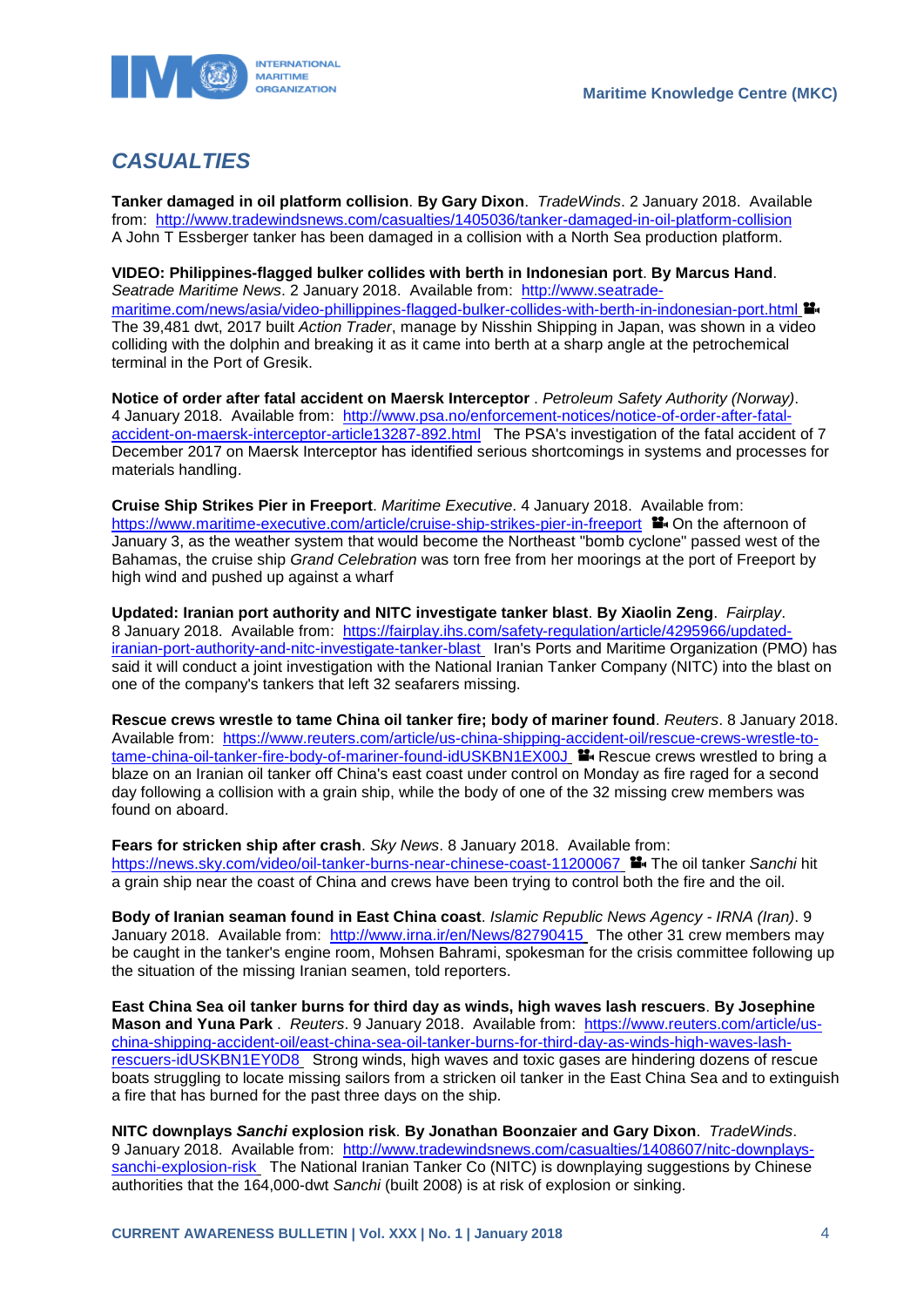

**Panama registry en route to** *Sanchi* **site**. **By Michael Angell**. *TradeWinds*. 8 January 2018. Available from: <http://www.tradewindsnews.com/casualties/1408547/panama-registry-en-route-to-sanchi-site> The Panamanian Maritime Authority says it has dispatched an investigator to the scene of a fatal casualty between a Panama-flagged Iranian tanker and a Chinese bulker.

#### **Majority of Auxiliary Engine Damage occurs due to human error warns The Swedish Club**. *Swedish Club*. 8 January 2018. Available from:

<https://www.swedishclub.com/main.php?mcid=1&mid=111&pid=50&newsid=2083> A key finding is that 55% of casualties occur within only 10% of the time between overhaul (TBO), corresponding to the first 1,000 hours or so of operation after overhaul. [Auxiliary Engine Damage](https://www.swedishclub.com/media_upload/files/Loss%20Prevention/aux-engine-SCREEN.pdf) <sup>[3]</sup>

**More than 80 rescued, dozens missing in Mediterranean boat wreck**. *The Local (Italy)*. 8 January 2018. Available from: <https://www.thelocal.it/20180108/mediterranean-migrant-boat-rescue> An inflatable boat loaded with men, women and children left Garabulli, 50 kilometres east of Tripoli, on Friday night, but after eight or nine hours it began to deflate and take on water.

**Iran rejects speculation on missing tanker crew**. *Islamic Republic News Agency - IRNA (Iran)*. 10 January 2018. Available from: <http://www.irna.ir/en/News/82791505> Iran said on Wednesdav it will not speculate on fate of the missing crew who are still not accounted for after an Iranian oil tanker collided with a cargo vessel near China shores Saturday night.

**No negligence from China to douse fire of Iran tanker: Diplomat**. *Islamic Republic News Agency - IRNA (Iran)*. 10 January 2018. Available from: <http://www.irna.ir/en/News/82791395> Iran's consul general in Shanghai rejected the claims that China has neglected to help tame the fire caused after the Iranian tanker collided with a Chinese freighter in East China coast.

**Iranian President calls for action over 31 missing from tanker collision and fire**. **By Marcus Hand**. *Seatrade Maritime News*. 10 January 2018. Available from: [http://www.seatrade](http://www.seatrade-maritime.com/news/middle-east-africa/iranian-president-calls-for-action-over-31-missing-from-tanker-collision-and-fire.html)[maritime.com/news/middle-east-africa/iranian-president-calls-for-action-over-31-missing-from-tanker](http://www.seatrade-maritime.com/news/middle-east-africa/iranian-president-calls-for-action-over-31-missing-from-tanker-collision-and-fire.html)[collision-and-fire.html](http://www.seatrade-maritime.com/news/middle-east-africa/iranian-president-calls-for-action-over-31-missing-from-tanker-collision-and-fire.html) The Iranian President Hassan Rouhani has ordered the mobilisation of national forces to speed up the search and rescue operation for 31 still missing from the NITC tanker *Sanchi*.

**Explosion on Iranian oil tanker forces rescue team to retreat**. **By Josephine Mason and Yuna Park**. *Reuters*. 10 January 2018. Available from: [https://uk.reuters.com/article/us-china-shipping-accident](https://uk.reuters.com/article/us-china-shipping-accident-oil/explosion-on-iranian-oil-tanker-forces-rescue-team-to-retreat-idUKKBN1EZ03L)[oil/explosion-on-iranian-oil-tanker-forces-rescue-team-to-retreat-idUKKBN1EZ03L](https://uk.reuters.com/article/us-china-shipping-accident-oil/explosion-on-iranian-oil-tanker-forces-rescue-team-to-retreat-idUKKBN1EZ03L) Rescue crews were forced to retreat from a stricken Iranian oil tanker in the East China Sea on Wednesday following an explosion on the ship as a fire raged for a fourth day after a dramatic collision.

**China says no major oil spill after Iran tanker collision, South Korea says the fire could burn for a month**. *Straits Times*. 10 January 2018. Available from: [http://www.straitstimes.com/asia/east](http://www.straitstimes.com/asia/east-asia/iranian-oil-tanker-in-east-china-sea-could-burn-for-a-month-skorean-official)[asia/iranian-oil-tanker-in-east-china-sea-could-burn-for-a-month-skorean-official](http://www.straitstimes.com/asia/east-asia/iranian-oil-tanker-in-east-china-sea-could-burn-for-a-month-skorean-official) Chinese authorities battling to prevent an environmental disaster after a collision between an Iranian tanker and a cargo ship said no major oil spill has been detected, but 31 sailors remained missing.

**Tehran to invite six countries to help tame fire of Iranian tanker**. *Islamic Republic News Agency - IRNA (Iran)*. 11 January 2018. Available from: <http://www.irna.ir/en/News/82792743> Iran is to invite six world countries to join the rescue operations underway in East China coast to extinguish the fire of the Iranian tanker and find the missing crew, an official announced here on Thursday.

**Iran oil official in Shanghai to pursue fate of missing sailors**. *Islamic Republic News Agency - IRNA (Iran)*. 11 January 2018. Available from: <http://www.irna.ir/en/News/82792581> Managing director of National Iranian Tanker Company (NITC) is currently in China's Shanghai Port to examine the situation of the missing Iranian seamen who have been trapped in a blazing tanker in the East China coast since January 6.

**Iranian sailors stuck at blazing tanker likely alive: Iran diplomat**. *Islamic Republic News Agency - IRNA (Iran)*. 11 January 2018. Available from: <http://www.irna.ir/en/News/82792493> Iranian seamen who got missing after an Iranian tanker collided with a Chinese freighter in the East China coast may still be alive, a senior consular official announced on Thursday.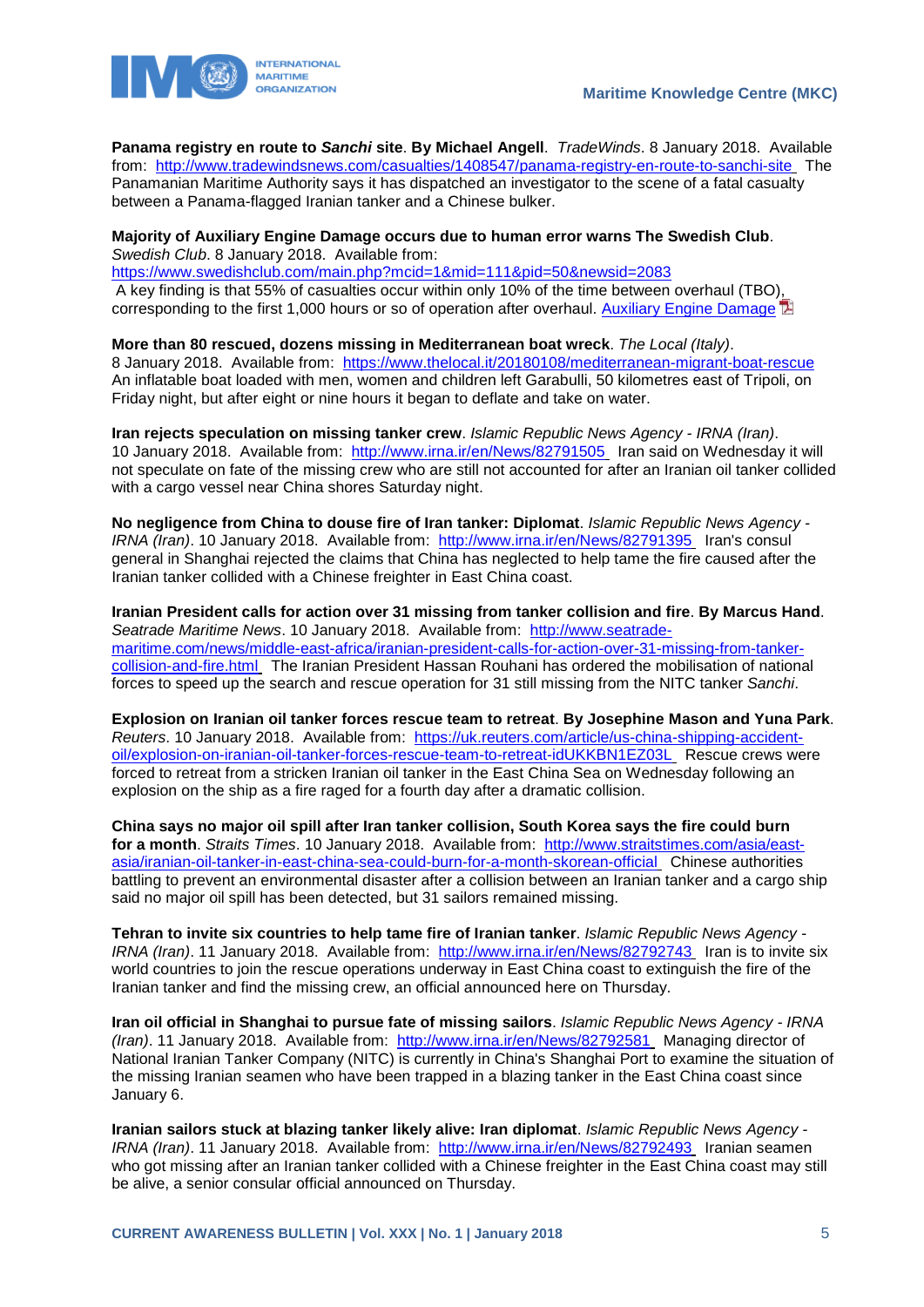

**Itopf allays fears on** *Sanchi* **oil spill**. **By Adam Corbett**. *TradeWinds*. 10 January 2018. Available from: [http://www.tradewindsnews.com/casualties/1410316/itopf-allays-fears-on-sanchi-oil-spill](http://www.tradewindsnews.com/casualties/1410316/itopf-allays-fears-on-sanchi-oil-spil)  International Tanker Owner's Pollution Federation (Itopf) managing director Dr Karen Purnell has calmed fears of long standing environmental damage resulting from the *Sanchi* cargo spill.

**Allianz: Asia is worst accident blackspot**. **By Gary Dixon**. *TradeWinds*. 10 January 2018. Available from: <http://www.tradewindsnews.com/insurance/1409626/allianz-asia-is-worst-accident-blackspot> Marine insurer Allianz Global Corporate & Specialty (AGCS) has revealed figures showing how East and South-east Asia has become the worst accident blackspot- something illustrated by the Sanchi tanker fire.

**Iran calls for int'l assistance to contain tanker fire**. *Islamic Republic News Agency - IRNA (Iran)*. 12 January 2018. Available from: <http://www.irna.ir/en/News/82793180> Deputy Iranian envoy to the International Maritime Organization (IMO) called for international cooperation to contain the fire on the Iranian oil tanker in the East China coast.

**UPDATE:** *Sanchi* **'keeps exploding'**. **By Gary Dixon**. *TradeWinds*. 12 January 2018. Available from: <http://www.tradewindsnews.com/casualties/1411255/update-sanchi-keeps-exploding> The stricken NITC suezmax *Sanchi* 'keeps exploding', according to Chinese state news agency Xinhua on Friday.

**'***Sanchi***' and '***CF Crystal***' collision: the human element strikes again?** *SeaProf*. 12 January 2018. Available from: [http://seaprof.com/2018/01/12/sanchi-and-cf-crystal-collision-the-human-element-strikes](http://seaprof.com/2018/01/12/sanchi-and-cf-crystal-collision-the-human-element-strikes-again/)[again/](http://seaprof.com/2018/01/12/sanchi-and-cf-crystal-collision-the-human-element-strikes-again/) In a world where the incidence of major maritime oil spills has diminished during the past decade into insignificance, the '*Sanchi*' collision that occurred at 8 pm local time on Saturday 6 January and about 160 n. miles east of Shanghai, provides a huge wake-up call to shipowners and their insurers.

**Barcelona: Ferry Collides with Cruise Ship**. *Maritime Executive*. 13 January 2018. Available from: <https://maritime-executive.com/article/barcelona-ferry-collides-with-cruise-ship> The *Grandi Navi Veloci* ferry Fantastic from Morocco drifted into the *Viking Star* cruise ship which was docked at Terminal B at around 2pm local time.

**Hopes dashed as NITC tanker** *Sanchi* **sinks**. **By Xiaolin Zeng**. *Fairplay*. 14 January 2018. Available from: <https://fairplay.ihs.com/safety-regulation/article/4296246/hopes-dashed-as-nitc-tanker-sanchi-sinks> Hopes of finding any surviving seafarers in the tanker *Sanchi* have ended as the vessel has finally sunk, after burning at sea for a week.

**Iranian oil tanker sinks off China as official says no hope of survivors**. *The Guardian*. 14 January 2018. Available from: [https://www.theguardian.com/world/2018/jan/14/iranian-oil-tanker](https://www.theguardian.com/world/2018/jan/14/iranian-oil-tanker-sinks-off-china-no-hope-of-survivors)[sinks-off-china-no-hope-of-survivors](https://www.theguardian.com/world/2018/jan/14/iranian-oil-tanker-sinks-off-china-no-hope-of-survivors) Officials play down fears of environmental disaster after vessel carrying 136,000 tonnes of crude oil goes down off China.

**Ayatollah Khamenei Expresses Condolences over Loss of Iranian Sailors**. **By Seyyed Ali Khamenei**. *Tasnim News Agency (Iran)*. 15 January 2018. Available from: [https://www.tasnimnews.com/en/news/2018/01/15/1628083/ayatollah-khamenei-expresses-condolences](https://www.tasnimnews.com/en/news/2018/01/15/1628083/ayatollah-khamenei-expresses-condolences-over-loss-of-iranian-sailors)[over-loss-of-iranian-sailors](https://www.tasnimnews.com/en/news/2018/01/15/1628083/ayatollah-khamenei-expresses-condolences-over-loss-of-iranian-sailors) Leader of the Islamic Revolution Ayatollah Seyed Ali Khamenei, issued a message on Sunday, expressing deep sorrow for the tragic and heartbreaking loss of crew members on an Iranian oil tanker.

**Black smoke billows from tanker sinking site as worries grows over Japan EEZ sea damage**. *Japan Times*. 15 January 2018. Available from: [https://www.japantimes.co.jp/news/2018/01/15/asia](https://www.japantimes.co.jp/news/2018/01/15/asia-pacific/science-health-asia-pacific/oil-spill-fire-off-east-china-sea-seen-less-damaging-exxon-valdez/#.WlzgWa5l_b1)[pacific/science-health-asia-pacific/oil-spill-fire-off-east-china-sea-seen-less-damaging-exxon](https://www.japantimes.co.jp/news/2018/01/15/asia-pacific/science-health-asia-pacific/oil-spill-fire-off-east-china-sea-seen-less-damaging-exxon-valdez/#.WlzgWa5l_b1)[valdez/#.WlzgWa5l\\_b1](https://www.japantimes.co.jp/news/2018/01/15/asia-pacific/science-health-asia-pacific/oil-spill-fire-off-east-china-sea-seen-less-damaging-exxon-valdez/#.WlzgWa5l_b1) Black smoke was billowing from the East China Sea site where a burning Iranian oil tanker sank, Japanese authorities said Monday, as worries grow about damage to the marine ecosystem from the worst oil ship disaster in decades.

**No survivors as Iranian tanker sinks engulfed in flames**. *Channel News Asia*. 15 January 2018. Available from: [https://www.channelnewsasia.com/news/asiapacific/no-survivors-as-iranian-tanker-sinks](https://www.channelnewsasia.com/news/asiapacific/no-survivors-as-iranian-tanker-sinks-engulfed-in-flames-9860438)[engulfed-in-flames-9860438](https://www.channelnewsasia.com/news/asiapacific/no-survivors-as-iranian-tanker-sinks-engulfed-in-flames-9860438) An Iranian oil tanker burst into flames from end to end and sank on Sunday (Jan 14), eight days after it caught fire following a collision with a cargo ship off China, state media said.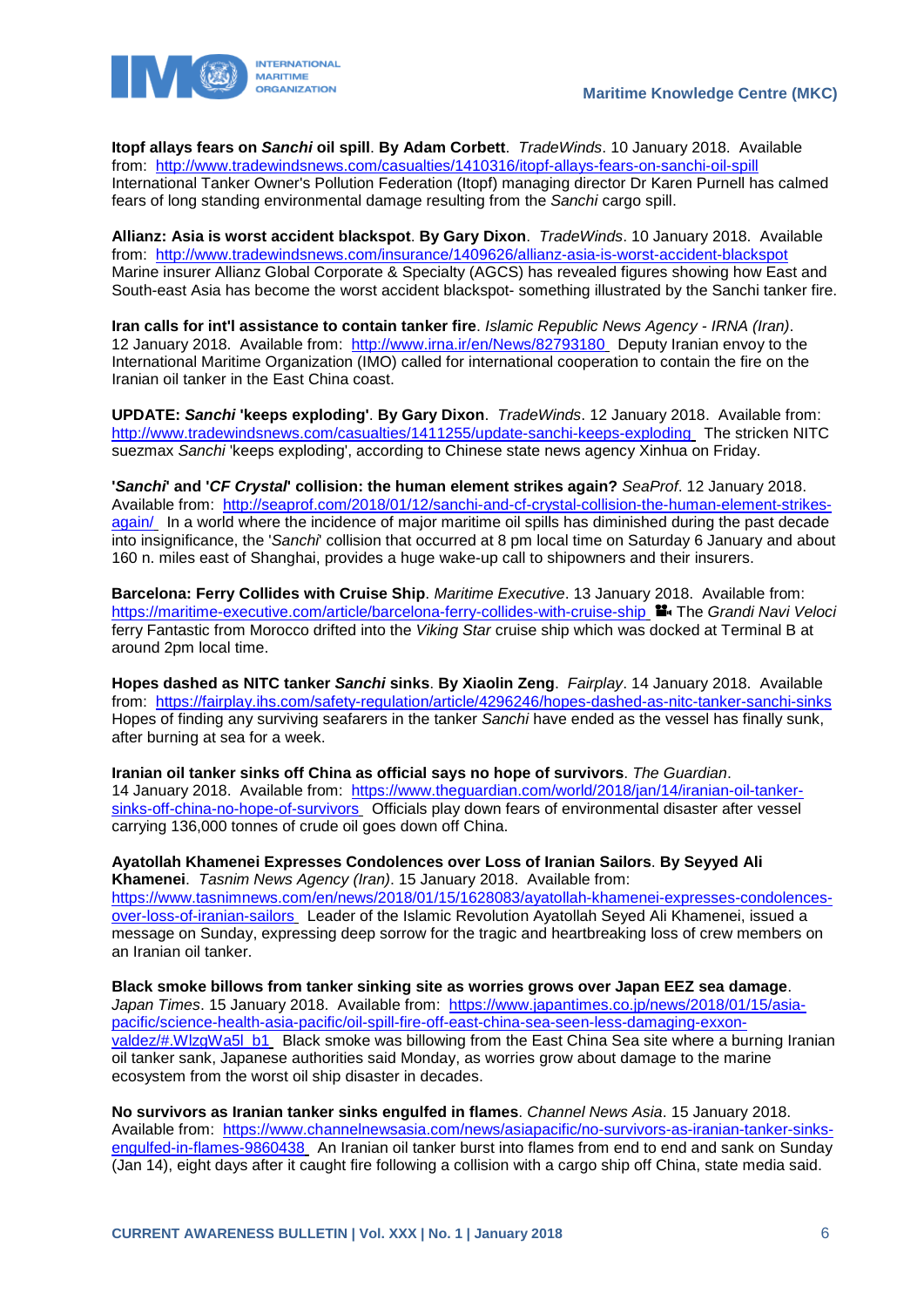

**One Dead After Fire on Casino Shuttle Boat**. *Maritime Executive*. 15 January 2018. Available from: <https://maritime-executive.com/article/one-dead-after-fire-on-casino-shuttle-boat>On Sunday, a shuttle boat carrying passengers to the *Tropical Breeze Casino* suffered an engine problem and caught fire, forcing about 50 passengers to jump into the water at Port Richey, Florida.

**Oil Spill at Sea From Burned Ship off China Spreads 'Noticeably'**. *Bloomberg*. 16 January 2018. Available from: [https://www.bloomberg.com/news/articles/2018-01-16/oil-spill-at-sea-from-burned-ship](https://www.bloomberg.com/news/articles/2018-01-16/oil-spill-at-sea-from-burned-ship-off-china-spreads-noticeably)[off-china-spreads-noticeably](https://www.bloomberg.com/news/articles/2018-01-16/oil-spill-at-sea-from-burned-ship-off-china-spreads-noticeably) The oil slick caused by the stricken Iranian tanker in the East China Sea has spread "noticeably," raising the prospect for wider environmental damage from what could be the worst spill in decades.

**Seven migrants die trying to reach Spain's Canary Islands**. **By Emma Pinedo**. *Reuters*. 16 January 2018. Available from: <https://af.reuters.com/article/topNews/idAFKBN1F50KB-OZATP> Seven North African migrants died on Monday trying to reach Spain's Canary Islands from Morocco in a small inflatable boat, Spanish authorities said.

**Video: burning** *Sanchi* **oil tanker sinks, leaves oil slicks**. **By Jamey Bergman**. *Tanker Shipping & Trade*. 16 January 2018. Available from: [http://www.tankershipping.com/news/view,video-burning](http://www.tankershipping.com/news/view,video-burning-isanchii-oil-tanker-sinks-leaves-flaming-oil-slick_50446.htm)isanchii-oil-tanker-sinks-leaves-flaming-oil-slick 50446.htm  $\blacksquare$  The Shanghai Maritime Safety Administration reported the stricken tanker, *Sanchi*, suffered an explosion at about noon Sunday (14 January), according to China's Ministry of Transport website.

**China sends surveillance ships to assess oil spill**. *NHK World (Japan Broadcasting Corporation)*. 17 January 2018. Available from: [https://www3.nhk.or.jp/nhkworld/en/news/20180119\\_05/](https://www3.nhk.or.jp/nhkworld/en/news/20180119_05/) <sup>12</sup> China's Agriculture Ministry has reportedly sent 2 surveillance ships to assess the environmental effects of an oil spill from an Iranian tanker that sank in Japan's exclusive economic zone.

**Video captures moment MOL ethane carrier comes close to major disaster**. **By Sam Chambers**. *Splash 24/7*. 18 January 2018. Available from: [http://splash247.com/video-captures-moment-mol](http://splash247.com/video-captures-moment-mol-ethane-carrier-comes-close-major-disaster/)[ethane-carrier-comes-close-major-disaster/](http://splash247.com/video-captures-moment-mol-ethane-carrier-comes-close-major-disaster/) Mitsui OSK Line (MOL) is in trouble in Egypt where 11 month old fully laden ethane carrier *Ethane Opal* grounded and collided into a ferry berth off Port Said.

**Fire onboard oil vessel off Gujarat coast, no oil spill reported**. *The Hindu (India)*. 18 January 2018. Available from: [http://www.thehindubusinessline.com/news/national/fire-onboard-oil-vessel-off-gujarat](http://www.thehindubusinessline.com/news/national/fire-onboard-oil-vessel-off-gujarat-coast-no-oil-spill-reported/article10039031.ece)[coast-no-oil-spill-reported/article10039031.ece](http://www.thehindubusinessline.com/news/national/fire-onboard-oil-vessel-off-gujarat-coast-no-oil-spill-reported/article10039031.ece) No oil spill has been reported from the diesel-laden merchant navy tanker that caught fire yesterday off the Gujarat coast, an official said today.

**One crew member dies in Kandla oil tanker blaze**. *Times of India*. 19 January 2018. Available from: [https://timesofindia.indiatimes.com/city/rajkot/one-crew-member-dies-in-kandla-oil-tanker](https://timesofindia.indiatimes.com/city/rajkot/one-crew-member-dies-in-kandla-oil-tanker-blaze/articleshow/62561448.cms)[blaze/articleshow/62561448.cms](https://timesofindia.indiatimes.com/city/rajkot/one-crew-member-dies-in-kandla-oil-tanker-blaze/articleshow/62561448.cms) One crew member of *MT Genessa*, the oil tanker on which a huge fire broke out on Wednesday, died while another is said to be critical even as firefighting operations continued for the second day.

**East China Sea oil slick triples in size along whale migration route**. *South China Morning Post*. 22 January 2018. Available from: [http://www.scmp.com/news/china/policies-politics/article/2129985/east](http://www.scmp.com/news/china/policies-politics/article/2129985/east-china-sea-oil-slick-triples-size-along-whale)[china-sea-oil-slick-triples-size-along-whale](http://www.scmp.com/news/china/policies-politics/article/2129985/east-china-sea-oil-slick-triples-size-along-whale) <sup>1</sup>. The spill from a sunken Iranian tanker off China's east coast has more than trebled in size, just over a week after the ship sank in a ball of flames.

**Panama says sunken Iranian tanker had papers in order**. **By Elida Moreno**. *Reuters*. 19 January 2018. Available from: [https://www.reuters.com/article/us-china-shipping-accident](https://www.reuters.com/article/us-china-shipping-accident-panama/panama-says-sunken-iranian-tanker-had-papers-in-order-idUSKBN1F82FJ)[panama/panama-says-sunken-iranian-tanker-had-papers-in-order-idUSKBN1F82FJ](https://www.reuters.com/article/us-china-shipping-accident-panama/panama-says-sunken-iranian-tanker-had-papers-in-order-idUSKBN1F82FJ) The Iranian tanker that sank after a collision in the East China Sea, causing the worst oil ship disaster in years, had its paperwork in order, according an initial review by maritime authorities in Panama, whose flag it was sailing under.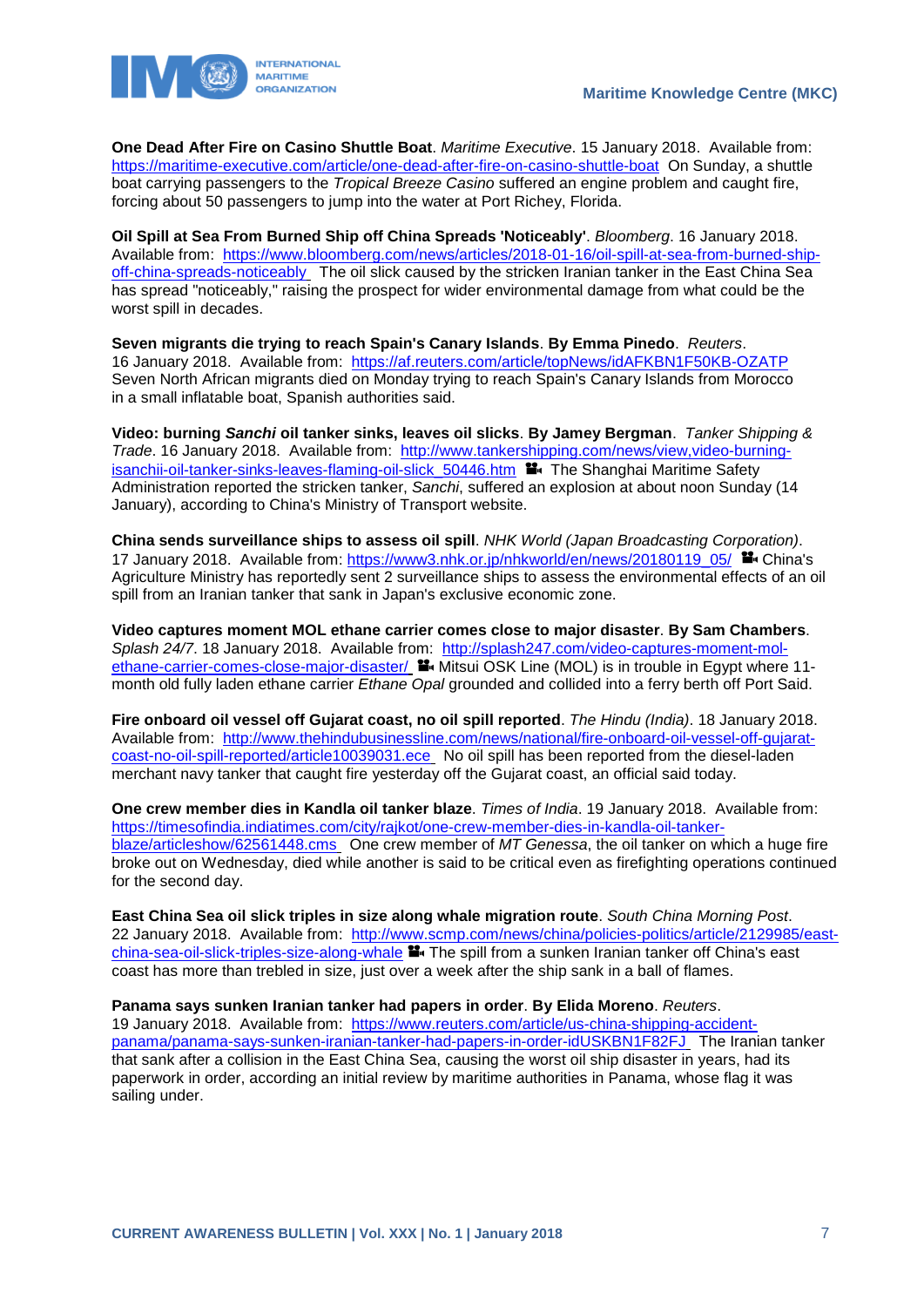

**China's undersea robots find hole in leaking tanker but next move unclear**. *South China Morning Post*. 23 January 2018. Available from: [http://www.scmp.com/news/china/policies-](http://www.scmp.com/news/china/policies-politics/article/2130087/no-easy-fix-spewing-oil-tanker-chinas-east-coast)

[politics/article/2130087/no-easy-fix-spewing-oil-tanker-chinas-east-coast](http://www.scmp.com/news/china/policies-politics/article/2130087/no-easy-fix-spewing-oil-tanker-chinas-east-coast) Recovery teams continue to search for a way to stop an Iranian tanker from spewing oil off China's east coast as the size of the slick continues to grow, a source in Shanghai's port authority says.

**Itopf confirms bunker spill from** *Sanchi*. **By Adam Corbett**. *TradeWinds*. 23 January 2018. Available from: <http://www.tradewindsnews.com/casualties/1417726/itopf-confirms-bunker-spill-from-sanchi> The International Tanker Owner's Pollution Federation (Itopf) confirms it has detected bunker fuel among the spill from the sunken wreck of the 164,000-dwt tanker *Sanchi* (built 2008).

**Oil spill disasters in the past 50 years**. *Phys.Org*. 22 January 2018. Available from:

<https://phys.org/news/2018-01-oil-disasters-years.html> Concerns are growing over an oil slick off China's east coast after an Iranian tanker, the *Sanchi*, exploded and sank a week ago following a collision at sea.

**Why more people aren't talking about the Asian oil spill as big as Paris**. *Canadian Broadcasting Corporation (CBC)*. 23 January 2018. Available from: [http://www.cbc.ca/radio/thecurrent/the-current-for](http://www.cbc.ca/radio/thecurrent/the-current-for-january-23-2018-1.4498738/why-more-people-aren-t-talking-about-the-asian-oil-spill-as-big-as-paris-1.4498741)[january-23-2018-1.4498738/why-more-people-aren-t-talking-about-the-asian-oil-spill-as-big-as-paris-](http://www.cbc.ca/radio/thecurrent/the-current-for-january-23-2018-1.4498738/why-more-people-aren-t-talking-about-the-asian-oil-spill-as-big-as-paris-1.4498741)[1.4498741](http://www.cbc.ca/radio/thecurrent/the-current-for-january-23-2018-1.4498738/why-more-people-aren-t-talking-about-the-asian-oil-spill-as-big-as-paris-1.4498741)  $\blacksquare$   $\blacksquare$  It's an oil spill the size of Paris. But only now is the world's attention catching up with the vast scale of the disaster in the East China Sea - the largest tanker spill in decades.

**Iran, Hong Kong, China, Panama agree to jointly probe tanker collision**. *MEHR News Agency (Iran)*. 25 January 2018. Available from: [https://en.mehrnews.com/news/131609/Iran-Hong-Kong-China-](https://en.mehrnews.com/news/131609/Iran-Hong-Kong-China-Panama-agree-to-jointly-probe-tanker)[Panama-agree-to-jointly-probe-tanker](https://en.mehrnews.com/news/131609/Iran-Hong-Kong-China-Panama-agree-to-jointly-probe-tanker) The maritime authorities of China, Panama, Iran and Hong Kong on Thursday signed an agreement to jointly investigate a collision in the East China Sea that caused the worst oil ship disaster in decades, according to China's Ministry of Transport, reported Reuters.

**'Impossible to estimate magnitude' of the** *Sanchi* **oil spill - Greenpeace**. *Greenpeace International*. 24 January 2018. Available from:

<http://www.greenpeace.org/international/en/press/releases/2017/Sanchi-tanker-oil-spill-update-/> The Chinese State Oceanic Administration announced that oil from the sunken tanker *Sanchi* may now cover an area of 332km2, much larger than previously reported Greenpeace Asia *Sanchi* [Accident Factsheet up to 15 January 2018](http://www.greenpeace.org/eastasia/PageFiles/299371/Sanchi%20oil%20tanker%20collision/Sanchi%20oil%20tanker%20collision%20-%20Greenpeace%20East%20Asia%20factsheet.pdf)

**Unique oil spill in East China Sea frustrates scientists**. **By Cally Carswell**. *Nature*. 24 January 2018. Available from: <https://www.nature.com/articles/d41586-018-00976-9> When the Iranian oil tanker *Sanchi*  collided with a cargo ship, caught fire and sank in the East China Sea in mid-January, an entirely new kind of maritime disaster was born.

**Cargo vessel refloated after grounding off St. Thomas**. **By Eric Haun**. *MarineLink.Com*. 24 January 2018. Available from: <https://www.marinelink.com/news/refloated-grounding433274> A 223-foot cargo vessel that ran aground Tuesday morning near Charlotte Amalie Harbor in St. Thomas, U.S. Virgin Islands has been refloated, according to local responders.

*Crystal* **crew interrogation to kick off on Friday**. *MEHR News Agency (Iran)*. 25 January 2018. Available from: <https://en.mehrnews.com/news/131606/Crystal-crew-interrogation-to-kick-off-on-Friday> An Iranian maritime official says that parallel with decoding of the black boxes of the *Sanchi* and the *Chrystal*, which started on Wednesday, the crew of the *Crystal* will also get interrogated since Friday.

**Focus on data recorders in** *Sanchi* **collision probe**. **By Wei Zhe Tan**. *Lloyd's List*. 25 January 2018. Available from: <https://lloydslist.maritimeintelligence.informa.com/LL1120985>The so-called black boxes, or voyage data recorders, of the sunken tanker *Sanchi* and *CF Crystal*, the dry bulk carrier with which it collided, have been opened as maritime authorities seek to discover the cause of the incident.

**Maritime accidents still alarming**. *Vietnam News*. 30 January 2018. Available from:

<http://vietnamnews.vn/society/422090/maritime-accidents-still-alarming.html#HLXhAzHM8EkTe5sD.97> The year 2017 led to an increasing number of maritime mishaps involving fishing and cargo ships in the seas around Viet Nam, highlighting the perils seafarers face.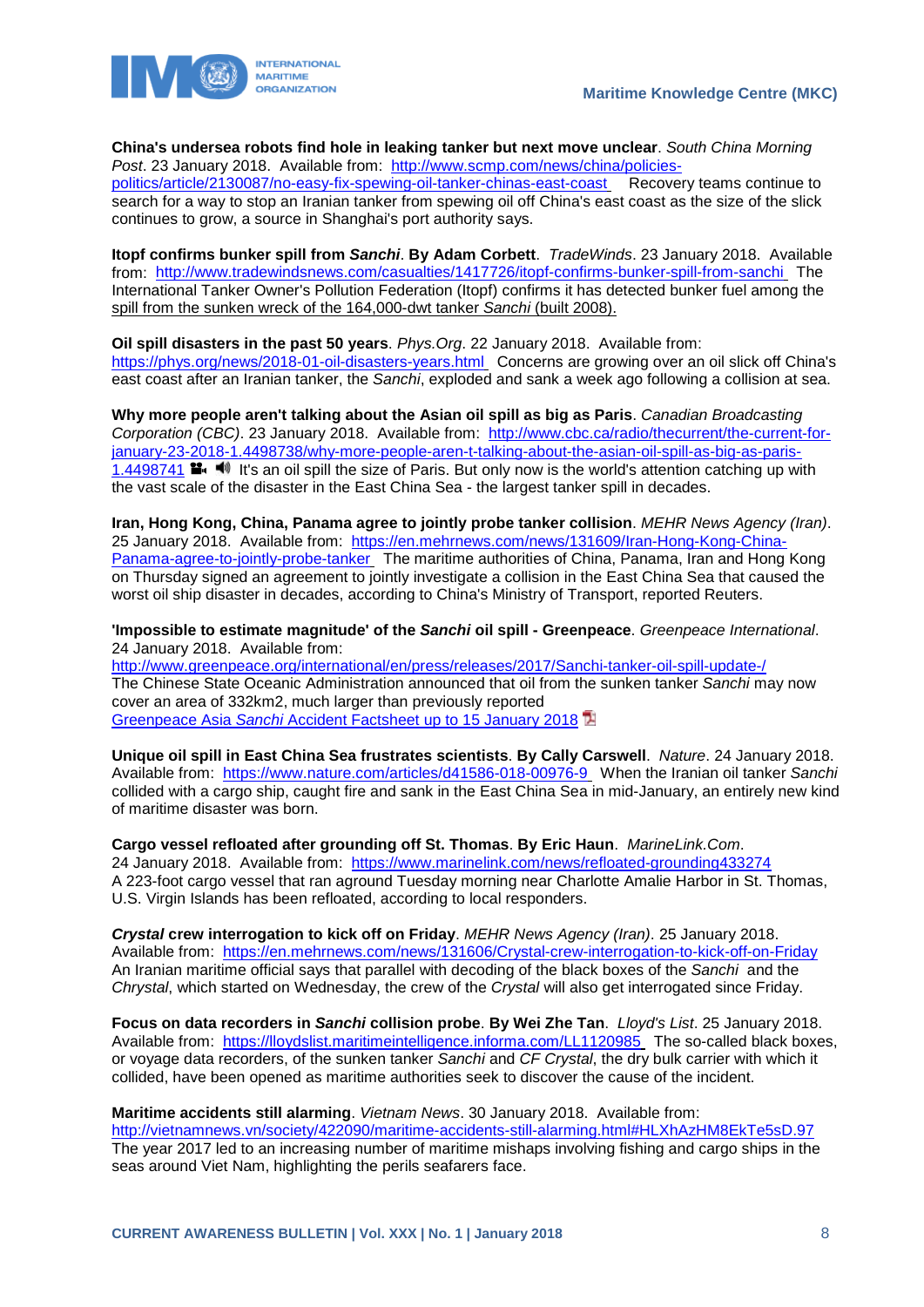

**Mongolian cargo ship sinks**. *Maritime Executive*. 29 January 2018. Available from: <https://www.maritime-executive.com/article/mongolian-cargo-ship-sinks> Two crewmen have been rescued from a Mongolian cargo ship which sank of Wenzhou, China, on Sunday night.

**Kiribati authorities confirm more than 80 on sunken ferry**. *Maritime New Zealand*. 31 January 2018. Available from: <https://www.maritimenz.govt.nz/public/news/media-releases-2018/20180131a.asp> Seven survivors were rescued on January 28 and the search continues for a life raft that was launched from the sinking ferry.

**Eight missing after cargoship sinks**. **By Gary Dixon**. *TradeWinds*. 31 January 2018. Available from: <http://www.tradewindsnews.com/casualties/1423319/eight-missing-after-cargoship-sinks> Chinese navy rescues two men from Mongolian vessel carrying sugar to Korea.

**Avance Gas VLGC collides with Expedo tanker off South Korea**. **By Jason Jiang**. *Splash 24/7*. 31 January 2018. Available from: [http://splash247.com/avance-gas-vlgc-collides-expedo-tanker-off](http://splash247.com/avance-gas-vlgc-collides-expedo-tanker-off-south-korea/)[south-korea/](http://splash247.com/avance-gas-vlgc-collides-expedo-tanker-off-south-korea/) Norwegian gas ship owner Avance Gas has revealed that the company's 2015-built VLGC *Passat* was involved in a minor collision with 2005-built tanker *New Confidence* this morning at the outer anchorage in the area of Pyontaek, South Korea.

*Sanchi***: Get ready for the backlash**. **By David Osler**. *Lloyd's List*. 30 January 2018. Available from: <https://lloydslist.maritimeintelligence.informa.com/LL1121048> In a world that operated on an ethical framework more rightly ordered than our own, coverage of the *Sanchi* sinking would be paying much more attention than it has done to the 32 seafarers who lost their lives in the most horrendous circumstances imaginable.

# <span id="page-9-0"></span>*ENVIRONMENT*

**2017 was 3rd warmest year on record for U.S.** *US National Oceanic and Atmospheric Administration (NOAA)*. 8 January 2018. Available from: [http://www.noaa.gov/news/2017-was-3rd-warmest-year-on](http://www.noaa.gov/news/2017-was-3rd-warmest-year-on-record-for-us)[record-for-us](http://www.noaa.gov/news/2017-was-3rd-warmest-year-on-record-for-us) 2017 will be remembered as a year of extremes for the U.S. as floods, tornadoes, hurricanes, drought, fires and freezes claimed hundreds of lives and visited economic hardship upon the nation.

**Underwater racket from ships in Hauraki Gulf affecting marine life**. **By Jamie Morton**. *New Zealand Herald*. 10 January 2018. Available from:

[http://www.nzherald.co.nz/nz/news/article.cfm?c\\_id=1&objectid=11972471](http://www.nzherald.co.nz/nz/news/article.cfm?c_id=1&objectid=11972471) <sup>4</sup> Think of being at a noisy cocktail party, where the din becomes so loud that it's difficult to hear what's going on around you, or even hold a conversation with someone near you.

**The Arabian Gulf is more than just a water body, it is a living system that we need to preserve**. **By Razan Al Mubarak**. *The National (United Arab Emirates)*. 10 January 2018. Available from: [https://www.thenational.ae/opinion/comment/the-arabian-gulf-is-more-than-just-a-water-body-it-is-a-living](https://www.thenational.ae/opinion/comment/the-arabian-gulf-is-more-than-just-a-water-body-it-is-a-living-system-that-we-need-to-preserve-1.694381)[system-that-we-need-to-preserve-1.694381](https://www.thenational.ae/opinion/comment/the-arabian-gulf-is-more-than-just-a-water-body-it-is-a-living-system-that-we-need-to-preserve-1.694381) For the people of Abu Dhabi, the Arabian Gulf is much more than a body of water. It stirs memories of hardship and hope, when fishing and pearl diving were the main source of income and daily meals.

**Fiji's Great Sea Reef nominated as Ramsar Site at start of International Year of the Reef**. *United Nations Environment Programme (UNEP)*. 17 January 2018. Available from: [https://www.unenvironment.org/news-and-stories/press-release/fijis-great-sea-reef-nominated-ramsar](https://www.unenvironment.org/news-and-stories/press-release/fijis-great-sea-reef-nominated-ramsar-site-start-international-year)[site-start-international-year](https://www.unenvironment.org/news-and-stories/press-release/fijis-great-sea-reef-nominated-ramsar-site-start-international-year) Over the last three decades, half of the planet's coral has died under rising water temperatures and ocean acidification.

**WMO confirms 2017 among the three warmest years on record**. *World Meteorological Organization (WMO)*. 18 January 2018. Available from: [https://public.wmo.int/en/media/press-release/wmo-confirms-](https://public.wmo.int/en/media/press-release/wmo-confirms-2017-among-three-warmest-years-record)[2017-among-three-warmest-years-record](https://public.wmo.int/en/media/press-release/wmo-confirms-2017-among-three-warmest-years-record) In a clear sign of continuing long-term climate change caused by increasing atmospheric concentrations of greenhouse gases, 2015, 2016 and 2017 have been confirmed as the three warmest years on record.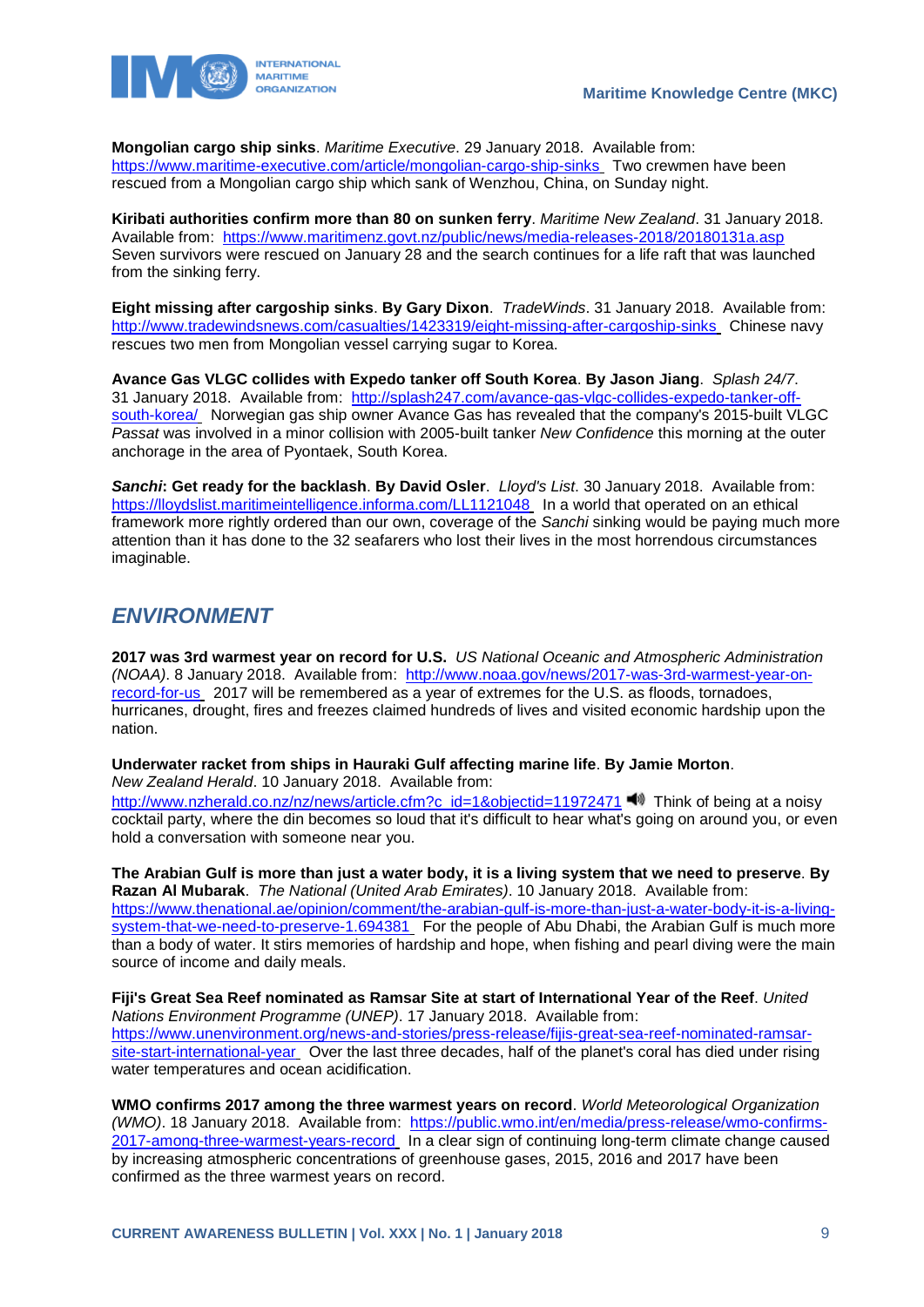

**See how we're working to protect oceans and seas around the world**. *United Nations Environment Programme (UNEP)*. 18 January 2018. Available from: [https://www.unenvironment.org/news-and](https://www.unenvironment.org/news-and-stories/video/see-how-were-working-protect-oceans-and-seas-around-world)[stories/video/see-how-were-working-protect-oceans-and-seas-around-world](https://www.unenvironment.org/news-and-stories/video/see-how-were-working-protect-oceans-and-seas-around-world) UN Environment's Regional Seas Programme is working around the world to protect oceans and coastlines - and the communities that depend on them.

**Seabed mining could destroy ecosystems**. *University of Exeter (UK)*. 22 January 2018. Available from: [https://www.exeter.ac.uk/news/featurednews/title\\_634085\\_en.html](https://www.exeter.ac.uk/news/featurednews/title_634085_en.html) The deep sea (depths below 200m) covers about half of the Earth's surface and is home to a vast range of species

**Press Conference: Friends of the Ocean**. *World Economic Forum*. 25 January 2018. Available from: [https://www.weforum.org/events/world-economic-forum-annual-meeting-](https://www.weforum.org/events/world-economic-forum-annual-meeting-2018/sessions/a0W0X00000AePw8UAF)[2018/sessions/a0W0X00000AePw8UAF](https://www.weforum.org/events/world-economic-forum-annual-meeting-2018/sessions/a0W0X00000AePw8UAF) 2018 will be a year of unprecedented action on the ocean. Building on the momentum of The Ocean Conference held at the United Nations in New York, June 2017, the Friends of Ocean Action will be launched.

**The danger heavy fuel oil poses to the Arctic region**. **By Priyanka Ann Saini**. *Sea News*. 29 January 2018. Available from: <http://seanews.co.uk/the-danger-heavy-fuel-oil-poses-to-the-arctic-region/> A year ago, there was a campaign that pushed for the ban of heavy fuel oil (HFO) in the Arctic Region.

# <span id="page-10-0"></span>*ENVIRONMENTAL POLLUTION*

*Sanchi* **incident to dent tanker pollution record**. **By Dale Wainwright**. *TradeWinds*. 8 January 2018. Available from: [http://www.tradewindsnews.com/casualties/1407787/sanchi-incident-to-dent-tanker](http://www.tradewindsnews.com/casualties/1407787/sanchi-incident-to-dent-tanker-pollution-record)[pollution-record](http://www.tradewindsnews.com/casualties/1407787/sanchi-incident-to-dent-tanker-pollution-record) The 164,000-dwt *Sanchi* (built 2008) collision with the 76,000-dwt *CF Crystal* (built 2011) 160 miles off Shanghai on Saturday.

**Oil Burning on Tanker Off China Could Curb Sea-Spill Fallout**. **By Heesu Lee, Serene Cheong, and Ann Koh**. *Bloomberg*. 9 January 2018. Available from: [https://www.bloomberg.com/news/articles/2018-](https://www.bloomberg.com/news/articles/2018-01-09/oil-burning-on-tanker-off-china-seen-curbing-sea-spill-fallout) [01-09/oil-burning-on-tanker-off-china-seen-curbing-sea-spill-fallout](https://www.bloomberg.com/news/articles/2018-01-09/oil-burning-on-tanker-off-china-seen-curbing-sea-spill-fallout) The fire engulfing an Iranian tanker off China is being fuelled by the oil on board, a scenario seen reducing the amount of supply that may spill into the sea and cause widespread environmental damage.

**Fishermen in Aceh complain of plastic waste at sea**. *Antara News (Indonesia)*. 3 January 2018. Available from: [https://aceh.antaranews.com/berita/42565/fishermen-in-aceh-complain-of-plastic-waste](https://aceh.antaranews.com/berita/42565/fishermen-in-aceh-complain-of-plastic-waste-at-sea)[at-sea](https://aceh.antaranews.com/berita/42565/fishermen-in-aceh-complain-of-plastic-waste-at-sea) The fishermen in Lhokseumawe, Aceh Province, have complained of plastic waste at sea that has affected the environment and also hindered their activities.

**Iranian Oil Tanker Leaves 10-Mile Oil Slick, Clean-Up Operation Underway**. *Tasnim News Agency (Iran)*. 15 January 2018. Available from:

[https://www.tasnimnews.com/en/news/2018/01/15/1628493/iranian-oil-tanker-leaves-10-mile-oil-slick](https://www.tasnimnews.com/en/news/2018/01/15/1628493/iranian-oil-tanker-leaves-10-mile-oil-slick-clean-up-operation-underway)[clean-up-operation-underway](https://www.tasnimnews.com/en/news/2018/01/15/1628493/iranian-oil-tanker-leaves-10-mile-oil-slick-clean-up-operation-underway) The burning Iranian oil tanker that sank in the East China Sea on Sunday in the worst oil ship disaster in decades has produced a 10-mile long oil slick as black smoke continued to billow from the site, Chinese media and Japanese authorities said on Monday.

**Stricken tanker leaves large oil slick in East China Sea**. **By Yuka Obayashi and Josephine Mason**. *Reuters*. 15 January 2018. Available from: [https://www.reuters.com/article/us-china-shipping](https://www.reuters.com/article/us-china-shipping-accident/stricken-tanker-leaves-large-oil-slick-in-east-china-sea-idUSKBN1F40GV)[accident/stricken-tanker-leaves-large-oil-slick-in-east-china-sea-idUSKBN1F40GV](https://www.reuters.com/article/us-china-shipping-accident/stricken-tanker-leaves-large-oil-slick-in-east-china-sea-idUSKBN1F40GV) <sup>1</sup> A stricken Iranian tanker that sank in the East China Sea on Sunday in the worst oil ship disaster in decades has produced a large oil slick, Chinese media and Japanese authorities said on Monday, as worries grew over damage to the marine ecosystem.

*Sanchi* **oil spill contamination could take three months to reach mainland**. *UK National Oceanography Centre (NOC)*. 12 January 2018. Available from: [http://noc.ac.uk/news/sanchi-oil-spill](http://noc.ac.uk/news/sanchi-oil-spill-contamination-could-take-three-months-reach-mainland)[contamination-could-take-three-months-reach-mainland](http://noc.ac.uk/news/sanchi-oil-spill-contamination-could-take-three-months-reach-mainland) Water contaminated by the oil currently leaking into the ocean from the *Sanchi* tanker collision is likely to take at least three months to reach land, and if it does the Korean coast is the most likely location.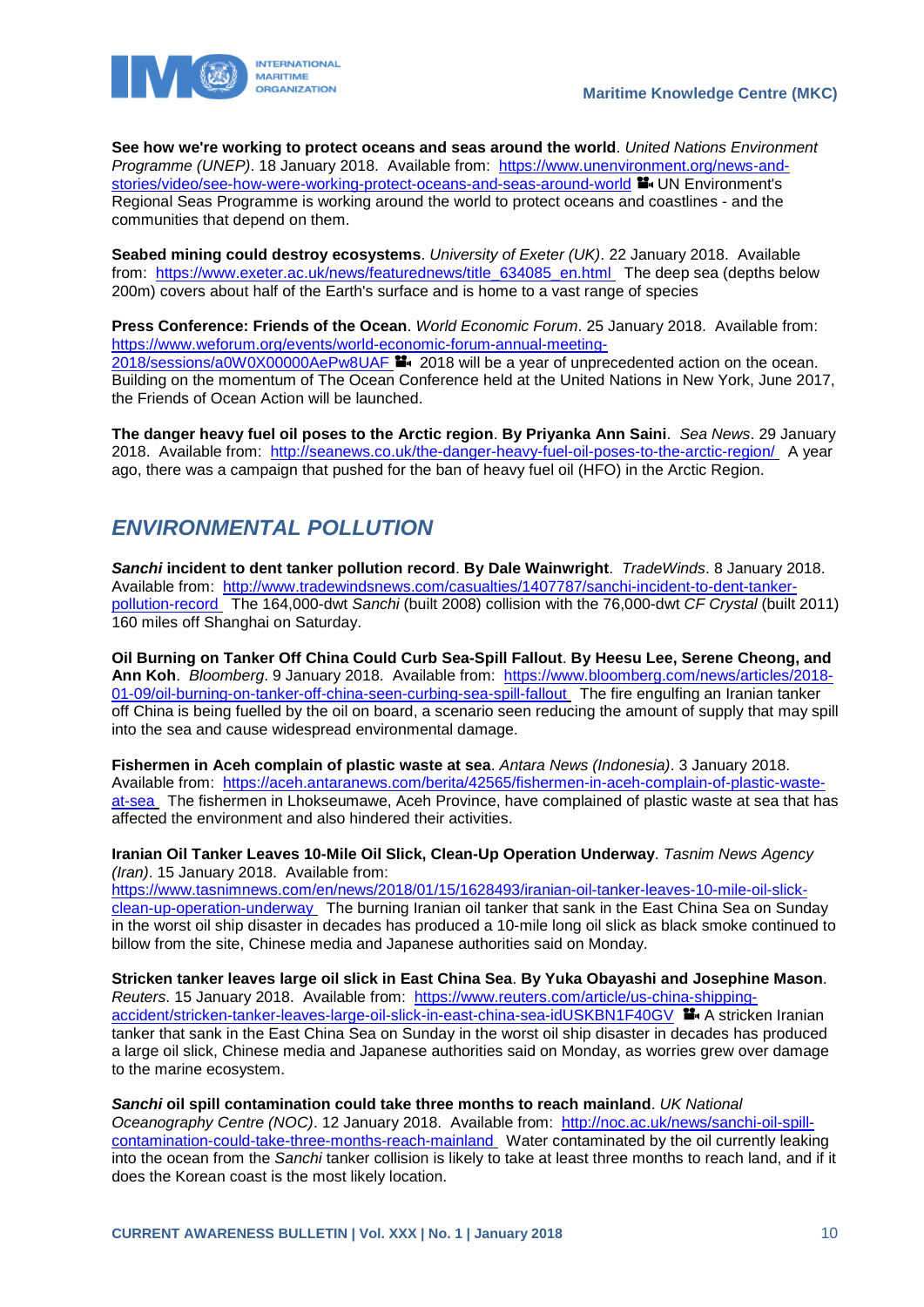

*Sanchi's* **demise sparks environmental disaster**. **By Jason Jiang**. *Splash 24/7*. 16 January 2018. Available from: <http://splash247.com/sanchis-demise-sparks-environmental-disaster/> The oil spill from NITC oil tanker *Sanchi* has spread significantly across the East China Sea with environmental groups now warning of a marine disaster.

**Iranian oil tanker wreck produces two slicks in East China Sea: China**. **By Josephine Mason and Kiyoshi Takenaka**. *Reuters*. 17 January 2018. Available from: [https://www.reuters.com/article/us-china](https://www.reuters.com/article/us-china-shipping-accident/iranian-oil-tanker-wreck-produces-two-slicks-in-east-china-sea-china-idUSKBN1F606Y)[shipping-accident/iranian-oil-tanker-wreck-produces-two-slicks-in-east-china-sea-china-idUSKBN1F606Y](https://www.reuters.com/article/us-china-shipping-accident/iranian-oil-tanker-wreck-produces-two-slicks-in-east-china-sea-china-idUSKBN1F606Y)  An Iranian oil tanker that sank in the East China Sea has left two oil slicks covering a combined 109 square km (42 square miles), the Chinese government said, as maritime police scoured for damage and prepared to explore the wreck.

**Sunken** *Sanchi* **could be leaking fuel oil**. **By Cichen Shen**. *Lloyd's List*. 17 January 2018. Available from: [https://lloydslist.maritimeintelligence.informa.com/LL1120876/Sunken-Sanchi-could-be-leaking-fuel](https://lloydslist.maritimeintelligence.informa.com/LL1120876/Sunken-Sanchi-could-be-leaking-fuel-oil)[oil](https://lloydslist.maritimeintelligence.informa.com/LL1120876/Sunken-Sanchi-could-be-leaking-fuel-oil) There are fears that bunkers are leaking from the sunken tanker *Sanchi's* fuel tanks after dark patches were seen on the water, coupled with a strong odour of oil.

**Japan sees little chance of oil slick from sunk tanker reaching its coast**. **By Yuka Obayashi and Jane Chung**. *Reuters*. 16 January 2018. Available from: [https://www.reuters.com/article/us-china](https://www.reuters.com/article/us-china-shipping-accident/japan-sees-little-chance-of-oil-slick-from-sunk-tanker-reaching-its-coast-idUSKBN1F50QS)[shipping-accident/japan-sees-little-chance-of-oil-slick-from-sunk-tanker-reaching-its-coast](https://www.reuters.com/article/us-china-shipping-accident/japan-sees-little-chance-of-oil-slick-from-sunk-tanker-reaching-its-coast-idUSKBN1F50QS)[idUSKBN1F50QS](https://www.reuters.com/article/us-china-shipping-accident/japan-sees-little-chance-of-oil-slick-from-sunk-tanker-reaching-its-coast-idUSKBN1F50QS)  $\blacksquare$  Japan sees little chance of the oil spill from a stricken Iranian tanker that sank on Sunday in the East China Sea reaching its shores, an official at the nation's environment ministry said on Tuesday.

**New solution for biofouling inspired by pitcher plants**. **By Vincent Wee**. *Seatrade Maritime News*. 17 January 2018. Available from: [http://www.seatrade-maritime.com/news/asia/new-solution-for](http://www.seatrade-maritime.com/news/asia/new-solution-for-biofouling.html)[biofouling.html](http://www.seatrade-maritime.com/news/asia/new-solution-for-biofouling.html) Inspired by the characteristics of pitcher plants, which inhabit rainforests and swamps, a team of chemistry researchers from the University of Sydney Nano Institute has developed nanostructured surface coatings that have anti-fouling properties without using any toxic components.

**2017 Tanker Oil Spill Statistics: Positive downward trend continues**. *International Tanker Owners Pollution Federation (ITOPF)*. 16 January 2018. Available from: [http://www.itopf.com/news](http://www.itopf.com/news-events/news/article/2017-tanker-oil-spill-statistics-positive-downward-trend-continues/)[events/news/article/2017-tanker-oil-spill-statistics-positive-downward-trend-continues/](http://www.itopf.com/news-events/news/article/2017-tanker-oil-spill-statistics-positive-downward-trend-continues/) Statistics for oil spills from tankers for close to five decades show a progressive downward trend. [Oil Tanker Spill Statistics 2017](http://www.itopf.com/knowledge-resources/data-statistics/statistics/)

**Moskito recovers 400 tonnes of oil from sunken ship in Singapore Straits**. *Maritime Journal*. 16 January 2018. Available from: [http://www.maritimejournal.com/news101/pollution-control/moskito](http://www.maritimejournal.com/news101/pollution-control/moskito-recovers-400-tonnes-of-oil-from-sunken-ship-in-singapore-straits)[recovers-400-tonnes-of-oil-from-sunken-ship-in-singapore-straits](http://www.maritimejournal.com/news101/pollution-control/moskito-recovers-400-tonnes-of-oil-from-sunken-ship-in-singapore-straits) A Moskito hot tap tool and oil recovery system from Norway's Miko Marine extracted 400 tonnes of heavy fuel oil from the tanks of the sunken general cargo vessel '*Thorco Cloud*' last year.

**An invisible threat: How the** *Sanchi* **oil tanker environmental disaster unfolded [Infographic]**. *South China Morning Post*. 18 January 2018. Available from: <http://multimedia.scmp.com/news/china/article/sanchi/index.html> After crashing, the burning *Sanchi* was dragged south by tidal currents, before sinking in the South China Sea.

**Oil from sunken Iranian tanker diffusing in East China Sea** . **By Dominique Patton**. *Reuters*. 18 January 2018. Available from: [https://www.reuters.com/article/us-china-shipping-accident/oil-from](https://www.reuters.com/article/us-china-shipping-accident/oil-from-sunken-iranian-tanker-diffusing-in-east-china-sea-idUSKBN1F7095)[sunken-iranian-tanker-diffusing-in-east-china-sea-idUSKBN1F7095](https://www.reuters.com/article/us-china-shipping-accident/oil-from-sunken-iranian-tanker-diffusing-in-east-china-sea-idUSKBN1F7095) Oil from an Iranian tanker that sank in the East China Sea has diffused into four separate slicks, covering a combined area of just over 100 square kms (39 square miles), Chinese authorities said late on Wednesday.

**Sunken tanker** *Sanchi***: Four oil slicks seen, says China**. *BBC News*. 18 January 2018. Available from: <http://www.bbc.co.uk/news/world-asia-china-42728251> China's Ministry of Transport had on Wednesday announced that a salvage team had located the vessel at a depth of 115m (377ft) and it was preparing to send underwater robots to explore the area.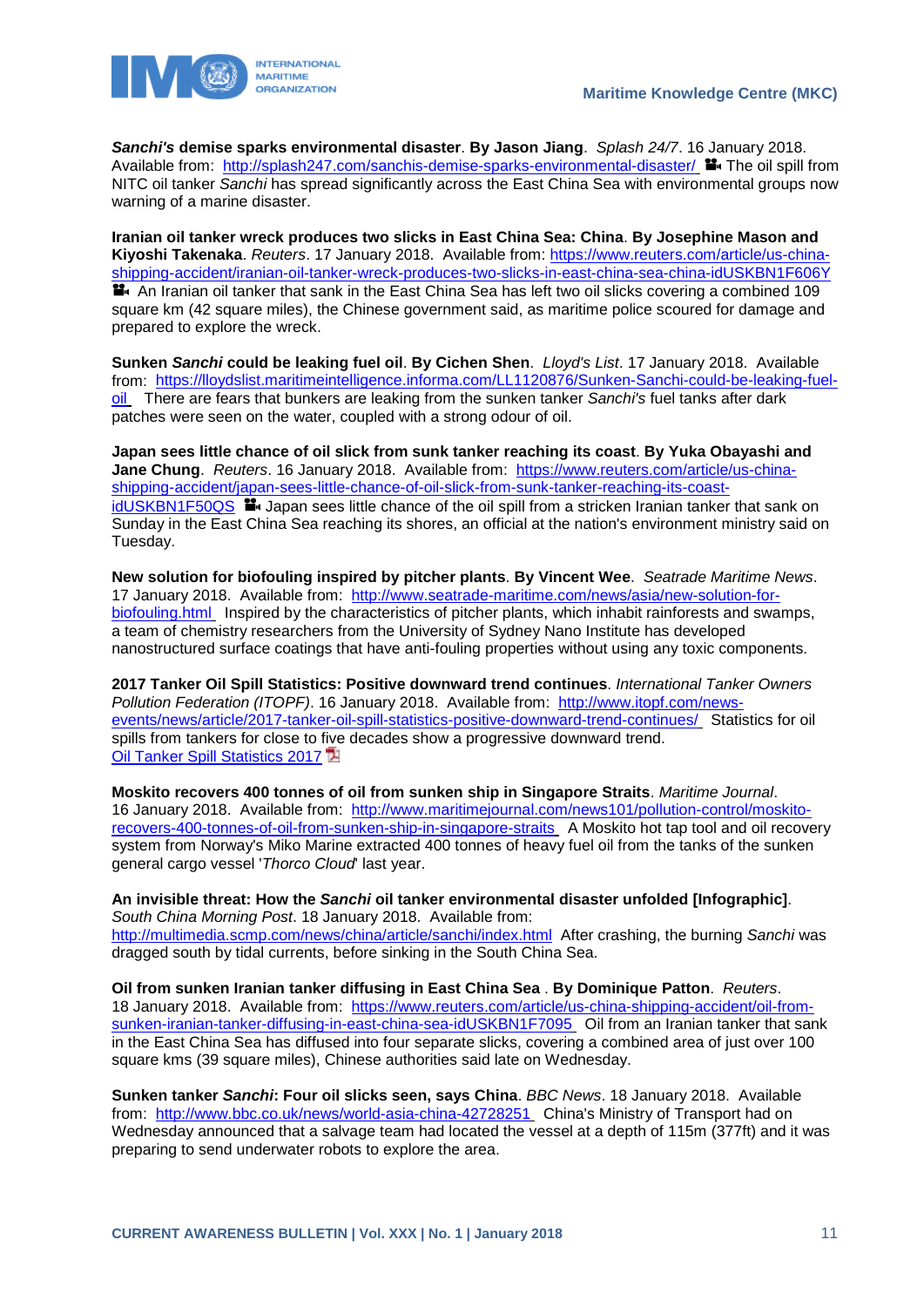

**China's Real Offshore Disaster**. **By Adam Minter**. *Bloomberg*. 17 January 2018. Available from: <https://www.bloomberg.com/view/articles/2018-01-17/huge-oil-spill-isn-t-china-s-real-offshore-disaster> Last Sunday's sinking of an Iranian oil tanker 180 miles off the coast of Shanghai certainly looks like an environmental disaster.

**Minimising the transfer of invasive aquatic species**. *UK P&I Club*. 18 January 2018. Available from: [https://www.ukpandi.com/knowledge-publications/article/press-release-minimising-the-transfer-of](https://www.ukpandi.com/knowledge-publications/article/press-release-minimising-the-transfer-of-invasive-aquatic-species-142041/)[invasive-aquatic-species-142041/](https://www.ukpandi.com/knowledge-publications/article/press-release-minimising-the-transfer-of-invasive-aquatic-species-142041/) Madlene Wangrau discusses the issue of biofouling and how shipowners and crew can benefit by reducing its risk. Legal Update

**How** *Sanchi's* **spill could spread**. *Reuters*. 26 January 2018. Available from:

<https://uk.reuters.com/article/us-china-shipping-spill/how-sanchis-spill-could-spread-idUKKBN1FF1AK> The worst tanker oil spill in decades is unfolding across hundreds of miles of the East China Sea after an Iranian oil tanker carrying more than 100,000 tonnes of toxic oil collided with a freighter and exploded, killing all 32 crew onboard. [Graphics](http://fingfx.thomsonreuters.com/gfx/rngs/CHINA-SHIPPING-SPILL/010060NC166/index.html)

**How a remarkably weak chemical force costs marine industries billions**. **By Fiona McMillan**. *Forbes*. 26 January 2018. Available from: [https://www.forbes.com/sites/fionamcmillan/2018/01/26/how-a](https://www.forbes.com/sites/fionamcmillan/2018/01/26/how-a-remarkably-weak-chemical-force-costs-marine-industries-billions/#29d913f86092)[remarkably-weak-chemical-force-costs-marine-industries-billions/#29d913f86092](https://www.forbes.com/sites/fionamcmillan/2018/01/26/how-a-remarkably-weak-chemical-force-costs-marine-industries-billions/#29d913f86092) Big problems tend to start small, and true to this maxim, one the biggest problems in global shipping starts quite small indeed, with some remarkably weak forces at the atomic level.

### **Tankers suspected as Fujairah shores count cost of oil leak**. **By Roberta Pennington**. *The National (United Arab Emirates)*. 27 January 2018. Available from: <https://www.thenational.ae/uae/tankers-suspected-as-fujairah-shores-count-cost-of-oil-leak-1.699217> The shoreline along Aqah in Fujairah was tainted with black oil Saturday forcing swimmers and divers out

of the water for a second day this weekend.

**Nanowrinkles in the sea: How an experiment in Sydney Harbor could help reduce global CO2 emissions**. **By Fiona McMillan**. *Forbes*. 29 January 2018. Available from: [https://www.forbes.com/sites/fionamcmillan/2018/01/29/nanowrinkles-in-the-sea-how-an-experiment-in](https://www.forbes.com/sites/fionamcmillan/2018/01/29/nanowrinkles-in-the-sea-how-an-experiment-in-sydney-harbor-could-help-reduce-global-co2-emissions/)[sydney-harbor-could-help-reduce-global-co2-emissions/](https://www.forbes.com/sites/fionamcmillan/2018/01/29/nanowrinkles-in-the-sea-how-an-experiment-in-sydney-harbor-could-help-reduce-global-co2-emissions/) Swimming in waters frequented by bull sharks is not usually part of the job description for a nanotechnologist.

# <span id="page-12-0"></span>*HEALTH & SAFETY*

*Carnival Triumph* **Fails CDC Inspection**. *Maritime Executive*. 4 January 2018. Available from: <https://www.maritime-executive.com/article/carnival-triumph-fails-cdc-inspection> The cruise ship that earned the "poop cruise" moniker in 2013 has failed her sanitation inspection for the first time ever.

**BSEE Issues Safety Alert Based on Inspection Pilot Findings**. *US Bureau of Safety and Environmental Enforcement (BSEE)*. 5 January 2018. Available from: [https://www.bsee.gov/newsroom/latest-news/statements-and-releases/press-releases/bsee-issues-safety](https://www.bsee.gov/newsroom/latest-news/statements-and-releases/press-releases/bsee-issues-safety-alert-based-on)[alert-based-on](https://www.bsee.gov/newsroom/latest-news/statements-and-releases/press-releases/bsee-issues-safety-alert-based-on) Recommendations to reduce risks related to gas release hazards were issued to the offshore oil and gas industry today. [Gas Release Hazards Identified by BSEE](https://www.bsee.gov/sites/bsee.gov/files/safety-alerts/safety-alert-328-gas-release-hazards-identified-by-bsee.pdf) <sup>1</sup>4

**46 fall sick on Royal Caribbean cruise ship that departed from Baltimore**. **By Brittany Britto and Colin Campbell**. *Baltimore Sun (US)*. 11 January 2018. Available from: <http://www.baltimoresun.com/travel/bs-md-royal-caribbean-cruise-sick-20180111-story.html>A Royal Caribbean Cruises ship that departed from Baltimore on a nine-night trip earlier this year has had 46 reported cases of gastrointestinal illness on board, according to company spokesman Owen Torres.

**China oil spill: warning over seafood contamination**. **By Jonathan Watts**. *The Guardian*. 18 January 2018. Available from: [https://www.theguardian.com/world/2018/jan/18/oil-from-sunken](https://www.theguardian.com/world/2018/jan/18/oil-from-sunken-iranian-tanker-spreads-over-100-sq-km-of-east-china-sea)[iranian-tanker-spreads-over-100-sq-km-of-east-china-sea](https://www.theguardian.com/world/2018/jan/18/oil-from-sunken-iranian-tanker-spreads-over-100-sq-km-of-east-china-sea) Consumers in Japan, China and South Korea should be wary of buying seafood until governments in the region have monitored and released details about the toxic impact of the *Sanchi* oil spill, scientists have warned.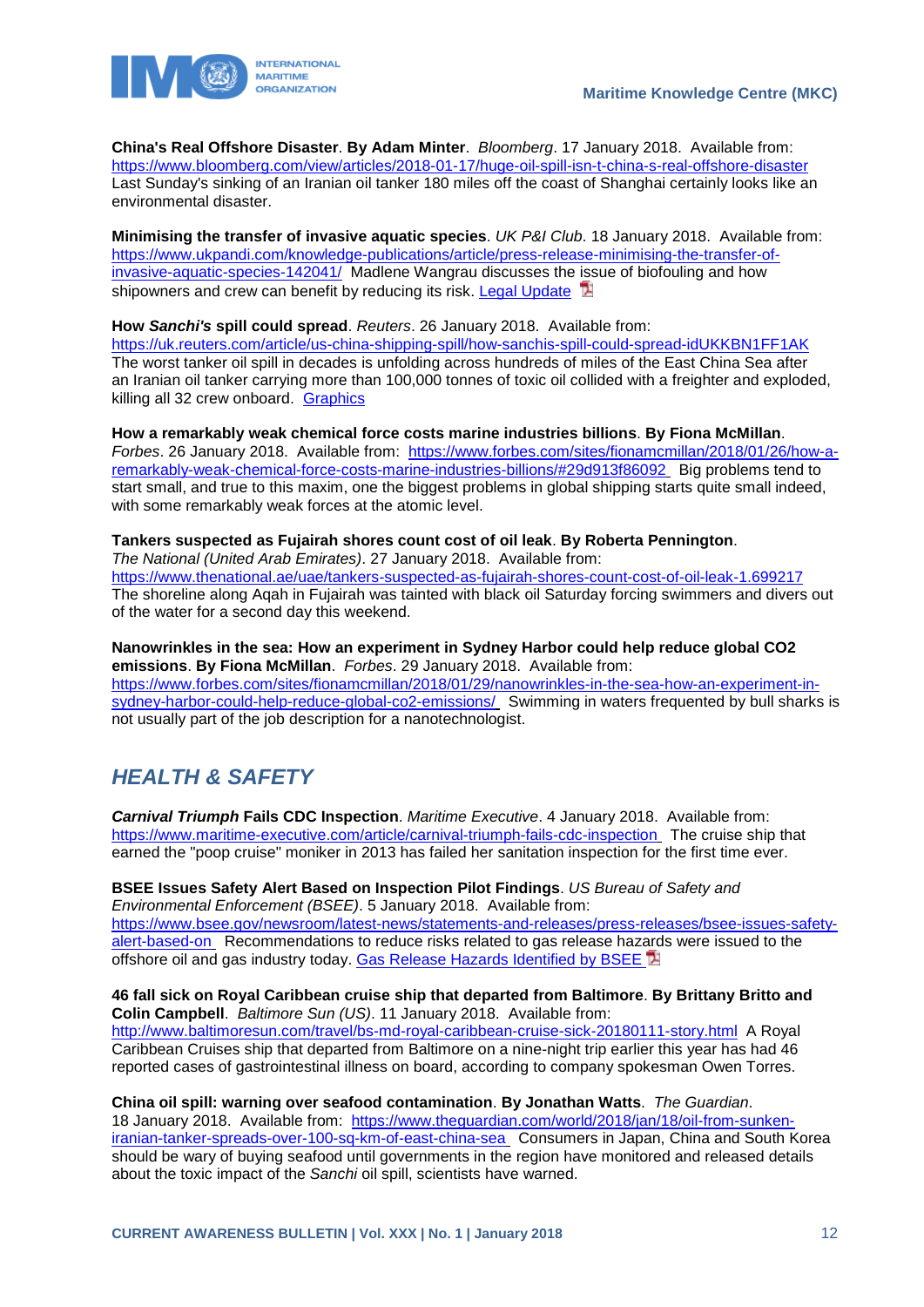

**Asbestos time bomb ticking for the Marine Industry**. *Hellenic Shipping News*. 20 January 2018. Available from: [http://www.hellenicshippingnews.com/asbestos-time-bomb-ticking-for-the-marine](http://www.hellenicshippingnews.com/asbestos-time-bomb-ticking-for-the-marine-industry/)[industry/](http://www.hellenicshippingnews.com/asbestos-time-bomb-ticking-for-the-marine-industry/) The IMO should amend the SOLAS Regulation banning the use of asbestos and asbestos containing materials (ACM) in ships, says John Chillingworth, senior marine principal at Lucion Marine.

# <span id="page-13-0"></span>*IMO*

**IMO 2020, a shipping regulation that may reshape global coal trade**. **By Alex Younevitch**. *S&P Global Platts*. 10 January 2018. Available from: [http://blogs.platts.com/2018/01/10/imo2020](http://blogs.platts.com/2018/01/10/imo2020-shipping-regulation-coal-trade/) [shipping-regulation-coal-trade/](http://blogs.platts.com/2018/01/10/imo2020-shipping-regulation-coal-trade/) It is not uncommon for people in various commodity sectors to believe that their markets exist in some kind of a happy bubble, where only the obvious supply and demand forces or targeted regulations can make or ruin their day.

**Bunker industry faces crunch point over IMO sulfur move**. **By Jack Jordan**. *S&P Global Platts*. 16 January 2018. Available from: [https://www.platts.com/latest-news/shipping/london/bunker-industry](https://www.platts.com/latest-news/shipping/london/bunker-industry-faces-crunch-point-over-imo-sulfur-26871064)[faces-crunch-point-over-imo-sulfur-26871064](https://www.platts.com/latest-news/shipping/london/bunker-industry-faces-crunch-point-over-imo-sulfur-26871064) The global bunker industry looks set for a pivotal year in 2018 as buyers and sellers come under increasing pressure to decide how to respond to impending emissions limit cuts.

*Sanchi* **collision could spark IMO review**. **By John Gallagher**. *Fairplay*. 19 January 2018. Available from: [https://fairplay.ihs.com/safety-regulation/article/4296471/sanchi-collision-could-spark-imo](https://fairplay.ihs.com/safety-regulation/article/4296471/sanchi-collision-could-spark-imo-review)[review](https://fairplay.ihs.com/safety-regulation/article/4296471/sanchi-collision-could-spark-imo-review) Increased focus on international regulations designed to reduce the risk of maritime accidents could result from the deadly collision involving the Panama-flagged tanker *Sanchi* and Hong Kong-flagged bulker CF Crystal.

**Transparency International turns spotlight on IMO**. **By Anastassios Adamopoulos**. *Lloyd's List*. 24 January 2018. Available from:

[https://lloydslist.maritimeintelligence.informa.com/LL1120971/Transparency-International-turns-spotlight](https://lloydslist.maritimeintelligence.informa.com/LL1120971/Transparency-International-turns-spotlight-on-IMO)[on-IMO](https://lloydslist.maritimeintelligence.informa.com/LL1120971/Transparency-International-turns-spotlight-on-IMO) The International Maritime Organization's governance and accountability faces scrutiny ahead of the regulator's high-level decarbonisation meeting in April.

**IMO transparency under scrutiny**. **By Jamey Bergman**. *Tanker Shipping & Trade*. 29 January 2018. Available from: [http://www.tankershipping.com/news/view,imo-transparency-under-scrutiny\\_50623.htm](http://www.tankershipping.com/news/view,imo-transparency-under-scrutiny_50623.htm)  Anti-corruption non-profit organisation Transparency International is undertaking an assessment of International Maritime Organisation (IMO) governance, transparency and accountability performance.

# <span id="page-13-1"></span>*LAW & POLICY*

**Transport Canada issues another fine for non-respect of the speed restriction in the Gulf of St. Lawrence**. *Government of Canada*. 29 December 2017. Available from: [https://www.canada.ca/en/transport-canada/news/2017/12/transport\\_canadaissuesanotherfinefornon](https://www.canada.ca/en/transport-canada/news/2017/12/transport_canadaissuesanotherfinefornon-respectofthespeedrestric0.html)[respectofthespeedrestric0.html](https://www.canada.ca/en/transport-canada/news/2017/12/transport_canadaissuesanotherfinefornon-respectofthespeedrestric0.html) A penalty of \$6,000 has been issued to the vessel Federal Cardinal for alleged non-compliance with a temporary mandatory vessel slowdown.

**How a melting Arctic changes everything: Part III: The Economic Arctic**. **By Eric Roston**. *Bloomberg*. 29 December 2017. Available from: [https://www.bloomberg.com/graphics/2017-arctic/the](https://www.bloomberg.com/graphics/2017-arctic/the-economic-arctic/)[economic-arctic/](https://www.bloomberg.com/graphics/2017-arctic/the-economic-arctic/) As the Arctic Circle's ice melts away, people of the High North feel their top-of-the-world economy heating up. [How a Melting Arctic Changes Everything: Part I: The Bare Arctic](https://www.bloomberg.com/graphics/2017-arctic/)  [How a Melting Arctic Changes Everything: Part II: The Political Arctic](https://www.bloomberg.com/graphics/2017-arctic/the-political-arctic/)

**Peterside vows to fight piracy**. **By Oluwakemi Dauda**. *The Nation (Nigeria)*. 2 January 2018. Available from: <http://thenationonlineng.net/peterside-vows-fight-piracy/> Nigerian Maritime Administration and Safety Agency (NIMASA) Director-General Dr Dakuku Peterside has vowed to fight piracy, develop human capacity, ensure safety of vessels and removal of wrecks and mitigate the effects of pollution.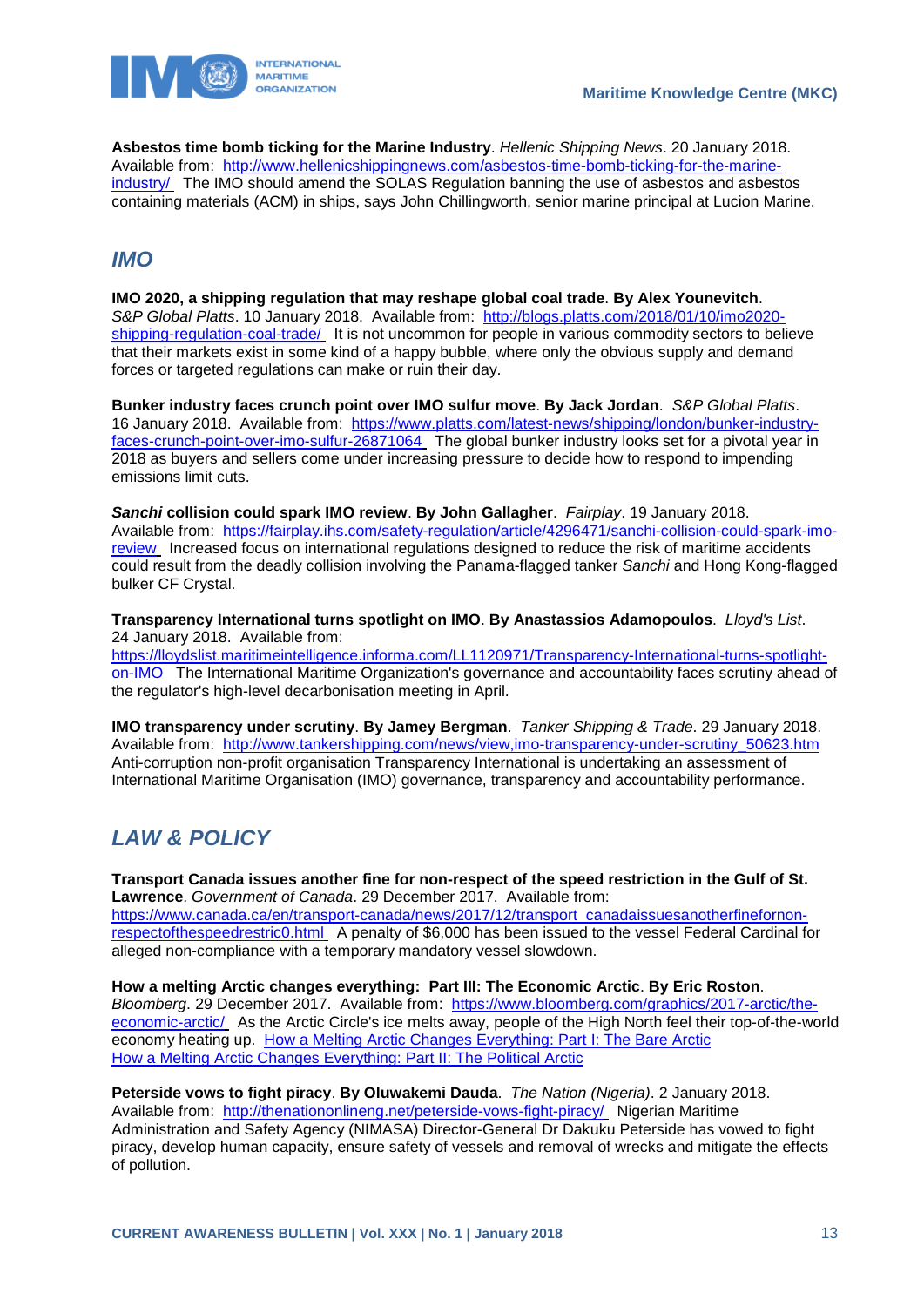

**Saving the Arctic**. **By David L.Phillips**. *Huffington Post*. 3 January 2018. Available from: [https://www.huffingtonpost.com/entry/saving-the-arctic\\_us\\_5a4d623ee4b0df0de8b06f46](https://www.huffingtonpost.com/entry/saving-the-arctic_us_5a4d623ee4b0df0de8b06f46) With Finland, Sweden, Norway, Iceland, Greenland (under the Danish monarchy), Canada, Russia and the United States racing to capitalize, the Arctic can either be a zone of cooperation or a flash-point for competition and confrontation.

**Marine Insurance And Arctic Risk**. *Hellenic Shipping News*. 3 January 2018. Available from: <http://www.hellenicshippingnews.com/marine-insurance-and-arctic-risk/> The retreat of Arctic ice has opened new possibilities for tourism, resource exploration, development and marine transport.

**Cocaine Seized from Tanzania-Flagged Ship**. *World Maritime News*. 3 January 2018. Available from: <https://worldmaritimenews.com/archives/239494/cocaine-seized-from-tanzania-flagged-ship/> Dutch naval forces have intercepted a Tanzania-flagged merchant vessel carrying 1,600 kilos of cocaine aboard.

104**HK-flagged vessel seized in N Korea oil supply row carrying bunker fuel: trade sources**. **By Clarice Chiam, Wanda Wang, and Goh Shu Hui**. *S&P Global Platts*. 3 January 2018. Available from: [https://www.platts.com/latest-news/shipping/singapore/hk-flagged-vessel-seized-in-n-korea-oil](https://www.platts.com/latest-news/shipping/singapore/hk-flagged-vessel-seized-in-n-korea-oil-supply-27903051)[supply-27903051](https://www.platts.com/latest-news/shipping/singapore/hk-flagged-vessel-seized-in-n-korea-oil-supply-27903051) A Hong Kong-flagged vessel seized by South Korea for allegedly supplying oil to North Korea could have been carrying bunker fuel, industry sources said Wednesday.

**This Is How to Sneak Oil Into North Korea**. **By Serene Cheong and Dan Murtaugh**. *Bloomberg*. 4 January 2018. Available from: [https://www.bloomberg.com/news/articles/2018-01-03/shadowy-oil](https://www.bloomberg.com/news/articles/2018-01-03/shadowy-oil-trades-at-sea-outfox-efforts-to-rein-in-kim-jong-un)[trades-at-sea-outfox-efforts-to-rein-in-kim-jong-un](https://www.bloomberg.com/news/articles/2018-01-03/shadowy-oil-trades-at-sea-outfox-efforts-to-rein-in-kim-jong-un) Donald Trump's desire to squeeze Kim Jong Un's regime risks being undermined by the furtive maneuvers of oil tankers at sea.

**Palau registry says UN-blacklisted ship was under `previous flag'**. **By Cichen Shen**. *Lloyd's List*. 4 January 2018. Available from: [https://lloydslist.maritimeintelligence.informa.com/LL1120707/Palau](https://lloydslist.maritimeintelligence.informa.com/LL1120707/Palau-registry-says-UNblacklisted-ship-was-under-previous-flag)[registry-says-UNblacklisted-ship-was-under-previous-flag](https://lloydslist.maritimeintelligence.informa.com/LL1120707/Palau-registry-says-UNblacklisted-ship-was-under-previous-flag) Palau International Ship Registry says reports that Billions 18 was flying its flag when the tanker vessel was blacklisted by the UN for trading with North Korea are "totally untrue".

**Bangladesh is thinking big by thinking blue**. **By Pawan Patil**. *World Bank*. 4 January 2018. Available from: <http://blogs.worldbank.org/endpovertyinsouthasia/bangladesh-thinking-big-thinking-blue> Maintaining and restoring ocean ecosystems – or 'ocean health' – is synonymous with growing 'ocean wealth,' according to a soon-to-be published report by the World Bank and European Union.

**Cocaine found attached to Borealis boxship hull**. **By Gary Dixon**. *TradeWinds*. 4 January 2018. Available from: [http://www.tradewindsnews.com/liner/1406722/cocaine-found-attached-to-borealis](http://www.tradewindsnews.com/liner/1406722/cocaine-found-attached-to-borealis-boxship-hull)[boxship-hull](http://www.tradewindsnews.com/liner/1406722/cocaine-found-attached-to-borealis-boxship-hull) The Mexican navy has seized cocaine found in six suitcases attached to the hull of a Borealis Maritime-owned boxship.

**Maritime 2018: Infrastructure Upgrade, Security, Funds Top Need**. **By Yusuf Babalola**. *Leadership (Nigeria)*. 7 January 2018. Available from: [https://leadership.ng/2018/01/07/maritime-2018](https://leadership.ng/2018/01/07/maritime-2018-infrastructure-upgrade-security-funds-top-need/) [infrastructure-upgrade-security-funds-top-need/](https://leadership.ng/2018/01/07/maritime-2018-infrastructure-upgrade-security-funds-top-need/) Expectations abound from the government and major players in the nation's maritime sector on the need to ensure efficient infrastructure development such as good access road, deployment of scanners at seaports among others as the year begins.

**Industry Insight: Analysing the BIMCO Bunker Contract**. **By Ishaan Hemnani, CEO, BunkerEx**. *Ship & Bunker*. 9 January 2018. Available from: [https://shipandbunker.com/news/world/610744-industry](https://shipandbunker.com/news/world/610744-industry-insight-analysing-the-bimco-bunker-contract)[insight-analysing-the-bimco-bunker-contract](https://shipandbunker.com/news/world/610744-industry-insight-analysing-the-bimco-bunker-contract) As brokers, this is a question we are asked more and more as time goes on.

**Detained Panama ship released**. *The Hindu (India)*. 9 January 2018. Available from: <http://www.thehindu.com/news/cities/Kochi/detained-panama-ship-released/article22400066.ece> The foreign cargo ship reported to be involved in a collision with a fishing vessel off Kochi in June last and detained at the Kochi port was released on Monday by the Mercantile Marine Department (MMD).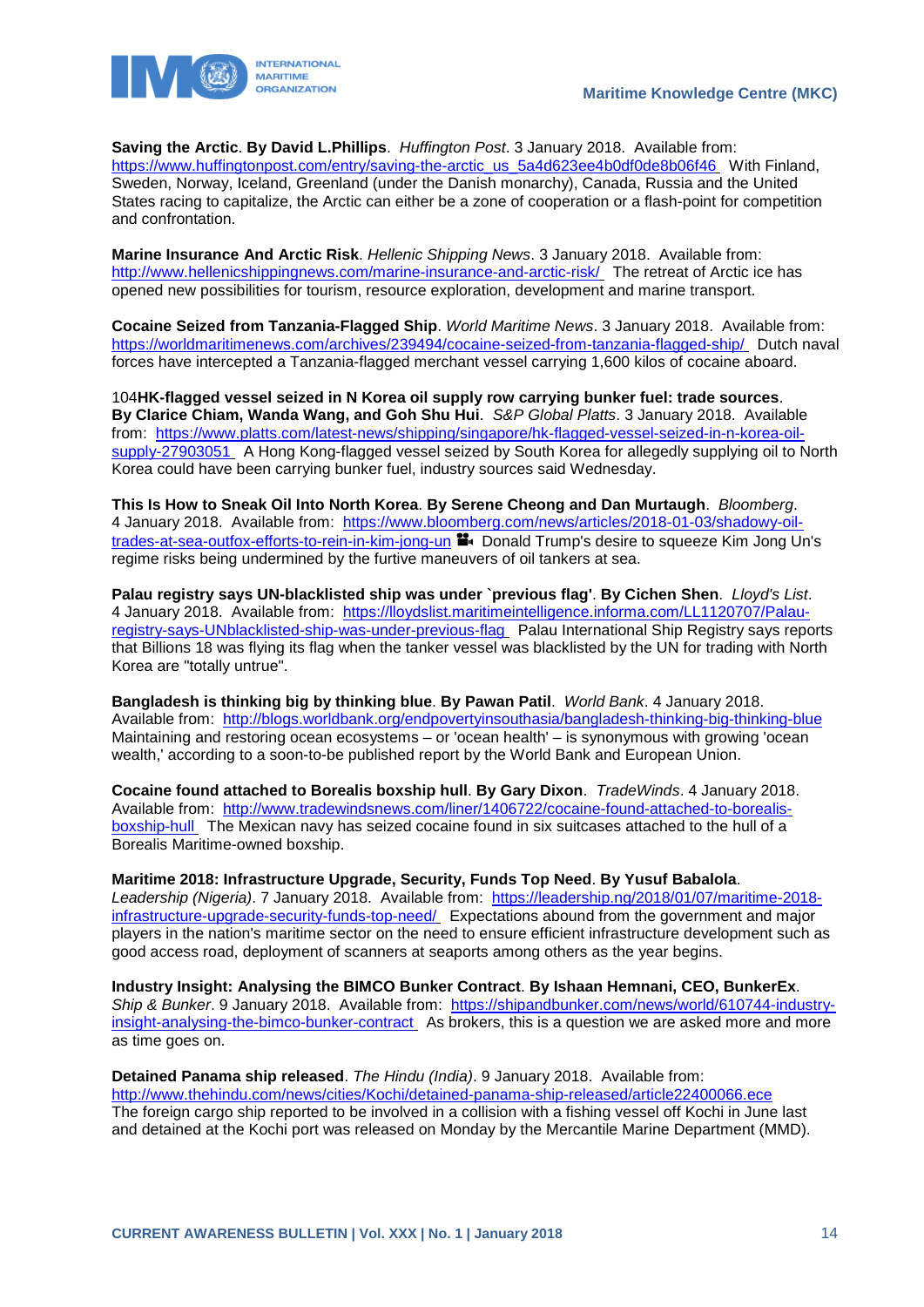



**Marine wildlife charities' worries over management plan**. **By Steffan Messenger**. *BBC News*. 9 January 2018. Available from: <http://www.bbc.co.uk/news/uk-wales-42611115> A long-awaited plan for managing Wales' seas could have "significant negative consequences" for marine wildlife, environment groups have warned.

**Belize bans offshore oil drilling to protect reef**. **By Donal Scully**. *Splash 24/7*. 10 January 2018. Available from: [http://splash247.com/belize-bans-offshore-oil-drilling-protect-reef /](http://splash247.com/belize-bans-offshore-oil-drilling-protect-reef%20/) Just days after the US declared its intent to unshackle energy producers by opening up huge offshore swathes for oil drilling, the small Central American nation of Belize did the opposite - imposing a total moratorium on such drilling in its waters.

**Johnson gets UK shipping brief**. **By Nick Savvides**. *Fairplay*. 9 January 2018. Available from: <https://fairplay.ihs.com/safety-regulation/article/4296056/johnson-gets-uk-shipping-brief> A cabinet reshuffle by UK Prime Minister Theresa May has included replacing John Hayes as the shipping minister with Jo Johnson, a Department for Transport spokesman confirmed on Tuesday 8 January.

**Why 2018 global growth will be strong, and why there is still cause for concern, in 10 charts**. **By Carlos Arteta**. *World Bank*. 9 January 2018. Available from: [https://blogs.worldbank.org/developmenttalk/why-2018-global-growth-will-be-strong-and-why-there-still-](https://blogs.worldbank.org/developmenttalk/why-2018-global-growth-will-be-strong-and-why-there-still-cause-concern-10-charts)

[cause-concern-10-charts](https://blogs.worldbank.org/developmenttalk/why-2018-global-growth-will-be-strong-and-why-there-still-cause-concern-10-charts) Global growth accelerated to 3 percent in 2017, supported by a broad-based cyclical recovery encompassing more than half of the world's economies, and is expected to edge up to 3.1 percent in 2018.

**China oil spill compensation claims face Iran payment snags**. **By Jonathan Saul**. *Reuters*. 10 January 2018. Available from: [https://www.reuters.com/article/us-china-shipping-accident](https://www.reuters.com/article/us-china-shipping-accident-compensation/china-oil-spill-compensation-claims-face-iran-payment-snags-idUSKBN1EZ28X)[compensation/china-oil-spill-compensation-claims-face-iran-payment-snags-idUSKBN1EZ28X](https://www.reuters.com/article/us-china-shipping-accident-compensation/china-oil-spill-compensation-claims-face-iran-payment-snags-idUSKBN1EZ28X) The reluctance of foreign banks to deal with Iran could complicate any compensation payments resulting from the collision last week of an Iranian oil tanker and a Chinese cargo ship, sources say.

**Transport Canada introduces new Arctic Shipping Safety and Pollution Prevention Regulations**. *Government of Canada*. 10 January 2018. Available from: [https://www.canada.ca/en/transport](https://www.canada.ca/en/transport-canada/news/2018/01/transport_canadaintroducesnewarcticshippingsafetyandpollutionpre.html)[canada/news/2018/01/transport\\_canadaintroducesnewarcticshippingsafetyandpollutionpre.html](https://www.canada.ca/en/transport-canada/news/2018/01/transport_canadaintroducesnewarcticshippingsafetyandpollutionpre.html) To uphold the Government of Canada's high standards for marine shipping in the north, Transport Canada has introduced new Arctic Shipping Safety and Pollution Prevention Regulations.

**Greece seizes Libya-bound ship carrying explosive materials**. **By Karolina Tagaris**. *Reuters*. 10 January 2018. Available from: [https://www.reuters.com/article/us-greece-libya-ship/greece-seizes](https://www.reuters.com/article/us-greece-libya-ship/greece-seizes-libya-bound-ship-carrying-explosive-materials-idUSKBN1EZ27B)[libya-bound-ship-carrying-explosive-materials-idUSKBN1EZ27B](https://www.reuters.com/article/us-greece-libya-ship/greece-seizes-libya-bound-ship-carrying-explosive-materials-idUSKBN1EZ27B) Greek authorities have seized a Tanzanian-flagged ship heading for Libya and carrying materials used to make explosives, the coastguard said on Wednesday.

**Florida Removed from U.S. Offshore Drilling Plan**. *Maritime Executive*. 10 January 2018. Available from: [https://www.maritime-executive.com/article/trump-administration-excludes-florida-from-offshore](https://www.maritime-executive.com/article/trump-administration-excludes-florida-from-offshore-drilling)[drilling](https://www.maritime-executive.com/article/trump-administration-excludes-florida-from-offshore-drilling) Just days after the Trump administration announced a plan to open up to 90 percent of America's offshore waters to oil exploration, the Interior Department announced that it will withdraw areas off the coast of Florida from consideration.

**Leaking** *Sanchi* **is test of China's gamble on oil spill compensation**. **By Jim Mulrenan**. *TradeWinds*. 11 January 2018. Available from: [http://www.tradewindsnews.com/insurance/1408720/leaking-sanchi-is](http://www.tradewindsnews.com/insurance/1408720/leaking-sanchi-is-test-of-chinas-gamble-on-oil-spill-compensation)[test-of-chinas-gamble-on-oil-spill-compensation](http://www.tradewindsnews.com/insurance/1408720/leaking-sanchi-is-test-of-chinas-gamble-on-oil-spill-compensation) China has been playing a high-stakes gamble on tanker pollution with dramatic images of the blazing suezmax *Sanchi* suggesting it may well have just lost this wager.

**Repositioning NIMASA For Improved Maritime Safety**. **By Stephen Shekari**. *Leadership (Nigeria)*. 11 January 2018. Available from: [https://leadership.ng/2018/01/11/repositioning-nimasa-improved](https://leadership.ng/2018/01/11/repositioning-nimasa-improved-maritime-safety/)[maritime-safety/](https://leadership.ng/2018/01/11/repositioning-nimasa-improved-maritime-safety/) Following the approval of the board of the Nigerian Maritime Administration and Safety Agency on 26th August, 2016 by President Muhammadu Buhari, and its subsequent inauguration by the Hon Minister of Transportation, Rt. Hon. Chibuike Rotimi Amaechi, the board hit the ground running with the enunciation of top-notch policies and programmes aimed at revolutionizing the agency.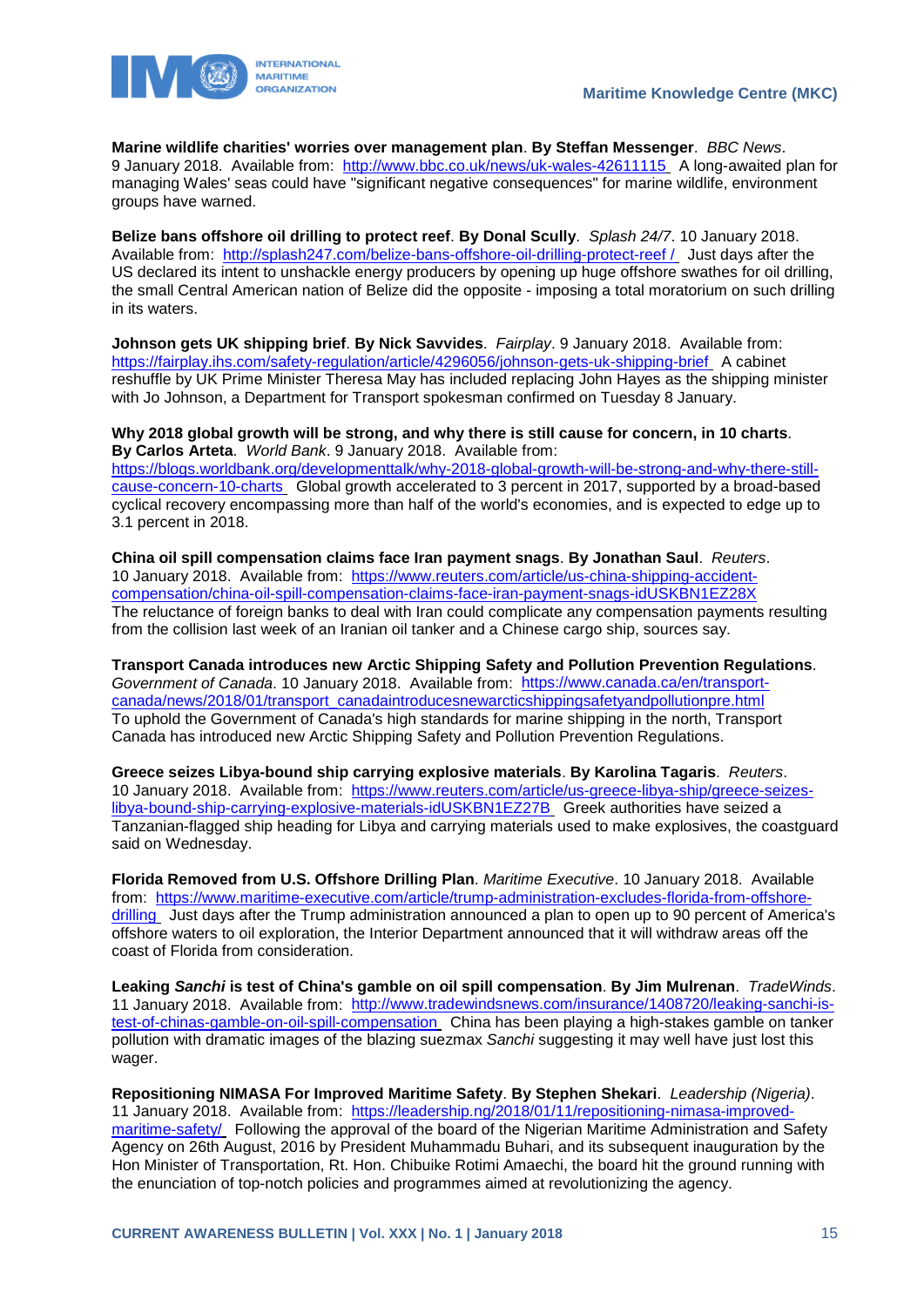

### **China's grand Silk Road plan hits \$14-billion pothole in Pakistan**. *Economic Times (India)*.

11 January 2018. Available from: [https://economictimes.indiatimes.com/news/defence/chinas-modern](https://economictimes.indiatimes.com/news/defence/chinas-modern-silk-road-hits-political-financial-hurdles/articleshow/62453734.cms)[silk-road-hits-political-financial-hurdles/articleshow/62453734.cms](https://economictimes.indiatimes.com/news/defence/chinas-modern-silk-road-hits-political-financial-hurdles/articleshow/62453734.cms) China's plan for a modern Silk Road of railways, ports and other facilities linking Asia with Europe hit a \$14 billion pothole in Pakistan.

### **UN Environment and WHO agree to major collaboration on environmental health risks**.

*World Health Organization (WHO)* 10 January 2018. Available from: <http://www.who.int/mediacentre/news/releases/2018/environmental-health-collaboration/en/> UN Environment and WHO have agreed a new, wide-ranging collaboration to accelerate action to curb environmental health risks that cause an estimated 12.6 million deaths a year.

**Transport Canada lifts temporary speed restriction in the Gulf of St. Lawrence**. *Government of Canada*. 11 January 2018. Available from: [https://www.canada.ca/en/transport](https://www.canada.ca/en/transport-canada/news/2018/01/transport_canadaliftstemporaryspeedrestrictioninthegulfofstlawre.html)[canada/news/2018/01/transport\\_canadaliftstemporaryspeedrestrictioninthegulfofstlawre.html](https://www.canada.ca/en/transport-canada/news/2018/01/transport_canadaliftstemporaryspeedrestrictioninthegulfofstlawre.html) The Government of Canada is committed to protecting marine mammals and the marine environment, and enhancing the safety of mariners, fishers, recreational boaters and all users of Canada's oceans and waterways.

### **Environmental group praises Canada's new Arctic shipping rules**. **By Levon Sevunts**. *Radio Canada International (RCI)*. 12 January 2018. Available from:

<http://www.rcinet.ca/en/2018/01/12/arctic-shipping-regulations-oceans-north-canada/> Ocean conservancy advocates are welcoming the new safety and pollution prevention regulations for ships plying Canada's Arctic waters unveiled by the federal government earlier this week but are also urging Ottawa to expand its regulations to include the eventual phase-out of heavy fuel oil and address underwater noise pollution.

### **Crown gets green light to prosecute Greek shipping company in English Bay fuel spill**.

*Global News (Canada)*. 12 January 2018. Available from: [https://globalnews.ca/news/3963032/crown](https://globalnews.ca/news/3963032/crown-gets-green-light-to-prosecute-greek-shipping-company-in-english-bay-fuel-spill/)[gets-green-light-to-prosecute-greek-shipping-company-in-english-bay-fuel-spill/](https://globalnews.ca/news/3963032/crown-gets-green-light-to-prosecute-greek-shipping-company-in-english-bay-fuel-spill/) A Greek shipping firm accused of operating a vessel that spilled thousands of litres of fuel into Vancouver's English Bay will be prosecuted regardless of whether it participates in the legal proceedings.

**Sustainability efforts in PH maritime industry**. *Manila Times*. 13 January 2018. Available from: <http://www.manilatimes.net/sustainability-efforts-ph-maritime-industry/373988/> Sustainability in the Philippine maritime industry can be achieved if appropriate, synergized and productive steps are taken to promote the implementation of beneficial programs.

**Fresh measures adopted to protect marine environment**. *Ekathimerini (Greece)*. 14 January 2018. Available from: [http://www.ekathimerini.com/224890/article/ekathimerini/news/fresh-measures-adopted](http://www.ekathimerini.com/224890/article/ekathimerini/news/fresh-measures-adopted-to-protect-marine-environment)[to-protect-marine-environment](http://www.ekathimerini.com/224890/article/ekathimerini/news/fresh-measures-adopted-to-protect-marine-environment) Four months after an oil spill from a sunken tanker hit the Athens Riviera, Greece's Environment Ministry has adopted a package of measures designed to protect the marine environment across the country more effectively.

### **Lack of uniform international legal framework will hinder the adoption of green technology**. **By Conte Cicala**. *Clyde & Co LLP*. 15 January 2018. Available from:

[https://www.clydeco.com/firm/news/view/lack-of-uniform-international-legal-framework-will-hinder-the](https://www.clydeco.com/firm/news/view/lack-of-uniform-international-legal-framework-will-hinder-the-adoption-of-g)[adoption-of-g](https://www.clydeco.com/firm/news/view/lack-of-uniform-international-legal-framework-will-hinder-the-adoption-of-g) Over two thirds (68%) of global marine industry executives believe that a lack of uniform international environmental regulations will impede the adoption of green technologies in shipping, according to a new report from global law firm Clyde & Co and the Institute of Marine Engineering, Science & Technology (IMarEST), which surveyed 220 marine industry executives from across the world. [Technology in shipping: The impact of technological change on the shipping industry](https://online.flippingbook.com/view/1037246/)

#### **Canada updates Arctic shipping rules, but still allows cheap and dirty fuel**. **By Jane George**. *Nunatsiaq News Online (Canada)*. 15 January 2018. Available from:

[http://www.nunatsiaqonline.ca/stories/article/65674canada\\_updates\\_arctic\\_shipping\\_rules/](http://www.nunatsiaqonline.ca/stories/article/65674canada_updates_arctic_shipping_rules/) You won't find any mention of heavy fuel oil, or HFO, pollutants in the new Arctic Waters Pollution Prevention Act regulations that came into effect this past week.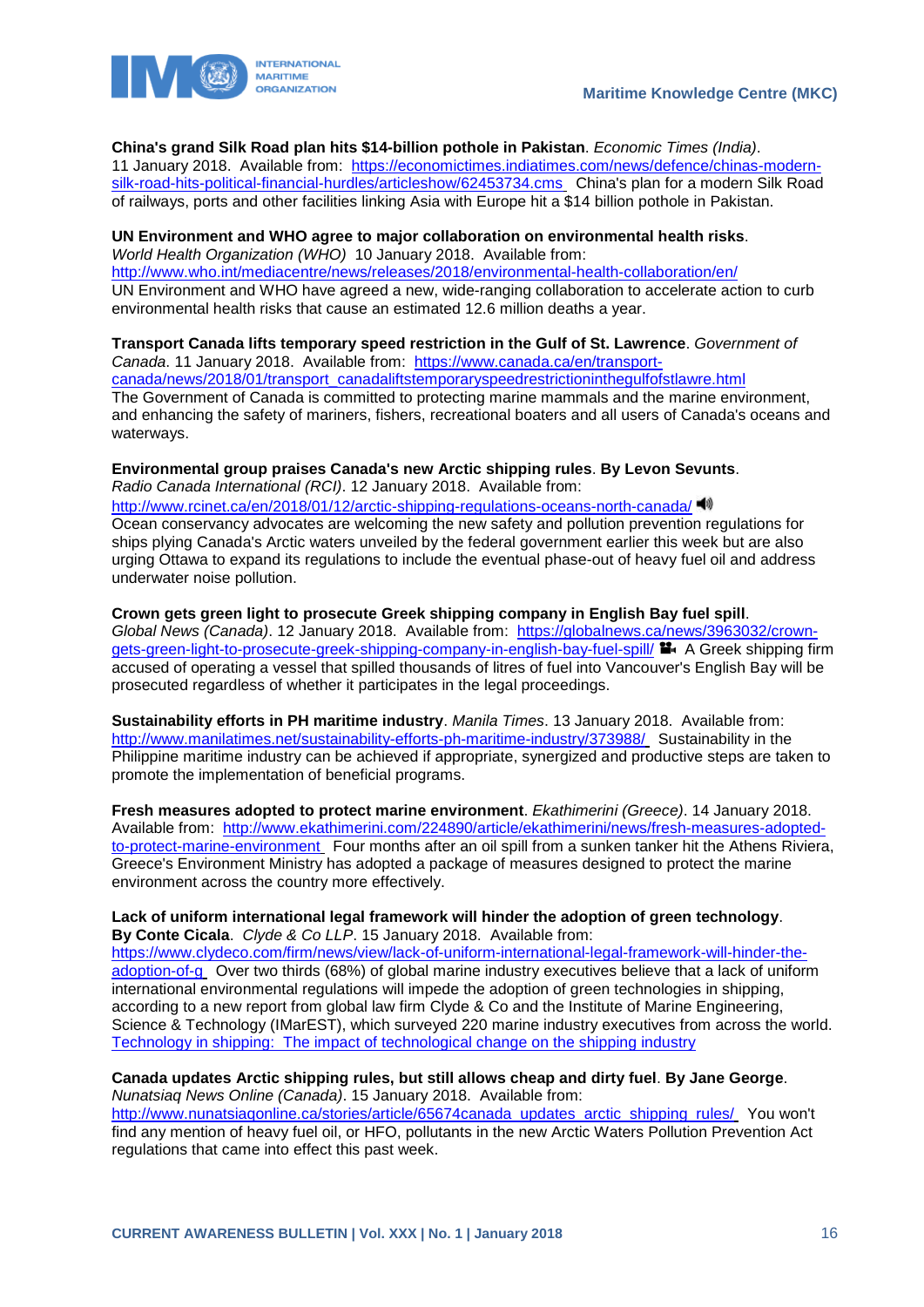

# **Transport Canada issues another fine for non-respect of the speed restriction in the Gulf of St.**

**Lawrence**. *Government of Canada*. 15 January 2018. Available from:

[https://www.canada.ca/en/transport-canada/news/2018/01/transport\\_canadaissuesanotherfinefornon](https://www.canada.ca/en/transport-canada/news/2018/01/transport_canadaissuesanotherfinefornon-respectofthespeedrestric.html)[respectofthespeedrestric.html](https://www.canada.ca/en/transport-canada/news/2018/01/transport_canadaissuesanotherfinefornon-respectofthespeedrestric.html) A penalty of \$6,000 has been issued to the vessel *Mississauga Express* for alleged non-compliance while a temporary mandatory speed restriction was in effect.

**Unmanned Ships: Complexity in Jurisdictions**. **By Allan McDougall, Chief Learning Officer, IAMSP and Executive VP, Knowledge Advancement Solutions**. *Maritime Executive*. 15 January 2018. Available from: <https://www.maritime-executive.com/article/unmanned-ships-complexity-in-jurisdictions> In this fifth segment dealing with autonomous shipping, we step back from the fully autonomous ship (i.e. one directed solely by electronics and with no human inputs) to those that are directed remotely.

**Heavy Fuel Oil & EU Vote on Ocean Governance**. *Hellenic Shipping News*. 16 January 2018. Available from: <http://www.hellenicshippingnews.com/heavy-fuel-oil-eu-vote-on-ocean-governance/>Commenting ahead of Tuesday's European Parliament plenary vote on international ocean governance, relating to the 2030 Sustainable Development Goals, Dr Sian Prior, lead advisor to the Clean Arctic Alliance, said...

**Promoting the Canadian Arctic remains a challenge**. **By Alex Binkley**. *Fairplay*. 16 January 2018. Available from: [https://fairplay.ihs.com/commerce/article/4296111/promoting-the-canadian-arctic](https://fairplay.ihs.com/commerce/article/4296111/promoting-the-canadian-arctic-remains-a-challenge)[remains-a-challenge](https://fairplay.ihs.com/commerce/article/4296111/promoting-the-canadian-arctic-remains-a-challenge) While the number of ice-free days during the summer may be increasing, the Northwest Passage (NWP) remains mainly an attractive destination rather than a reliable commercial shipping route, according to Tom Paterson, senior vice-president of Arctic shipping and projects for the Montréal-based shipping line Fednav.

**Seychelles to co-host major conference on resilient ocean economies**. *Seychelles Nation*. 16 January 2018. Available from: <http://www.nation.sc/article.html?id=257312> Sustainable Oceans/Blue economies provide an integrated approach to address those issues, incorporating sustainable wealth creation in the area of fisheries, tourism, energy, transport, trade and marine biotechnology as well as jobs, food security and the protection of the ocean environment.

**After Tanker's Sinking, Debate Over Response Begins**. *Maritime Executive*. 16 January 2018. Available from: <https://www.maritime-executive.com/article/diplomatic-acrimony-follows-tanker-s-sinking> In the wake of the burning and sinking of the Iranian tanker *Sanchi* last week, tensions have arisen over the responsibility for the disaster and the adequacy of the response that followed.

**European Commission takes aim at useless plastic stuff**. *Seas at Risk*. 16 January 2018. Available from: [http://www.seas-at-risk.org/17-marine-litter/828-european-commission-takes-aim-at-useless-plastic](http://www.seas-at-risk.org/17-marine-litter/828-european-commission-takes-aim-at-useless-plastic-stuff.html)[stuff.html](http://www.seas-at-risk.org/17-marine-litter/828-european-commission-takes-aim-at-useless-plastic-stuff.html) Today in a huge win for the marine environment, the European Commission has committed to legislate against single-use plastic items in the new Strategy on Plastic in the Circular Economy.

**BP's \$60 Billion Gulf Spill Tab Rises as Lawsuits Wind Down**. **By Amanda Jordan and Kelly Gilblom**. *Bloomberg*. 16 January 2018. Available from: [https://www.bloomberg.com/news/articles/2018-](https://www.bloomberg.com/news/articles/2018-01-16/bp-takes-1-7-billion-charge-on-deepwater-horizon-claims-closure) [01-16/bp-takes-1-7-billion-charge-on-deepwater-horizon-claims-closure](https://www.bloomberg.com/news/articles/2018-01-16/bp-takes-1-7-billion-charge-on-deepwater-horizon-claims-closure) BP Plc raised the amount it will pay this year for the *Deepwater Horizon* accident as thousands of lawsuits related to the biggest oil spill in U.S. history start to wind down.

**High level meeting & joint exercises between Indian and Japan Coast Guards**. *Government of India*. 16 January 2018. Available from: <http://pib.nic.in/newsite/PrintRelease.aspx?relid=175657>A High Level Meeting between Indian Coast Guard (ICG) and Japan Coast Guard (JCG) was held at Coast Guard Headquarters, New Delhi on January 15, 2018 under the provisions of the Memorandum of Cooperation (MoC) signed between the two agencies in 2006.

**Former** *Fitzgerald***,** *McCain* **COs Face Negligent Homicide, Dereliction of Duty Charges Over Fatal Collisions**. **By Sam LaGrone**. *US Naval Institute News*. 17 January 2018. Available from: [https://news.usni.org/2018/01/16/former-fitzgerald-mccain-cos-face-negligent-homicide-dereliction-duty](https://news.usni.org/2018/01/16/former-fitzgerald-mccain-cos-face-negligent-homicide-dereliction-duty-charges-fatal-collisions)[charges-fatal-collisions](https://news.usni.org/2018/01/16/former-fitzgerald-mccain-cos-face-negligent-homicide-dereliction-duty-charges-fatal-collisions) The commanders of the two guided-missile destroyers that were involved in fatal collisions with merchant ships in 2017 will face military criminal charges that include dereliction of duty, hazarding a vessel and negligent homicide, USNI News has learned.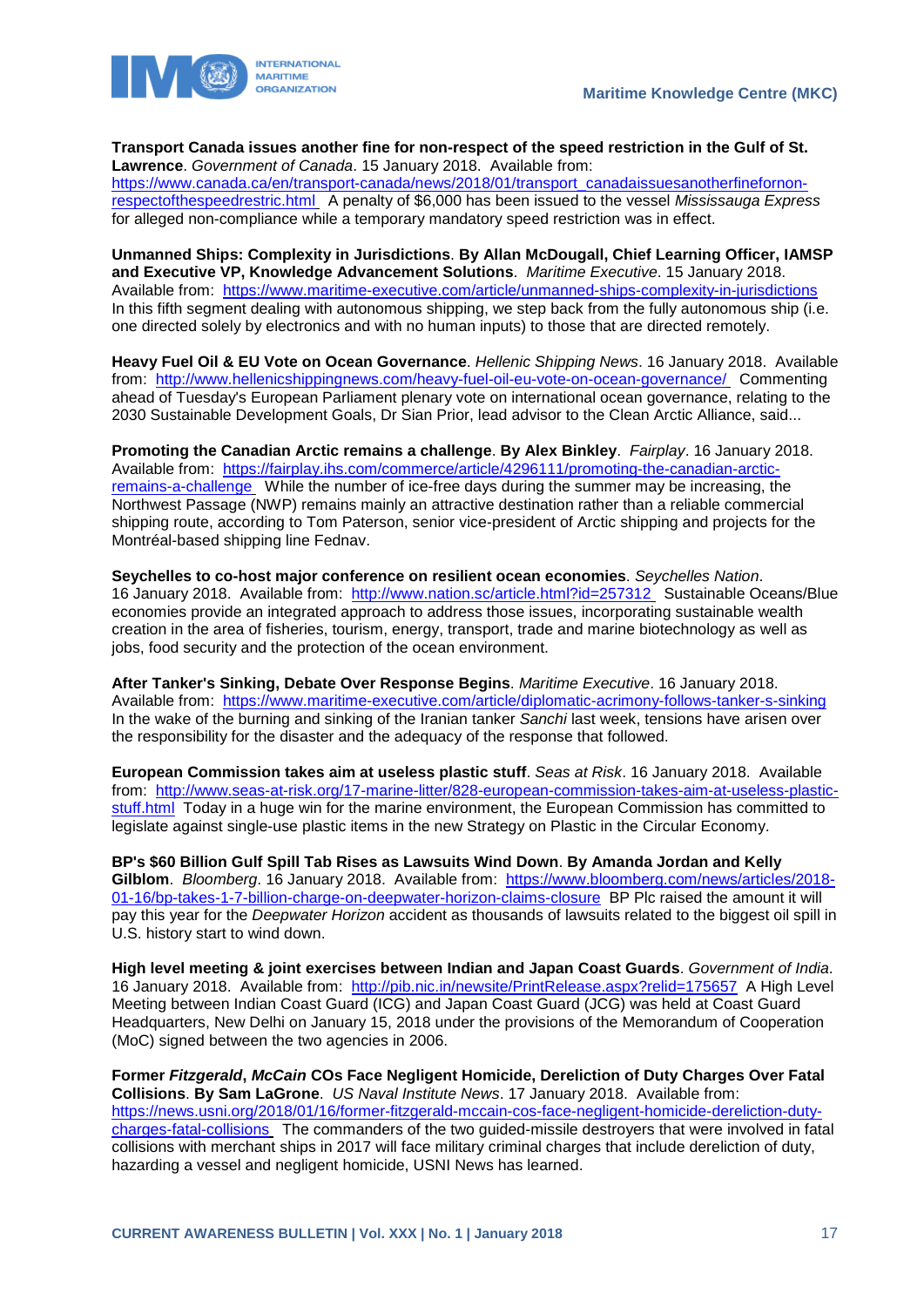**The Global Risks Report 2018**. *World Economic Forum*. 17 January 2018. Available from: <https://www.weforum.org/reports/the-global-risks-report-2018> Each year the Global Risks Report works with experts and decision-makers across the world to identify and analyze the most pressing risks that we face. [Full Report](http://www3.weforum.org/docs/WEF_GRR18_Report.pdf) 74

**Gard evolves from insuring sailing ships to autonomous ships**. *Hellenic Shipping News*. 18 January 2018. Available from: [http://www.hellenicshippingnews.com/gard-evolves-from-insuring](http://www.hellenicshippingnews.com/gard-evolves-from-insuring-sailing-ships-to-autonomous-ships/)[sailing-ships-to-autonomous-ships/](http://www.hellenicshippingnews.com/gard-evolves-from-insuring-sailing-ships-to-autonomous-ships/) Gard's creation in 1907 was a rejection of 'new' technology as the association was formed by shipowners who rejected steam ships and wanted a Club dedicated only to sailing ships.

**Developing Nigeria's maritime sector**. **By Solomon Epele**. *The Nation (Nigeria)*. 18 January 2018. Available from:<http://thenationonlineng.net/developing-nigerias-maritime-sector/> A major development capable of increasing the capacity of indigenous ship owners and other stakeholders in the maritime sector took root some days back at the NNPC Towers in Abuja.

**Lawsuit Filed to Save North Atlantic Right Whales From Death in Fishing Gear**. *Center for Biological Diversity*. 18 January 2018. Available from:

[http://www.biologicaldiversity.org/news/press\\_releases/2018/north-atlantic-right-whale-01-18-2018.php](http://www.biologicaldiversity.org/news/press_releases/2018/north-atlantic-right-whale-01-18-2018.php) Conservation and animal-protection groups today sued the National Marine Fisheries Service for failing to prevent critically endangered North Atlantic right whales from becoming ensnared by lobster trap lines and other commercial fishing gear.

**Most vessels obeyed emergency Gulf speed limit to protect endangered whales**. *National Post (Canada)*. 19 January 2018. Available from: [http://nationalpost.com/pmn/news-pmn/canada-news](http://nationalpost.com/pmn/news-pmn/canada-news-pmn/most-vessels-obeyed-emergency-gulf-speed-limit-to-protect-endangered-whales)[pmn/most-vessels-obeyed-emergency-gulf-speed-limit-to-protect-endangered-whales](http://nationalpost.com/pmn/news-pmn/canada-news-pmn/most-vessels-obeyed-emergency-gulf-speed-limit-to-protect-endangered-whales) Almost 90 per cent of the ships that passed through the Gulf of St. Lawrence over the last five months complied with an emergency speed limit to help protect the whales that plied those same waterways - and the department will reimpose the limit immediately if the whales return this year.

**Govt eyes maritime sanity**. **By Bernard Lugongo**. *Daily News (Tanzania)*. 19 January 2018. Available from: <https://www.dailynews.co.tz/index.php/home-news/55451-govt-eyes-maritime-sanity> The government has resorted to review and verify all vessels with Tanzanian registration, including doing due diligence on those applying for the registration to avert possible crimes by Tanzanian flagged ships.

**Global Maritime Human Rights Reporting Platform Launched**. *Maritime Executive*. 21 January 2018. Available from: [https://www.maritime-executive.com/corporate/global-maritime-human-rights-reporting](https://www.maritime-executive.com/corporate/global-maritime-human-rights-reporting-platform-launched)[platform-launched](https://www.maritime-executive.com/corporate/global-maritime-human-rights-reporting-platform-launched) Human Rights at Sea is pleased to announce a new and unique partnership with the Business and Human Rights Resource Centre (BHRRC) through the launching of the new global platform for recording cases of maritime human rights abuses.

**Why sinking ships is not good for Indonesia**. **By Johannes Nugroho**. *Jakarta Globe*. 23 January 2018. Available from: [http://jakartaglobe.id/opinion/johannes-nugroho-sinking-ships-not](http://jakartaglobe.id/opinion/johannes-nugroho-sinking-ships-not-good-indonesia/)[good-indonesia/](http://jakartaglobe.id/opinion/johannes-nugroho-sinking-ships-not-good-indonesia/) Late last year Fisheries and Maritime Affairs Minister Susi Pudjiastuti came under fire for her insistence on continuing her policy of sinking vessels impounded for illegal fishing activities in Indonesian waters.

**EUCAP Somalia organises third Workshop on Maritime Law and Crime in Puntland**.

*EUCAP Somalia*. 23 January 2018. Available from: [https://www.eucap-som.eu/eucap-somalia-organises](https://www.eucap-som.eu/eucap-somalia-organises-third-workshop-maritime-law-crime-puntland/)[third-workshop-maritime-law-crime-puntland/](https://www.eucap-som.eu/eucap-somalia-organises-third-workshop-maritime-law-crime-puntland/) On January 21-23, EUCAP Somalia organised a Workshop on Maritime Law and Crime in Garowe, the capital of the Puntland State of Somalia.

**Japan tells UN of North Korean tanker suspected of sanctions busting**. **By Elaine Lies and Kiyoshi Takenaka**. *Reuters*. 24 January 2018. Available from: [http://news.trust.org/item/20180124124159-](http://news.trust.org/item/20180124124159-5nxm7/) [5nxm7/](http://news.trust.org/item/20180124124159-5nxm7/) Japan has told the United Nations about a North Korean tanker spotted in the East China Sea that it suspects was engaged in a transfer of goods with another tanker in defiance of U.N. sanctions, the Foreign Ministry said on Wednesday.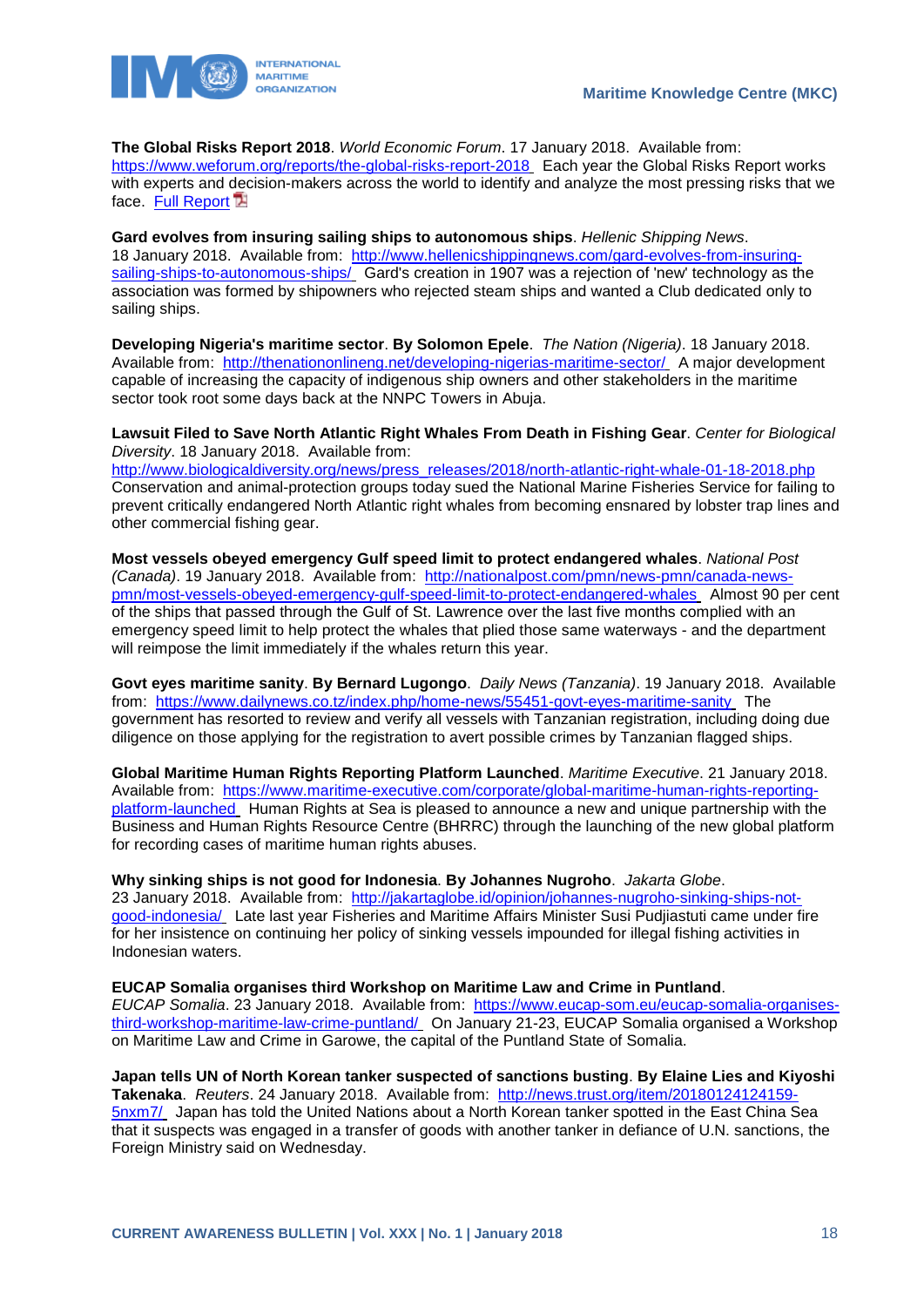

### **U.S. adds more North Korean vessels to sanctions list**. *Maritime Executive*. 24 January 2018.

Available from: [https://www.maritime-executive.com/article/u-s-adds-more-north-korean-vessels-to](https://www.maritime-executive.com/article/u-s-adds-more-north-korean-vessels-to-sanctions-list)[sanctions-list](https://www.maritime-executive.com/article/u-s-adds-more-north-korean-vessels-to-sanctions-list) On Wednesday, the U.S. Treasury announced new sanctions on nine entities and six vessels for involvement in financing North Korea's nuclear weapons program.

#### **Breaching global sulfur regulations could cost insurance**. **By Katrine Grønvald Raun**. *ShippingWatch*. 25 January 2018. Available from:

<https://shippingwatch.com/secure/carriers/article10242014.ece> It is time to take action and take a stance, global insurance broker Marsh tells shipowners, which must comply with the global sulfur regulations in 2020, where vessels may not sail on fuel with sulfur content exceeding 0.5 percent.

### **Scotland's ports - when legal issues rise to the surface**. **By Duncan MacLean**. *Herald Scotland*. 25 January 2018. Available from:

[http://www.heraldscotland.com/business\\_hq/15897091.SPECIAL\\_REPORT/](http://www.heraldscotland.com/business_hq/15897091.SPECIAL_REPORT/) Decommissioning of oil rigs occupies the headlines from time to time with opportunities of potential economic benefit for Scottish ports, recycling contractors and Scotland as these former revenue generating assets reach the end of their working lives.

**Oil Tanker Moratorium Act not a Moratorium on all oil tankers**. **By Erica Gies**. *Hakai Magazine*. 25 January 2018. Available from: [https://www.hakaimagazine.com/news/oil-tanker-moratorium-act-not-a](https://www.hakaimagazine.com/news/oil-tanker-moratorium-act-not-a-moratorium-on-all-oil-tankers/)[moratorium-on-all-oil-tankers/](https://www.hakaimagazine.com/news/oil-tanker-moratorium-act-not-a-moratorium-on-all-oil-tankers/) Fifteen months ago, an American articulated tug and barge ran aground near Bella Bella, British Columbia, in Heiltsuk Nation territorial waters.

#### **Marine professionals call for jailed** *Costa Concordia* **master's case to be reviewed**. **By Michael Grey**. *Lloyd's List*. 25 January 2018. Available from:

<https://lloydslist.maritimeintelligence.informa.com/LL1120956> A group of marine professionals have signed an open letter to the Italian maritime and judicial authorities seeking a pardon for Francesco Schettino, the former master of the *Costa Concordia*, the cruiseship that capsized after grounding in the Mediterranean, leading to the loss of 32 lives.

**China publishes white paper on Arctic policy**. *Government of China*. 26 January 2018. Available from: [http://english.gov.cn/news/top\\_news/2018/01/26/content\\_281476026128818.htm](http://english.gov.cn/news/top_news/2018/01/26/content_281476026128818.htm) China published a white paper on its Arctic policy, pledging to seize opportunities and face challenges in the region together with all concerned parties on Jan 26. [China's Arctic Policy](http://english.scio.gov.cn/2018-01/26/content_50313403.htm)

**China faces a challenge proving polar strategy is viable and safe**. **By Richard Meade**. *Lloyd's List*. 26 January 2018. Available from: [https://lloydslist.maritimeintelligence.informa.com/LL1121025/China](https://lloydslist.maritimeintelligence.informa.com/LL1121025/China-faces-a-challenge-proving-polar-strategy-is-viable-and-safe)[faces-a-challenge-proving-polar-strategy-is-viable-and-safe](https://lloydslist.maritimeintelligence.informa.com/LL1121025/China-faces-a-challenge-proving-polar-strategy-is-viable-and-safe) China's Arctic ambitions are nothing new - it has been jostling for position alongside Russia, the US, Canada and a host of national vested interests for years through a combination of direct and indirect investment.

**Iranian oil tanker disaster highlights Northeast Asia's faultlines**. **By Tom Corben**. *The Diplomat*. 26 January 2018. Available from: [https://thediplomat.com/2018/01/iranian-oil-tanker-disaster-highlights](https://thediplomat.com/2018/01/iranian-oil-tanker-disaster-highlights-northeast-asias-faultlines/)[northeast-asias-faultlines/](https://thediplomat.com/2018/01/iranian-oil-tanker-disaster-highlights-northeast-asias-faultlines/) Without substantial revisions to multilateral regimes, the Sanchi environmental crisis will not be the last of its kind

### **UN Environment and WTO launch dialogue on healthier environments through trade**.

*United Nations Environment Programme (UNEP)*. 26 January 2018. Available from: [https://www.unenvironment.org/news-and-stories/press-release/un-environment-and-wto-launch-dialogue](https://www.unenvironment.org/news-and-stories/press-release/un-environment-and-wto-launch-dialogue-healthier-environments)[healthier-environments](https://www.unenvironment.org/news-and-stories/press-release/un-environment-and-wto-launch-dialogue-healthier-environments) UN Environment Executive Director Erik Solheim and World Trade Organization Director-General Roberto Azevêdo announced today that their organizations would join forces to launch a new dialogue on promoting innovative ways of using trade to generate greater opportunities to strengthen our economies and our environments at the same time.

### **Eye on China, India and ASEAN shake hands on maritime cooperation**. **By Shubhajit Roy**.

*Indian Express (India)*. 26 January 2018. Available from: [http://indianexpress.com/article/india/eye-on](http://indianexpress.com/article/india/eye-on-china-india-and-asean-shake-hands-on-maritime-cooperation-narendra-modi-delhi-declaration-5039675/)[china-india-and-asean-shake-hands-on-maritime-cooperation-narendra-modi-delhi-declaration-5039675/](http://indianexpress.com/article/india/eye-on-china-india-and-asean-shake-hands-on-maritime-cooperation-narendra-modi-delhi-declaration-5039675/) Prime Minister Narendra Modi and the 10 visiting leaders from the Association of South East Asian Nations (ASEAN) have agreed to set up a mechanism on maritime cooperation to counter the common "traditional" and "non-traditional" challenges they face.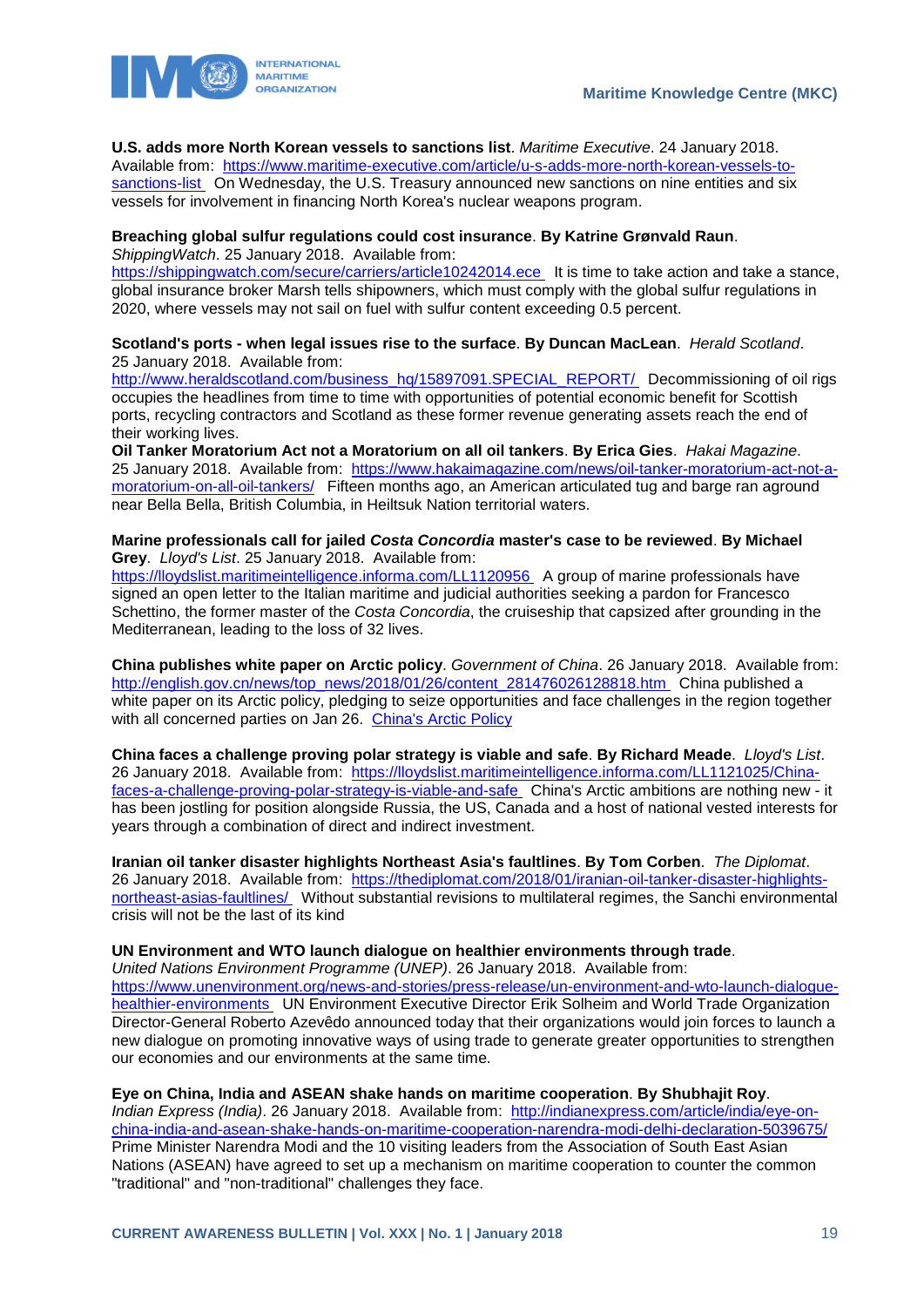

**Detained supply ship** *Malaviya* **sets sail from Aberdeen**. *BBC News*. 27 January 2018. Available from: [http://www.bbc.co.uk/news/uk-scotland-north-east-orkney-shetland-42847615](http://www.bbc.co.uk/news/uk-scotland-north-east-orkney-shetland-42847615T) *The Malaviya Seven* was seized under shipping regulations in June 2016, and again in October that year.

**Protecting the blue**. *Nature Climate Change*. 29 January 2018. Available from: <https://www.nature.com/articles/s41558-018-0080-6> Oceans and coasts hold a certain attraction for people, with populations clustered on coasts.

**Can landlocked countries develop a blue economy? By Eva Grey**. *Ship-Technology.Com*. 29 January 2018. Available from: [http://www.ship-technology.com/features/can-landlocked-countries](http://www.ship-technology.com/features/can-landlocked-countries-develop-blue-economy/)[develop-blue-economy/](http://www.ship-technology.com/features/can-landlocked-countries-develop-blue-economy/) A United Nations report recently revealed that poor maritime connectivity continues to keep smaller and weaker economies from reaching world markets.

**China stakes its claim to the Arctic**. **By Marc Lanteigne and Mingming Shi**. *The Diplomat*. 29 January 2018. Available from: <https://thediplomat.com/2018/01/china-stakes-its-claim-to-the-arctic/> After a long period of speculation, the government of China released its first White Paper on the Arctic.

**DMPT reaffirms the importance of data for securing and facilitating the cross-border e-business environment**. *World Customs Organization*. 30 January 2018. Available from: <http://www.wcoomd.org/fr/media/newsroom/2018/january/dmpt-reaffirms-the-importance-of-data.aspx> The Data Model Projects Team (DMPT) met from 22 to 26 January 2018 at WCO Headquarters in Brussels.

**EUCAP organises fourth Maritime Legislation workshop in Hargeisa, Somaliland**. *EUCAP Somalia*. 30 January 2018. Available from: [https://www.eucap-som.eu/eucap-organises-fourth-maritime](https://www.eucap-som.eu/eucap-organises-fourth-maritime-legislation-workshop-hargeisa-somaliland/)[legislation-workshop-hargeisa-somaliland/](https://www.eucap-som.eu/eucap-organises-fourth-maritime-legislation-workshop-hargeisa-somaliland/) In cooperation with the Somaliland Attorney General Office (AGO) and under the umbrella of the Counter Piracy Coordination Office, EUCAP organized and funded the fourth round of a Maritime Legal workshop in Hargeisa, Somaliland from January 28-30.

**Whale expert lauds ships that complied with speed limit in Gulf of St. Lawrence**. **By Bobbi-Jean MacKinnon**. *Canadian Broadcasting Corporation (CBC)*. 30 January 2018. Available from: <http://www.cbc.ca/news/canada/new-brunswick/right-whales-speed-limit-gulf-st-lawrence-1.4504882> As Transport Canada investigates the final 78 alleged violations of a speed limit imposed last summer to protect North Atlantic right whales in the Gulf of St. Lawrence and reviews the fines, one whale expert is lauding mariners for their efforts to comply.

**Sustained fight against maritime crimes**. *This Day (Nigeria)*. 30 January 2018. Available from: <https://www.thisdaylive.com/index.php/2018/01/30/sustained-fight-against-maritime-crimes/> It is no secret that the industrial scale at which Nigeria keeps losing its scarce oil resources to crude oil theft and pipeline vandalism is alarming.

**These are China's top 10 keywords for the Arctic**. **By Atle Staalesen**. *Independent Barents Observer (Norway)*. 30 January 2018. Available from: [https://thebarentsobserver.com/en/arctic/2018/01/these-are](https://thebarentsobserver.com/en/arctic/2018/01/these-are-chinas-top-keywords-arctic)[chinas-top-keywords-arctic](https://thebarentsobserver.com/en/arctic/2018/01/these-are-chinas-top-keywords-arctic) The country's new Arctic policy document mentions the word «research» 41 times, «cooperation» 46 times and «climate» - 26 times. Meanwhile, «oil» is mentioned only six times. Russia is referred to twice, while «military» is not mentioned at all.

#### **ICS and BIMCO urge caution over sulphur cap violations**. **By Anastassios Adamopoulos**. *Lloyd's List*. 30 January 2018. Available from:

[https://lloydslist.maritimeintelligence.informa.com/LL1121056/ICS-and-BIMCO-urge-caution-over-sulphur](https://lloydslist.maritimeintelligence.informa.com/LL1121056/ICS-and-BIMCO-urge-caution-over-sulphur-cap-violations)[cap-violations](https://lloydslist.maritimeintelligence.informa.com/LL1121056/ICS-and-BIMCO-urge-caution-over-sulphur-cap-violations) Leading industry associations are urging Denmark to tread carefully when implementing a proposal to name and shame shipping companies that violate its sulphur cap.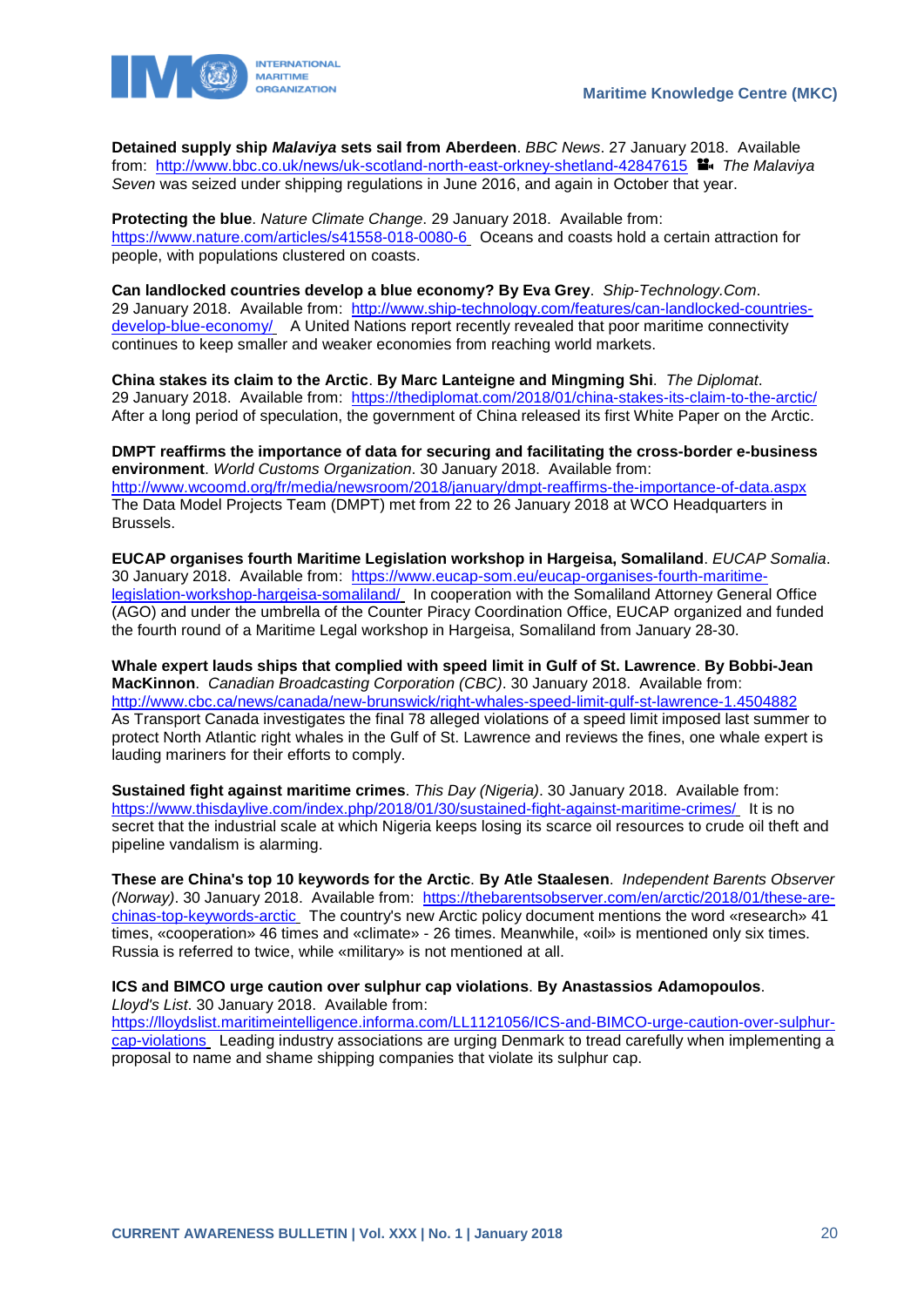

# <span id="page-21-0"></span>*MARINE TECHNOLOGY*

# **Digitalization in 2018 – The Data Floodgates are Open**. **By Iilmo Kuutii, President, NAPA Group**. *Maritime Executive*. 7 January 2018. Available from: [https://www.maritime](https://www.maritime-executive.com/blog/digitalization-in-2018-the-data-floodgates-are-open)[executive.com/blog/digitalization-in-2018-the-data-floodgates-are-open](https://www.maritime-executive.com/blog/digitalization-in-2018-the-data-floodgates-are-open) Most pieces looking at the year

ahead will tend to say that we're on the cusp of something – on the edge of a breakthrough that makes the upcoming year more exciting than the last.

### **Industry Insight: Viability of Scrubbers for Different Type of Vessels**. *Ship & Bunker*.

10 January 2018. Available from: [https://shipandbunker.com/news/world/173331-industry-insight](https://shipandbunker.com/news/world/173331-industry-insight-viability-of-scrubbers-for-different-type-of-vessels)[viability-of-scrubbers-for-different-type-of-vessels](https://shipandbunker.com/news/world/173331-industry-insight-viability-of-scrubbers-for-different-type-of-vessels) Only if the vessel is on a short-term charter (less than 6 months) will the scrubber not be in the best interest for the charterer, but it will still be in the best interest for the owner who can get better charter rates.

**Digitalization of BOURBON's vessel operations: Strategic partnership with Bureau Veritas**. *BOURBON*. 11 January 2018. Available from: [http://www.bourbonoffshore.com/en/digitalization](http://www.bourbonoffshore.com/en/digitalization-bourbons-vessel-operations-strategic-partnership-bureau-veritas)[bourbons-vessel-operations-strategic-partnership-bureau-veritas](http://www.bourbonoffshore.com/en/digitalization-bourbons-vessel-operations-strategic-partnership-bureau-veritas) BOURBON and Bureau Veritas have signed a strategic partnership agreement to develop and deploy automation and real time monitoring fleet applications, developing digital technologies, while mitigating cyber risks.

**Maersk and IBM to form joint venture applying blockchain to improve global trade and digitise supply chains**. *Maersk*. 16 January 2018. Available from: [https://www.maersk.com/press/press-release](https://www.maersk.com/press/press-release-archive/maersk-and-ibm-to-form-joint-venture)[archive/maersk-and-ibm-to-form-joint-venture](https://www.maersk.com/press/press-release-archive/maersk-and-ibm-to-form-joint-venture) The aim of the new company will be to offer a jointly developed global trade digitization platform built on open standards and designed for use by the entire global shipping ecosystem.

## **BIMCO launches new innovative contract editing solution: SmartCon**. **By Casper Broustbo**.

*BIMCO*. 18 January 2018. Available from: [https://www.bimco.org/news/bimco/20180118\\_smartcon](https://www.bimco.org/news/bimco/20180118_smartcon) "SmartCon is a brand-new approach to contract editing, we believe that it will significantly ease the work life of our current users and will attract new users to BIMCO's contract universe" says Grant Hunter, Head of Contracts and Clauses at BIMCO.

**How blockchain is strengthening tuna traceability to combat illegal fishing**. **By Candice Visser and Quentin Hanich**. *The Conversation*. 21 January 2018. Available from: [https://theconversation.com/how](https://theconversation.com/how-blockchain-is-strengthening-tuna-traceability-to-combat-illegal-fishing-89965)[blockchain-is-strengthening-tuna-traceability-to-combat-illegal-fishing-89965](https://theconversation.com/how-blockchain-is-strengthening-tuna-traceability-to-combat-illegal-fishing-89965) In a significant development for global fisheries, blockchain technology is now being used to improve tuna traceability to help stop illegal and unsustainable fishing practices in the Pacific Islands tuna industry.

**SeaIntel: The success of Maersk and IBM depends on industry participation**. **By Ole Andersen**. *ShippingWatch*. 22 January 2018. Available from:

<https://shippingwatch.com/secure/carriers/Container/article10231128.ece> The new joint venture between Maersk and IBM depends completely on participation from industry peers.

**Coast Guard remarks on autonomous vessels at the Transportation Research Board Annual Meeting**. *US Coast Guard Maritime Commons*. 22 January 2018. Available from: [http://mariners.coastguard.dodlive.mil/2018/01/22/1-22-2018-coast-guard-remarks-on-autonomous](http://mariners.coastguard.dodlive.mil/2018/01/22/1-22-2018-coast-guard-remarks-on-autonomous-vessels-at-the-transportation-research-board-annual-meeting/)[vessels-at-the-transportation-research-board-annual-meeting/](http://mariners.coastguard.dodlive.mil/2018/01/22/1-22-2018-coast-guard-remarks-on-autonomous-vessels-at-the-transportation-research-board-annual-meeting/) Capt. Benjamin Hawkins, chief of the Office of Design and Engineering Standards, participated in the panel session "Autonomous Vessel Operations and Potential Implications for Safety" during the 97th Annual Transportation Safety Board meeting in Washington, DC, Jan. 7-11, 2018.

**Drones in the deep: new applications for maritime UAVs**. **By Heidi Vella**. *Ship-Technology.Com*. 23 January 2018. Available from: [https://www.ship-technology.com/features/drones-deep-new](https://www.ship-technology.com/features/drones-deep-new-applications-maritime-uavs/)[applications-maritime-uavs/](https://www.ship-technology.com/features/drones-deep-new-applications-maritime-uavs/) In September 2017, an online portal called Drone Major Group (DMG) was launched to support and grow the use of unmanned aerial vehicles, or drones, and other autonomous vehicles.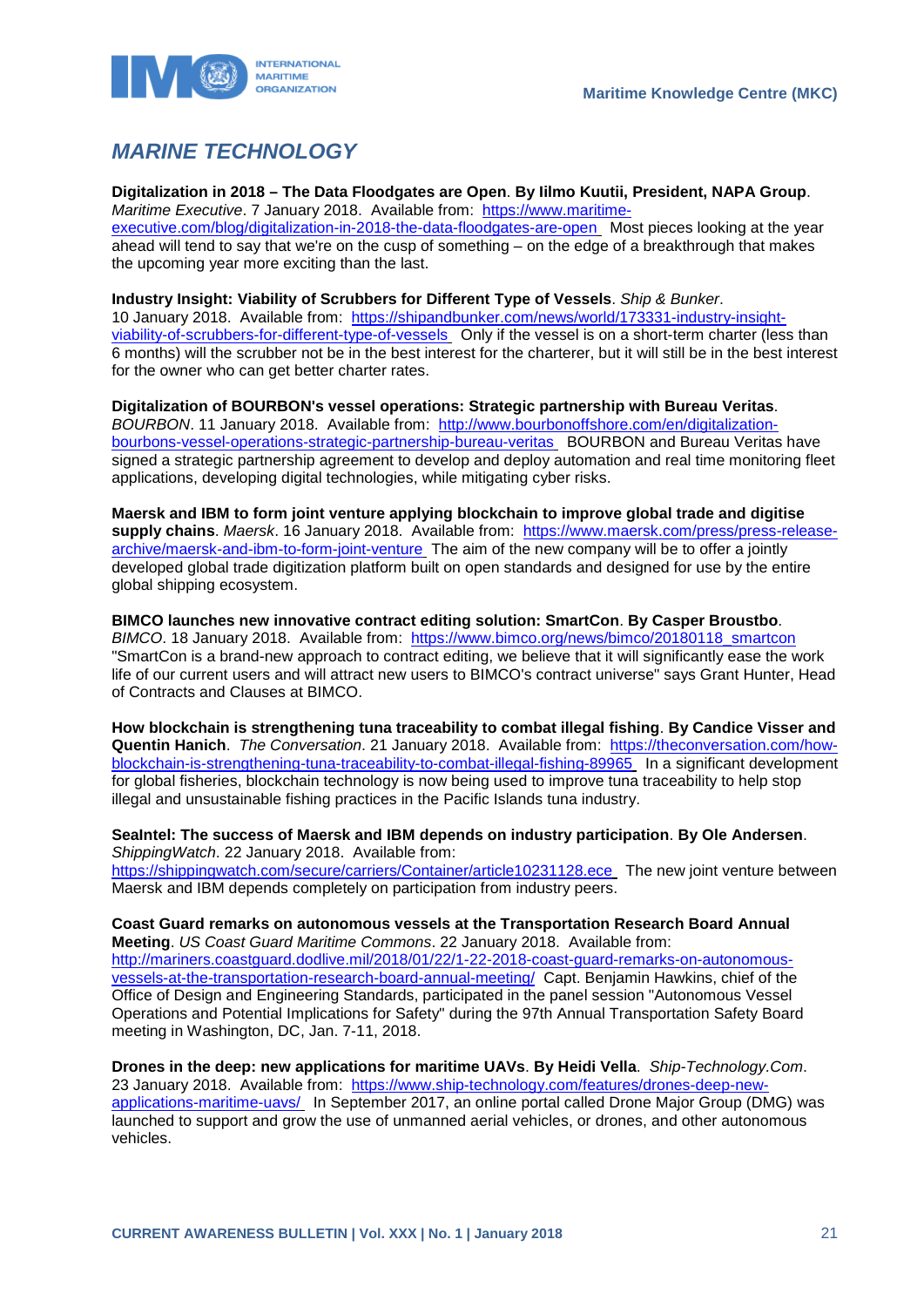

**BWMS manufacturers battle challenges**. *Passenger Ship Technology*. 23 January 2018. Available from: [http://www.passengership.info/news/view,bwms-manufacturers-battle-challenges\\_50548.htm](http://www.passengership.info/news/view,bwms-manufacturers-battle-challenges_50548.htm)  Type-approvals required in the US and by IMO for ballast water management systems (BWMSs) discourages innovation and improvement, said a leading BWMS manufacturer.

**Unmanned surface vessel reduces cost of pipelay project**. **By David Foxwell**. *Marine Electronics & Communications*. 25 January 2018. Available from: [http://www.marinemec.com/news/view,unmanned](http://www.marinemec.com/news/view,unmanned-surface-vessel-reduces-cost-of-pipelay-project_50575.htm)[surface-vessel-reduces-cost-of-pipelay-project\\_50575.htm](http://www.marinemec.com/news/view,unmanned-surface-vessel-reduces-cost-of-pipelay-project_50575.htm) An autonomous surface vessel has been used for the first time on a pipelay project, monitoring touchdown from the pipelay vessel *Seven Antares*.

**Scrubbers are not the perfect solution - for the Arctic or anywhere**. **By Sian Prior**. *Ship & Bunker*. 26 January 2018. Available from: <https://shipandbunker.com/news/world/646262> With 2020 cap on the sulphur content of marine fuel oil looming on the horizon, the global shipping industry is starting to show signs of action and in many cases anxiety.

**Entrenched attitudes versus technology adoption**. **By Jason Jiang**. *Splash 24/7*. 29 January 2018. Available from: <http://splash247.com/entrenched-attitudes-versus-technology-adoption/> Technology has always been the driving force promoting the development of various sectors in human life and businesses.

**Rolls-Royce opens autonomous ship research and development centre in Finland**. *Rolls-Royce*. 25 January 2018. Available from: [https://www.rolls-royce.com/media/press-releases/yr-2018/25-01-2018](https://www.rolls-royce.com/media/press-releases/yr-2018/25-01-2018-rr-opens-autonomous-ship-research-and-development-centre-in-finland.aspx) [rr-opens-autonomous-ship-research-and-development-centre-in-finland.aspx](https://www.rolls-royce.com/media/press-releases/yr-2018/25-01-2018-rr-opens-autonomous-ship-research-and-development-centre-in-finland.aspx) Rolls-Royce has opened a state-of-the-art research facility in Turku, Finland, to develop the technologies Rolls-Royce and its partners require to shape the future of an increasingly more autonomous global shipping industry.

**China plans first lab on ocean oil spill cleaning: media**. *Reuters*. 29 January 2018. Available from: [https://www.reuters.com/article/us-china-environment-spill/china-plans-first-lab-on-ocean-oil-spill-cleaning](https://www.reuters.com/article/us-china-environment-spill/china-plans-first-lab-on-ocean-oil-spill-cleaning-media-idUSKBN1FI18F)[media-idUSKBN1FI18F](https://www.reuters.com/article/us-china-environment-spill/china-plans-first-lab-on-ocean-oil-spill-cleaning-media-idUSKBN1FI18F) China's Ministry of Transport is planning to establish a laboratory specializing in treating oil spills at sea, the first of its kind in the country, local media Science and Technology Daily reported on Sunday.

**The digital evolution of South Africa's shipping industry**. **By Dean Workman**. *IT News Africa*. 30 January 2018. Available from: [http://www.itnewsafrica.com/2018/01/the-digital-evolution-of-south](http://www.itnewsafrica.com/2018/01/the-digital-evolution-of-south-africas-shipping-industry/)[africas-shipping-industry/](http://www.itnewsafrica.com/2018/01/the-digital-evolution-of-south-africas-shipping-industry/) As South Africa's maritime and shipping industry continues to benefit from technological interconnectivity, the sector is on the brink of a true digital evolution - but requires dynamic changes to be made to its policies.

**Dutch maritime group to launch first autonomous vessel by 2019**. **By Andrew Spurrier**. *Fairplay*. 30 January 2018. Available from: [https://fairplay.ihs.com/commerce/article/4296956/dutch-maritime](https://fairplay.ihs.com/commerce/article/4296956/dutch-maritime-group-to-launch-first-autonomous-vessel-by-2019)[group-to-launch-first-autonomous-vessel-by-2019](https://fairplay.ihs.com/commerce/article/4296956/dutch-maritime-group-to-launch-first-autonomous-vessel-by-2019) The Netherlands has no intention of falling behind when it comes to developing autonomous shipping.

### **Liberty Maritime: a real world experience of digitalisation in shipping**. **By Barry Parker**.

*Seatrade Maritime News*. 31 January 2018. Available from: [http://www.seatrade](http://www.seatrade-maritime.com/news/americas/liberty-maritime-the-world-experience-of-digitalisation-in-shipping.html)[maritime.com/news/americas/liberty-maritime-the-world-experience-of-digitalisation-in-shipping.html](http://www.seatrade-maritime.com/news/americas/liberty-maritime-the-world-experience-of-digitalisation-in-shipping.html) Josh Shapiro coo of Liberty Maritime/Liberty Global Logistics cut through the buzzwords associated with the digitalization of shipping to explain the real benefits the company is seeing from the process.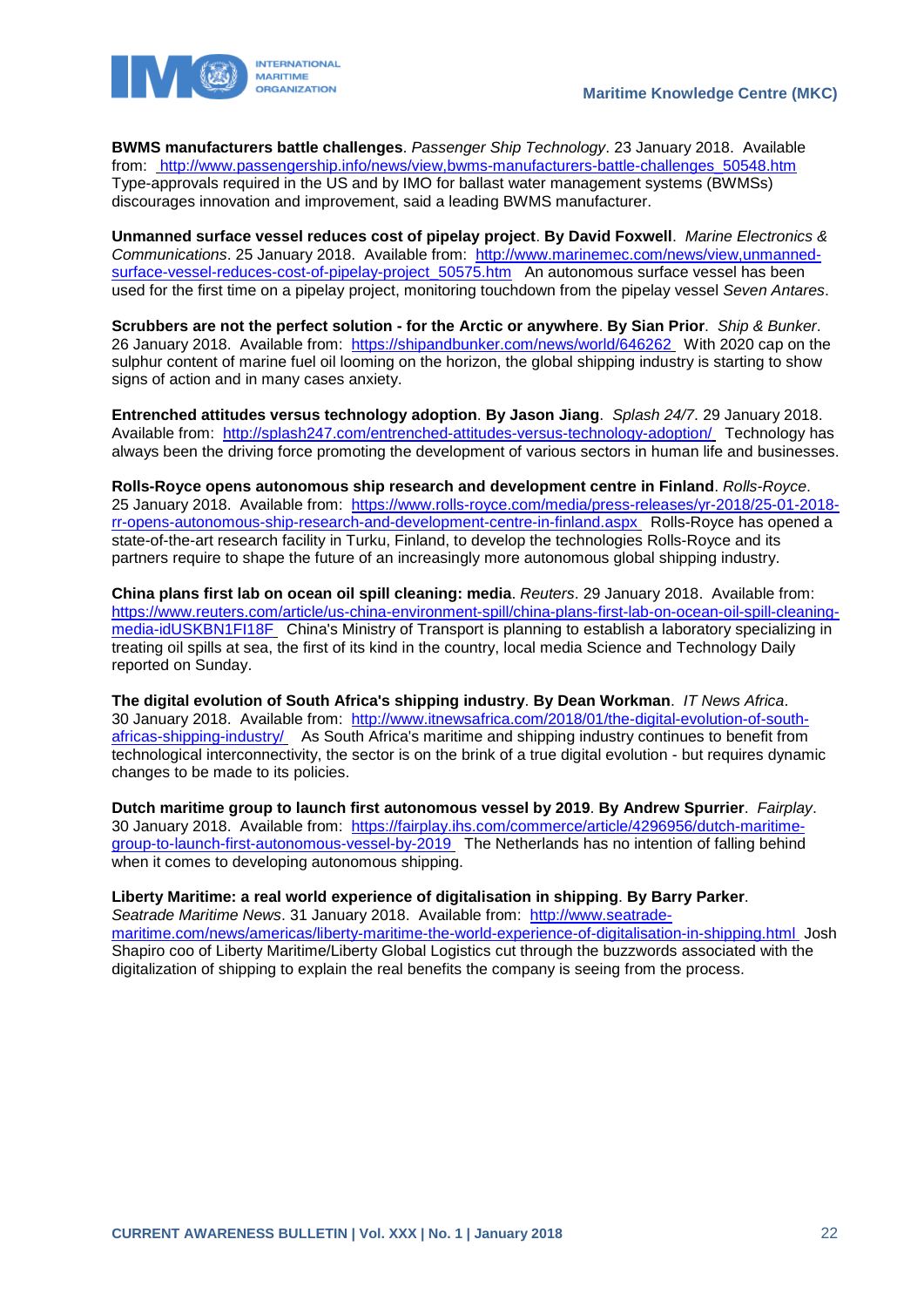

# <span id="page-23-0"></span>*MARITIME EDUCATION & TRAINING*

**Pathfinder inaugurates Centre for the Law of the Sea**. *Daily Mirror (Sri Lanka)*. 3 January 2018. Available from: [http://www.dailymirror.lk/article/Pathfinder-inaugurates-Centre-for-the-Law-of-the-Sea-](http://www.dailymirror.lk/article/Pathfinder-inaugurates-Centre-for-the-Law-of-the-Sea-143257.html)[143257.html](http://www.dailymirror.lk/article/Pathfinder-inaugurates-Centre-for-the-Law-of-the-Sea-143257.html) The Pathfinder Foundation commenced the new year by inaugurating its Centre for the Law of the Sea (CLS) at 'Riverpoint', Peliyagoda.

**9 Experts Discuss the Skills Seafarers Need in the Future**. **By Lili Nguyen**. *Knect365 Maritime*. 5 January 2018. Available from: [https://knect365.com/maritime/article/c17e1ac8-6e3a-4e33-855c-](https://knect365.com/maritime/article/c17e1ac8-6e3a-4e33-855c-5adbb3bad9aa/9-experts-discuss-the-skills-seafarers-need-in-the-future)[5adbb3bad9aa/9-experts-discuss-the-skills-seafarers-need-in-the-future](https://knect365.com/maritime/article/c17e1ac8-6e3a-4e33-855c-5adbb3bad9aa/9-experts-discuss-the-skills-seafarers-need-in-the-future) <sup>1</sup>. As the shipping industry is transforming digitally, the pressure for operators to adapt is increasing.

### **Chemical Cargoes and Hazardous Freight Lead to Specialist e-learning for Container Shipping Line**. *Handy Shipping Guide*. 15 January 2018. Available from:

[http://www.handyshippingguide.com/shipping-news/chemical-cargoes-and-hazardous-freight-lead-to](http://www.handyshippingguide.com/shipping-news/chemical-cargoes-and-hazardous-freight-lead-to-specialist-elearning-for-container-shipping-line-_8735)[specialist-elearning-for-container-shipping-line-\\_8735](http://www.handyshippingguide.com/shipping-news/chemical-cargoes-and-hazardous-freight-lead-to-specialist-elearning-for-container-shipping-line-_8735) When, as is the Mediterranean Shipping Company (MSC), you are running a fleet of 460 container ships taking freight to over 300 ports worldwide, one has to ensure that staff in all your offices are on the ball when it comes to processing the documents and competently handling the 2.75 million TEU of cargo in your care.

**MAJ Facilitates Training For Judges**. *The Gleaner (Jamaica)*. 16 January 2018. Available from: <http://jamaica-gleaner.com/article/shipping/20180116/maj-facilitates-training-judges> The Maritime Authority of Jamaica (MAJ), in fulfilling its role to capacitate local entities to handle international maritime matters, hosted a seminar for Supreme Court and Court of Appeal judges.

## **DNV GL Approval for Latest Kongsberg Digital Engine Room Simulators**. *Kongsberg*.

16 January 2018. Available from: [https://www.kongsberg.com/en/kongsberg](https://www.kongsberg.com/en/kongsberg-digital/news/2018/january/dnv%20gl%20approval%20for%20latest%20kongsberg%20digital%20engine%20room%20simulators/)[digital/news/2018/january/dnv%20gl%20approval%20for%20latest%20kongsberg%20digital%20engine%](https://www.kongsberg.com/en/kongsberg-digital/news/2018/january/dnv%20gl%20approval%20for%20latest%20kongsberg%20digital%20engine%20room%20simulators/) [20room%20simulators/](https://www.kongsberg.com/en/kongsberg-digital/news/2018/january/dnv%20gl%20approval%20for%20latest%20kongsberg%20digital%20engine%20room%20simulators/) DEDF Cruise Ferry model first to receive new Class S (Special Task) standard certification for simulators used for training ship's officers working on LNG fueled vessels.

**Liberia opens state-of-the-art maritime training institute** . *Liberian Registry*. 19 January 2018. Available from: <http://www.liscr.com/blog/liberia-opens-state-art-maritime-training-institute> Liberia President Ellen Johnson-Sirleaf officially opened the Liberia Maritime Training Institute (LMTI) at an inauguration ceremony in Marshall City, Liberia, on 5 January.

**Careers at Sea sponsors National Careers Week**. **By Holly Birkett**. *UK Chamber of Shipping*. 23 January 2018. Available from: [https://www.ukchamberofshipping.com/latest/careers-sea-sponsors](https://www.ukchamberofshipping.com/latest/careers-sea-sponsors-national-careers-week/)[national-careers-week/](https://www.ukchamberofshipping.com/latest/careers-sea-sponsors-national-careers-week/) The Merchant Navy Training Board's (MNTB) Careers at Sea campaign is, for the first time, sponsoring an entire day during National Careers Week (5th-10th March) and is calling on UK shipping companies to help spread the word.

**CMU students receive scholarships from China**. *Jamaica Observer*. 29 January 2018. Available from: [http://www.jamaicaobserver.com/latestnews/CMU\\_students\\_receive\\_scholarships\\_from\\_China?profile=1](http://www.jamaicaobserver.com/latestnews/CMU_students_receive_scholarships_from_China?profile=1228) [228](http://www.jamaicaobserver.com/latestnews/CMU_students_receive_scholarships_from_China?profile=1228) Five students enrolled at the Caribbean Maritime University (CMU) were, on Friday, presented with scholarships valued at over \$1 million, from the People's Republic of China.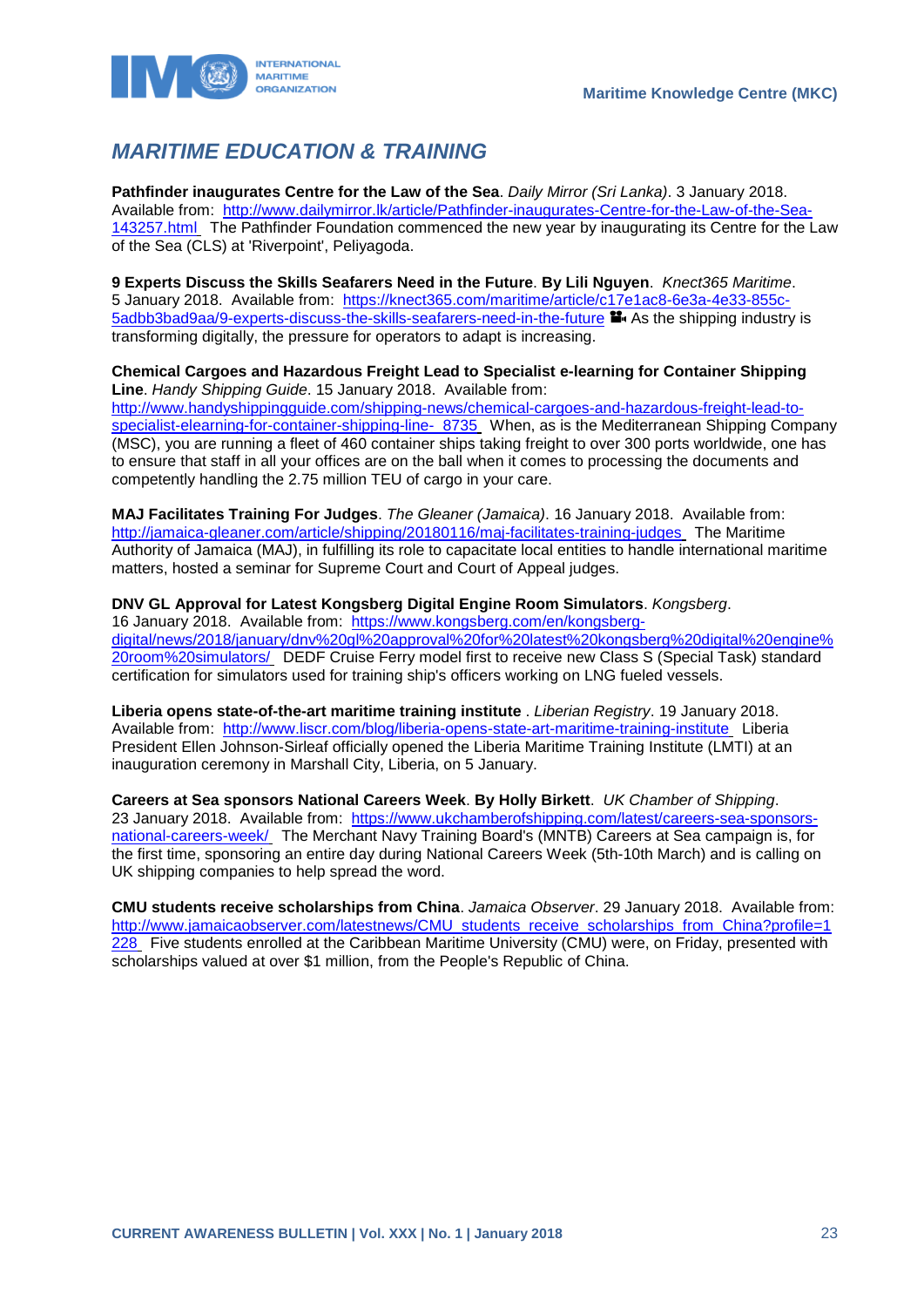

# <span id="page-24-0"></span>*MARITIME SAFETY*

**Serious' design issues leave seafarers fearful of using lifesaving equipment**. **By Dag Pike**. *Fairplay*. 4 January 2018. Available from: [https://fairplay.ihs.com/safety](https://fairplay.ihs.com/safety-regulation/article/4295866/%E2%80%98serious%E2%80%99-design-issues-leave-seafarers-fearful-of-using-lifesaving-equipment)[regulation/article/4295866/%E2%80%98serious%E2%80%99-design-issues-leave-seafarers-fearful-of](https://fairplay.ihs.com/safety-regulation/article/4295866/%E2%80%98serious%E2%80%99-design-issues-leave-seafarers-fearful-of-using-lifesaving-equipment)[using-lifesaving-equipment](https://fairplay.ihs.com/safety-regulation/article/4295866/%E2%80%98serious%E2%80%99-design-issues-leave-seafarers-fearful-of-using-lifesaving-equipment) In the most comprehensive report of its kind, British seafarers have criticised design aspects of the lifesaving appliances (LSA) on board their ships, with freefall lifeboats coming under heaviest fire.

**Greener fuels open up safety challenges for crew**. **By Tanya Blake**. *Fairplay*. 4 January 2018. Available from: [https://fairplay.ihs.com/safety-regulation/article/4294971/greener-fuels-open-up-safety](https://fairplay.ihs.com/safety-regulation/article/4294971/greener-fuels-open-up-safety-challenges-for-crew)[challenges-for-crew](https://fairplay.ihs.com/safety-regulation/article/4294971/greener-fuels-open-up-safety-challenges-for-crew) As shipping steps up to become greener and do its part in cutting global emissions, the sector is preparing for impending environmental regulations.

**RMT demands action after incident on the** *Carnival Arcadia*. *National Union of Rail, Maritime and Transport Workers (RMT)*. 11 January 2018. Available from: [https://www.rmt.org.uk/news/rmt-demands](https://www.rmt.org.uk/news/rmt-demands-action-after-incident-on-the-carnival-arcadia/)[action-after-incident-on-the-carnival-arcadia/](https://www.rmt.org.uk/news/rmt-demands-action-after-incident-on-the-carnival-arcadia/) RMT demands urgent action from regulator and cruise industry after shocking incident on the *Carnival Arcadia* at the weekend shines spotlight on lifeboat safety.

**Updated guidelines for the carriage of Calcium Hypochlorite in containers**. *Swedish Club*. 12 January 2018. Available from:

<https://www.swedishclub.com/main.php?mcid=1&mid=106&pid=17307&newsid=2090> The International Group of P&I Clubs (IG Clubs) and the shipping line members of the Cargo Incident Notification System (CINS) have issued a revised version 3.0 of the Guidelines for the Carriage of Calcium Hypochlorite in Containers. [Guidelines for the Carriage of Calcium Hypochlorite in Containers](https://www.swedishclub.com/media_upload/files/Circulars/2018/Calcium%20Hypochlorite%20Guidelines%20CINS%20IGPI%20-%202018.pdf)<sup>1</sup>

### **TT Talk - Enclosed Spaces on ships – identify, test & monitor**. *TT Club*. 16 January 2018.

Available from: [https://www.ttclub.com/loss-prevention/tt-talk/article/tt-talk-enclosed-spaces-on-ships](https://www.ttclub.com/loss-prevention/tt-talk/article/tt-talk-enclosed-spaces-on-ships-identify-test-monitor-142011/)[identify-test-monitor-142011/](https://www.ttclub.com/loss-prevention/tt-talk/article/tt-talk-enclosed-spaces-on-ships-identify-test-monitor-142011/) No one involved in working on board an oil, gas or chemical tanker at sea or in port would remotely consider entering a tank on board without all the appropriate precautions being taken before and during entry, often also associated with a "Gas-Free Certificate" and a "Permit to Work" (or Enter).

**VIKING life-saving equipment is 'Polar Code Ready'**. **By VIKING**. *Hellenic Shipping News*. 26 January 2018. Available from: [http://www.hellenicshippingnews.com/viking-life-saving-equipment-is](http://www.hellenicshippingnews.com/viking-life-saving-equipment-is-polar-code-ready/)[polar-code-ready/](http://www.hellenicshippingnews.com/viking-life-saving-equipment-is-polar-code-ready/) It's been a full year since the IMO launched the Polar Code to enhance the protection of seafarers and the environment in Arctic and Antarctic regions.

*Sanchi* **oil tanker disaster: how spills and accidents can make ships safer**. **By Jin Wang**. *The Conversation*. 29 January 2018. Available from: [https://theconversation.com/sanchi-oil-tanker](https://theconversation.com/sanchi-oil-tanker-disaster-how-spills-and-accidents-can-make-ships-safer-90207)[disaster-how-spills-and-accidents-can-make-ships-safer-90207](https://theconversation.com/sanchi-oil-tanker-disaster-how-spills-and-accidents-can-make-ships-safer-90207) The *Sanchi* tanker was carrying 136,000 tonnes of oil from Iran to South Korea when it collided with the Hong Kong-flagged cargo ship *CF Crystal*, 160 nautical miles off the coast of Shanghai, China.

**Ports should care about CTU Code**. **By Richard W.A.Brough**. *Port Strategy*. 30 January 2018. Available from: [http://www.portstrategy.com/news101/insight-and-opinion/the-regulator/importance-of](http://www.portstrategy.com/news101/insight-and-opinion/the-regulator/importance-of-the-ctu-code-in-supply-chain-safety)[the-ctu-code-in-supply-chain-safety](http://www.portstrategy.com/news101/insight-and-opinion/the-regulator/importance-of-the-ctu-code-in-supply-chain-safety) Take a straw poll in any grouping of 100 container supply chain professionals with the question "who is aware of the CTU Code?" and the response is invariably disappointing, writes Richard Brough.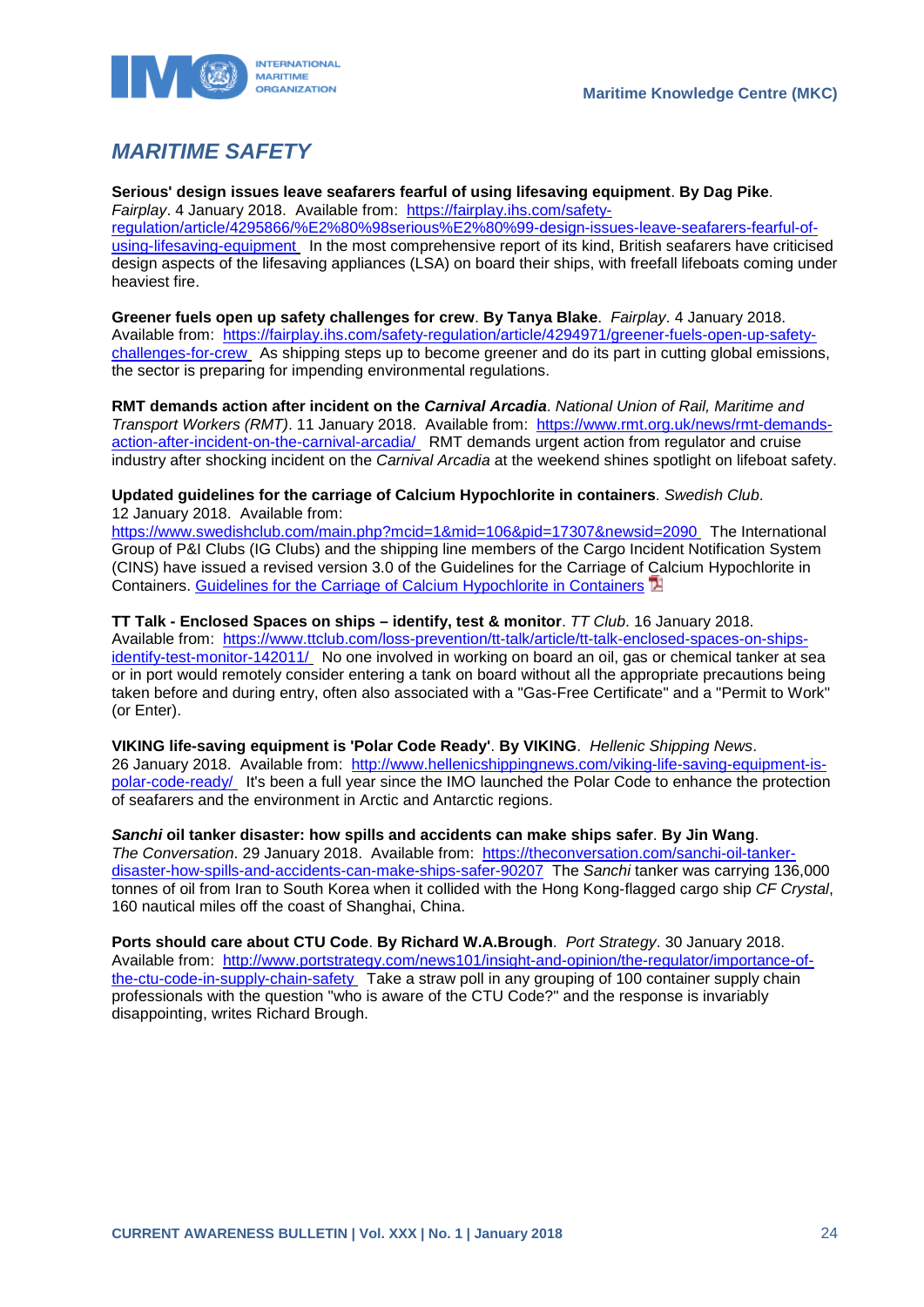

# <span id="page-25-0"></span>*MARITIME SECURITY*

**Royal Australian Navy seizes illegal drugs worth more than \$400 million in Middle East**. **By Andrew Greene**. *ABC (Australia)*. 30 December 2017. Available from: [http://www.abc.net.au/news/2017-12-30/australian-navy-ship-seizes-\\$415m-middle-east-drug](http://www.abc.net.au/news/2017-12-30/australian-navy-ship-seizes-$415m-middle-east-drug-haul/9294758)[haul/9294758](http://www.abc.net.au/news/2017-12-30/australian-navy-ship-seizes-$415m-middle-east-drug-haul/9294758) An Australian warship operating in the Middle East has seized drugs believed to be worth more than \$400 million after intercepting and boarding three ships in the Arabian sea.

#### **Reinforcement, port security kept Coast Guard occupied in 2017**. **By Betheena Kae Unite**.

*Manila Bulletin*. 29 December 2017. Available from: [https://news.mb.com.ph/2017/12/29/reinforcement](https://news.mb.com.ph/2017/12/29/reinforcement-port-security-kept-coast-guard-occupied-in-2017/)[port-security-kept-coast-guard-occupied-in-2017/](https://news.mb.com.ph/2017/12/29/reinforcement-port-security-kept-coast-guard-occupied-in-2017/) It was a busy year for the Philippine Coast Guard (PCG) as it equipped itself with more tools and personnel, gearing up for maritime security challenges in the coming year.

**Updated: Over 4,000 tonnes of gasoil misappropriated in Shell fuel theft**. **By Simin Ngai**. *Fairplay*. 10 January 2018. Available from: [https://fairplay.ihs.com/commerce/article/4296011/updated-over-4000](https://fairplay.ihs.com/commerce/article/4296011/updated-over-4000-tonnes-of-gasoil-misappropriated-in-shell-fuel-theft) [tonnes-of-gasoil-misappropriated-in-shell-fuel-theft](https://fairplay.ihs.com/commerce/article/4296011/updated-over-4000-tonnes-of-gasoil-misappropriated-in-shell-fuel-theft) Nearly 4,400 tonnes of gasoil, valued at about SGD2.4 million (USD1.8 million), was misappropriated at Shell's largest refinery, court documents showed as eleven suspects were charged in a Singapore court on Tuesday (9 January).

**Saudi Forces Thwart Bomb Boat Attack in Red Sea**. *Maritime Executive*. 10 January 2018. Available from: <https://www.maritime-executive.com/article/saudi-forces-thwart-bomb-boat-attack-in-red-sea> The Saudi coalition backing the Yemeni government in Yemen's civil war announced Wednesday that it had thwarted an attempted bomb-boat attack on a tanker off Hodeidah.

### **Shipping companies strengthen the fight against cyber criminals**. *Danish Shipping*.

12 January 2018. Available from: [https://www.danishshipping.dk/en/press/news/shipping-companies](https://www.danishshipping.dk/en/press/news/shipping-companies-strengthen-the-fight-against-cyber-criminals/)[strengthen-the-fight-against-cyber-criminals/](https://www.danishshipping.dk/en/press/news/shipping-companies-strengthen-the-fight-against-cyber-criminals/) During the last year, the majority of shipping companies has been exposed to cyber attacks and has intensified the fight against cyber crime. [Shipping companies strengthen their IT security: Survey](https://www.danishshipping.dk/en/press/news/shipping-companies-strengthen-the-fight-against-cyber-criminals/download/News_Model_News_File/119/ceo-panel_shipping-companies-strengthen-their-it-security.pdf)

**SE Asian Ports Lead the World for Armed Robbery**. *Maritime Executive*. 11 January 2018. Available from: <https://www.maritime-executive.com/article/se-asian-ports-lead-the-world-for-armed-robbery> The anchorages at Chittagong, Manila and Pulau Bintan led the world last year for armed robberies, according to the ICC IMB's 2017 annual piracy report. Each of these port regions reported nine incidents last year, much more than other hot spots on the list like Lagos and Cartagena.

### **How much of a threat is Yemen to international shipping? By Anastassios Adamopoulos**. *Lloyd's List*. 12 January 2018. Available from:

[https://lloydslist.maritimeintelligence.informa.com/LL1120806/How-much-of-a-threat-is-Yemen-to](https://lloydslist.maritimeintelligence.informa.com/LL1120806/How-much-of-a-threat-is-Yemen-to-international-shipping)[international-shipping](https://lloydslist.maritimeintelligence.informa.com/LL1120806/How-much-of-a-threat-is-Yemen-to-international-shipping) An unmanned vessel strapped with explosives approaching merchant ships in the Red Sea signals a different kind of threat to shipping lines and crew as a result of the Yemeni war.

**ReCAAP ISC Urges Heightened Vigilance as Total Number of Incidents of Piracy and Armed Robbery against Ships in Asia Increased in 2017 Compared to 2016**. *ReCAAP*. 16 January 2018. Available from:

[http://www.recaap.org/DesktopModules/Bring2mind/DMX/Download.aspx?Command=Core\\_Download&E](http://www.recaap.org/DesktopModules/Bring2mind/DMX/Download.aspx?Command=Core_Download&EntryId=602&PortalId=0&TabId=78) [ntryId=602&PortalId=0&TabId=78](http://www.recaap.org/DesktopModules/Bring2mind/DMX/Download.aspx?Command=Core_Download&EntryId=602&PortalId=0&TabId=78) The Regional Cooperation Agreement on Combating Piracy and Armed Robbery against Ships in Asia Information Sharing Centre (ReCAAP ISC) today released its Annual (January-December 2017) Report at the 9th Nautical Forum held in Singapore.

**Japan Coast Guard Expands Presence to Meet New Threats**. *Maritime Executive*. 16 January 2018. Available from: [https://www.maritime-executive.com/article/japan-coast-guard-expands-presence-to](https://www.maritime-executive.com/article/japan-coast-guard-expands-presence-to-meet-new-threats)[meet-new-threats](https://www.maritime-executive.com/article/japan-coast-guard-expands-presence-to-meet-new-threats) In response to recent incursions, the Japan Coast Guard is preparing for more interaction with Chinese forces off the Senkaku Islands, a disputed chain near Taiwan.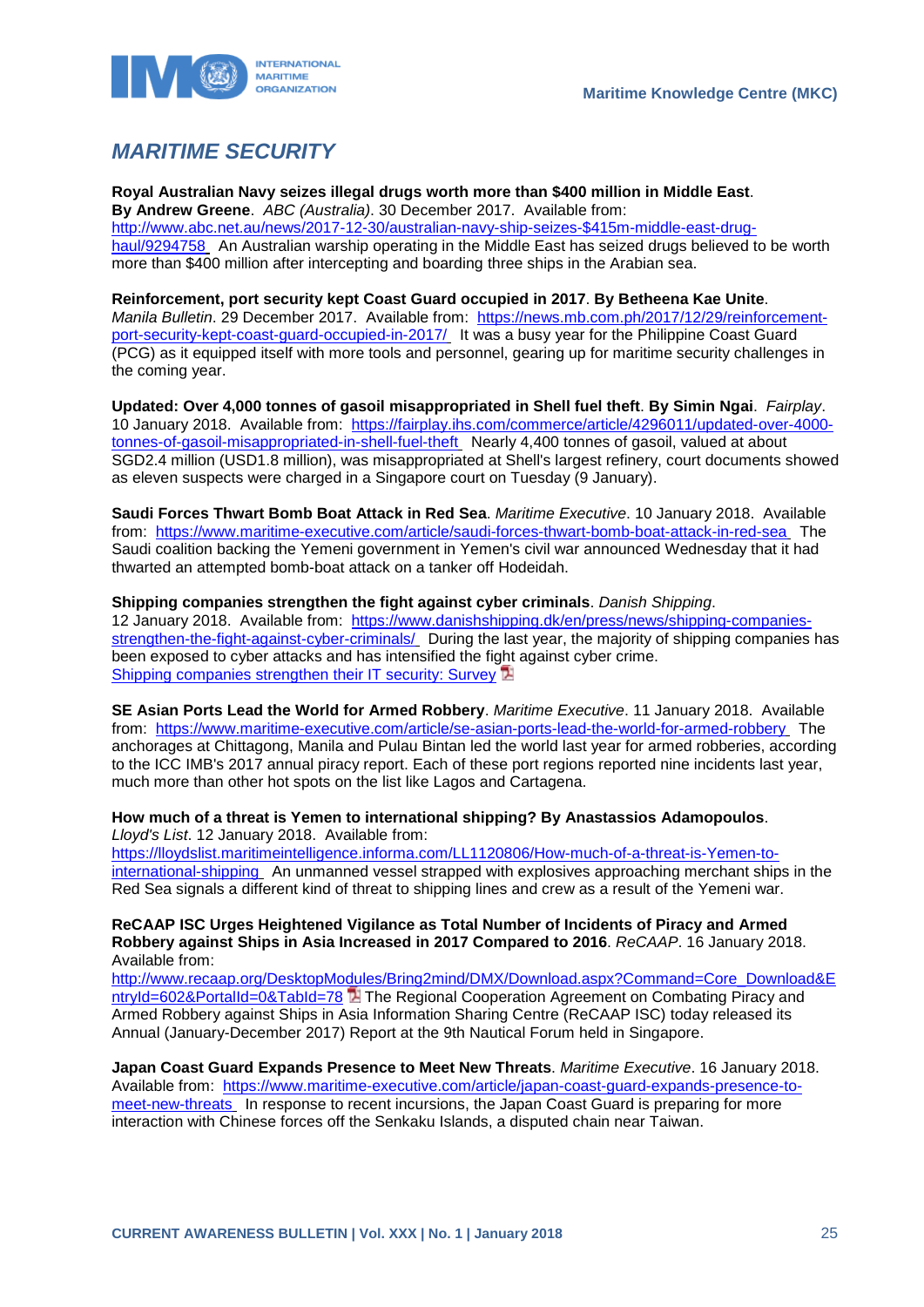

**Why regional efforts are key to Africa's maritime security**. **By Lisa Otto**. *The Conversation*. 16 January 2018. Available from: [https://theconversation.com/why-regional-efforts-are-key-to-africas](https://theconversation.com/why-regional-efforts-are-key-to-africas-maritime-security-89813)[maritime-security-89813](https://theconversation.com/why-regional-efforts-are-key-to-africas-maritime-security-89813) Maritime security has become a priority for most of Africa's regional communities since the early 2000s when kidnappings were on the rise and later in that decade when Somali piracy became a major threat to international trade.

**Crude tankers face Red Sea drone threat**. **By Dale Wainwright**. *TradeWinds*. 18 January 2018. Available from: [http://www.tradewindsnews.com/casualties/1414883/crude-tankers-face-red-sea-drone](http://www.tradewindsnews.com/casualties/1414883/crude-tankers-face-red-sea-drone-threat)[threat](http://www.tradewindsnews.com/casualties/1414883/crude-tankers-face-red-sea-drone-threat) Drone vessels packed with explosives are reportedly being used to target commercial tankers in the Red Sea.

**Satellites paint a detailed picture of maritime activity**. *European Space Agency (ESA)*. 18 January 2018. Available from:

[http://www.esa.int/Our\\_Activities/Telecommunications\\_Integrated\\_Applications/Satellites\\_paint\\_a\\_detaile](http://www.esa.int/Our_Activities/Telecommunications_Integrated_Applications/Satellites_paint_a_detailed_picture_of_maritime_activity) [d\\_picture\\_of\\_maritime\\_activity](http://www.esa.int/Our_Activities/Telecommunications_Integrated_Applications/Satellites_paint_a_detailed_picture_of_maritime_activity) ESA has helped coastal authorities to track up to 70% more ships and pick up nearly three times more ship positions via satellite than was possible before.

**East Mediterranean: Prospects, challenges, opportunities**. **By Ioannis Chapsos**. *Ekathimerini (Greece)*. 19 January 2018. Available from:

[http://www.ekathimerini.com/225062/opinion/ekathimerini/comment/east-mediterranean-prospects](http://www.ekathimerini.com/225062/opinion/ekathimerini/comment/east-mediterranean-prospects-challenges-opportunities)[challenges-opportunities](http://www.ekathimerini.com/225062/opinion/ekathimerini/comment/east-mediterranean-prospects-challenges-opportunities) Maritime security is a highly contested concept and encapsulates the statecentric "narrow conception" of maritime security which refers to the traditional interstate maritime territorial disputes.

**I, Pirate: A cyber story in the maritime industry**. *Splash 24/7*. 24 January 2018. Available from: <http://splash247.com/pirate-cyber-story-maritime-industry/> Aybars Oruc discusses how shipping must get to grips with cyber attacks.

**INTERTANKO, ICS and BIMCO issue guidance as Yemen conflict forces new security recommendations**. *INTERTANKO*. 24 January 2018. Available from: [https://www.intertanko.com/News-](https://www.intertanko.com/News-Desk/Home-Page-Article/INTERTANKO-ICS-and-BIMCO-issue-guidance-as-Yemen-Conflict-Forces-new-security-recommendations/)[Desk/Home-Page-Article/INTERTANKO-ICS-and-BIMCO-issue-guidance-as-Yemen-Conflict-Forces-new](https://www.intertanko.com/News-Desk/Home-Page-Article/INTERTANKO-ICS-and-BIMCO-issue-guidance-as-Yemen-Conflict-Forces-new-security-recommendations/)[security-recommendations/](https://www.intertanko.com/News-Desk/Home-Page-Article/INTERTANKO-ICS-and-BIMCO-issue-guidance-as-Yemen-Conflict-Forces-new-security-recommendations/) In response to the threats arising from the conflict in Yemen, BIMCO, ICS and INTERTANKO have published interim guidance on maritime security in the southern Red Sea and Bab al-Mandeb.

**Nigeria, strategic to tackling maritime crimes in Gulf of Guinea - DG Nimasa**. *Nigerian Maritime Administration and Safety Agency (NIMASA)*. 25 January 2018. Available from: [http://www.nimasa.gov.ng/press-center/post/nigeria-strategic-to-tackling-maritime-crimes-in-gulf-of](http://www.nimasa.gov.ng/press-center/post/nigeria-strategic-to-tackling-maritime-crimes-in-gulf-of-guinea-dg-nimasa)[guinea-dg-nimasa](http://www.nimasa.gov.ng/press-center/post/nigeria-strategic-to-tackling-maritime-crimes-in-gulf-of-guinea-dg-nimasa) The Director General of the Nigerian Maritime Administration and Safety Agency, Dr. Dakuku Peterside has described the Nigerian maritime sector as strategic to tackling issues of insecurity in the Gulf of Guinea (GoG).

**Maritime security guidance on southern Red Sea and Bab al-Mandeb**. *Safety 4 Sea*.

25 January 2018. Available from: [https://www.safety4sea.com/watch-maritime-security-guidance-on](https://www.safety4sea.com/watch-maritime-security-guidance-on-southern-red-sea-and-bab-al-mandeb/)[southern-red-sea-and-bab-al-mandeb/](https://www.safety4sea.com/watch-maritime-security-guidance-on-southern-red-sea-and-bab-al-mandeb/)  $\mathbf{E}$ . The video came in public just a day after BIMCO, ICS and INTERTANKO published interim guidance on maritime security in the southern Red Sea and Bab al-Mandeb, urging shipowners and operators to be aware of new threat patterns in the area.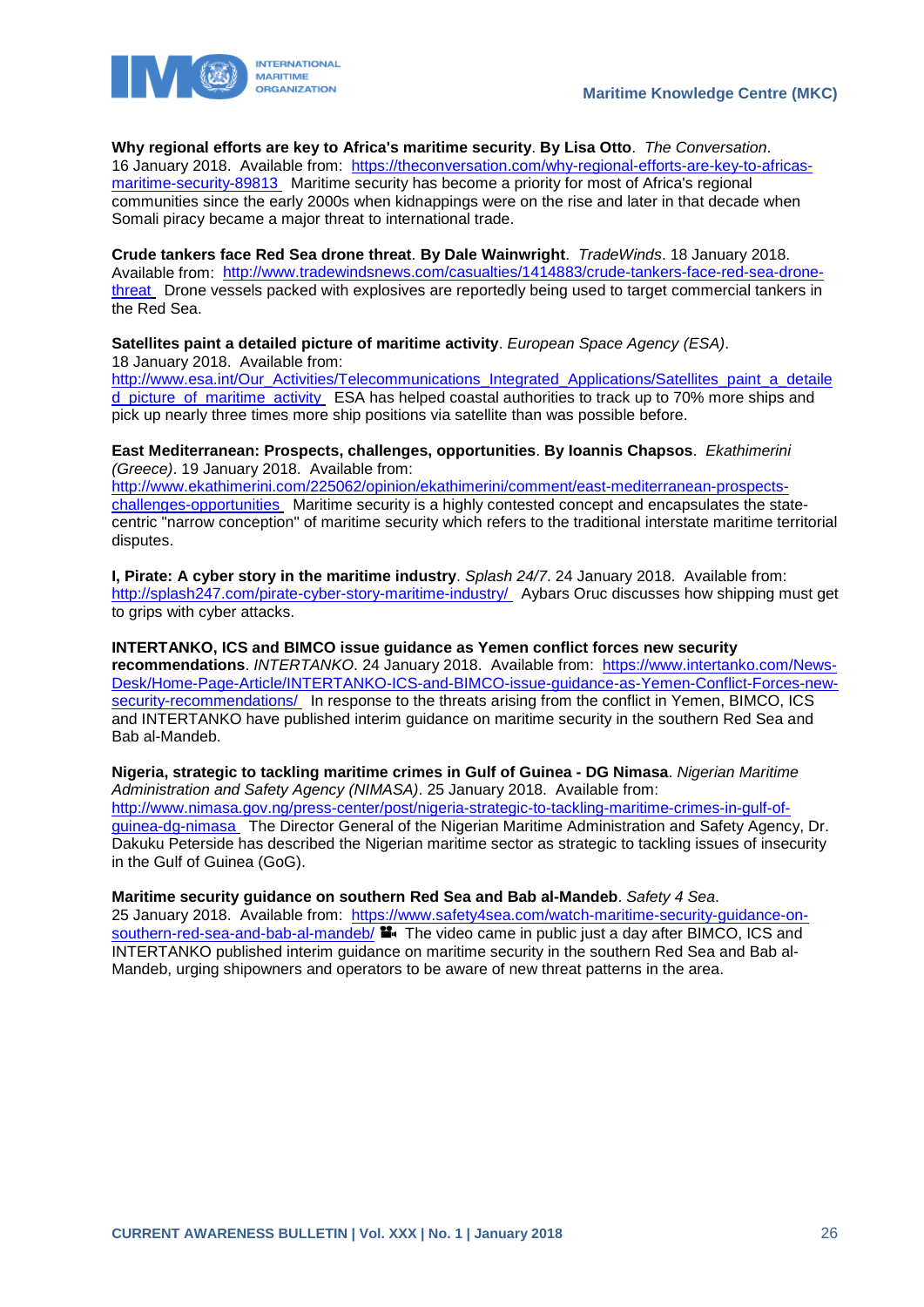

# <span id="page-27-0"></span>*MIGRANTS*

**Italy's migrant crisis saw a huge turning point in 2017.** *Public Radio International (PRI)*. 30 December 2017. Available from: [https://www.pri.org/stories/2017-12-30/italys-migrant-crisis-saw](https://www.pri.org/stories/2017-12-30/italys-migrant-crisis-saw-huge-turning-point-2017)[huge-turning-point-2017](https://www.pri.org/stories/2017-12-30/italys-migrant-crisis-saw-huge-turning-point-2017) The year 2017 marked what Italian authorities hope was a turning point in the nation's struggle to manage a chaotic and deadly rush of migrants to its shores.

**Mediterranean Migrant Arrivals Reached 171,635 in 2017; Deaths Reach 3,116**. *International Organization for Migration (IOM)*. 5 January 2018. Available from:

<https://www.iom.int/news/mediterranean-migrant-arrivals-reached-171635-2017-deaths-reach-3116> IOM reports that 171,635 migrants and refugees entered Europe by sea during 2017, with just under 70 per cent arriving in Italy and the remainder divided between Greece, Cyprus and Spain.

**Mediterranean Migrant Arrivals Reach 1072 in first week of 2018; Deaths Reach 81**. *International Organization for Migration (IOM)*. 9 January 2018. Available from: <https://www.iom.int/news/mediterranean-migrant-arrivals-reach-1072-first-week-2018-deaths-reach-81> IOM reports that 1,072 migrants and refugees entered Europe by sea during the first week of 2018, with around 450 each landing in Italy and Greece and the remainder in Spain.

**Up to 100 Migrant Lives Feared Lost off Libya**. *International Organization for Migration (IOM)*. 10 January 2018. Available from: <https://www.iom.int/news/100-migrant-lives-feared-lost-libya> The Libyan Coast Guard reported Wednesday that up to 100 migrants remain missing in the third deadly shipwreck on the Mediterranean Sea since Saturday.

**Tragic start to New Year for migrants as hundreds feared dead in Mediterranean.** *UN News Centre*. 10 January 2018. Available from: <http://www.un.org/apps/news/story.asp?NewsID=58400>  $\blacktriangleleft$  A little more than a week into the New Year, close to 200 migrants or refugees have reportedly died or gone missing in the Mediterranean Sea - with up to 100 unaccounted for since Saturday, the United Nations migration agency said Wednesday.

**Mediterranean Migrant Arrivals Reach 1,476 in 2018; Deaths Reach 192**. *International Organization for Migration (IOM)*. 12 January 2018. Available from: [https://www.iom.int/news/mediterranean-migrant](https://www.iom.int/news/mediterranean-migrant-arrivals-reach-1476-2018-deaths-reach-192)[arrivals-reach-1476-2018-deaths-reach-192](https://www.iom.int/news/mediterranean-migrant-arrivals-reach-1476-2018-deaths-reach-192) IOM reports that 1,476 migrants and refugees entered Europe by sea through 11 January, with around 600 each landing in Italy and Greece and the remainder in Spain.

**Mediterranean Migrant Arrivals Reach 1,916 in 2018; Deaths Reach 194**. *International Organization for Migration (IOM)*. 16 January 2018. Available from: [https://www.iom.int/news/mediterranean-migrant](https://www.iom.int/news/mediterranean-migrant-arrivals-reach-1916-2018-deaths-reach-194)[arrivals-reach-1916-2018-deaths-reach-194](https://www.iom.int/news/mediterranean-migrant-arrivals-reach-1916-2018-deaths-reach-194) IOM reports that 1,916 migrants and refugees entered Europe by sea through 14 January.

**Mediterranean migrant arrivals reach 2,583 in 2018; Deaths reach 199**. *International Organization for Migration (IOM)*. 19 January 2018. Available from: [https://www.iom.int/news/mediterranean-migrant](https://www.iom.int/news/mediterranean-migrant-arrivals-reach-2583-2018-deaths-reach-199)[arrivals-reach-2583-2018-deaths-reach-199](https://www.iom.int/news/mediterranean-migrant-arrivals-reach-2583-2018-deaths-reach-199) IOM reports that 2,583 migrants and refugees entered Europe by sea through 17 January.

### **Overcrowded boat capsizes off Yemen coast, 30 drowned; UN agencies condemn smugglers**. *UN News Centre*. 26 January 2018. Available from:

<http://www.un.org/apps/news/story.asp?NewsID=58485> At least 30 refugees and migrants drowned when their boat capsized off the coast of Aden, Yemen, the United Nations reported on Friday, saying the overcrowded vessel was believed to have been operated by unscrupulous smugglers who were trying to extort money from the passengers.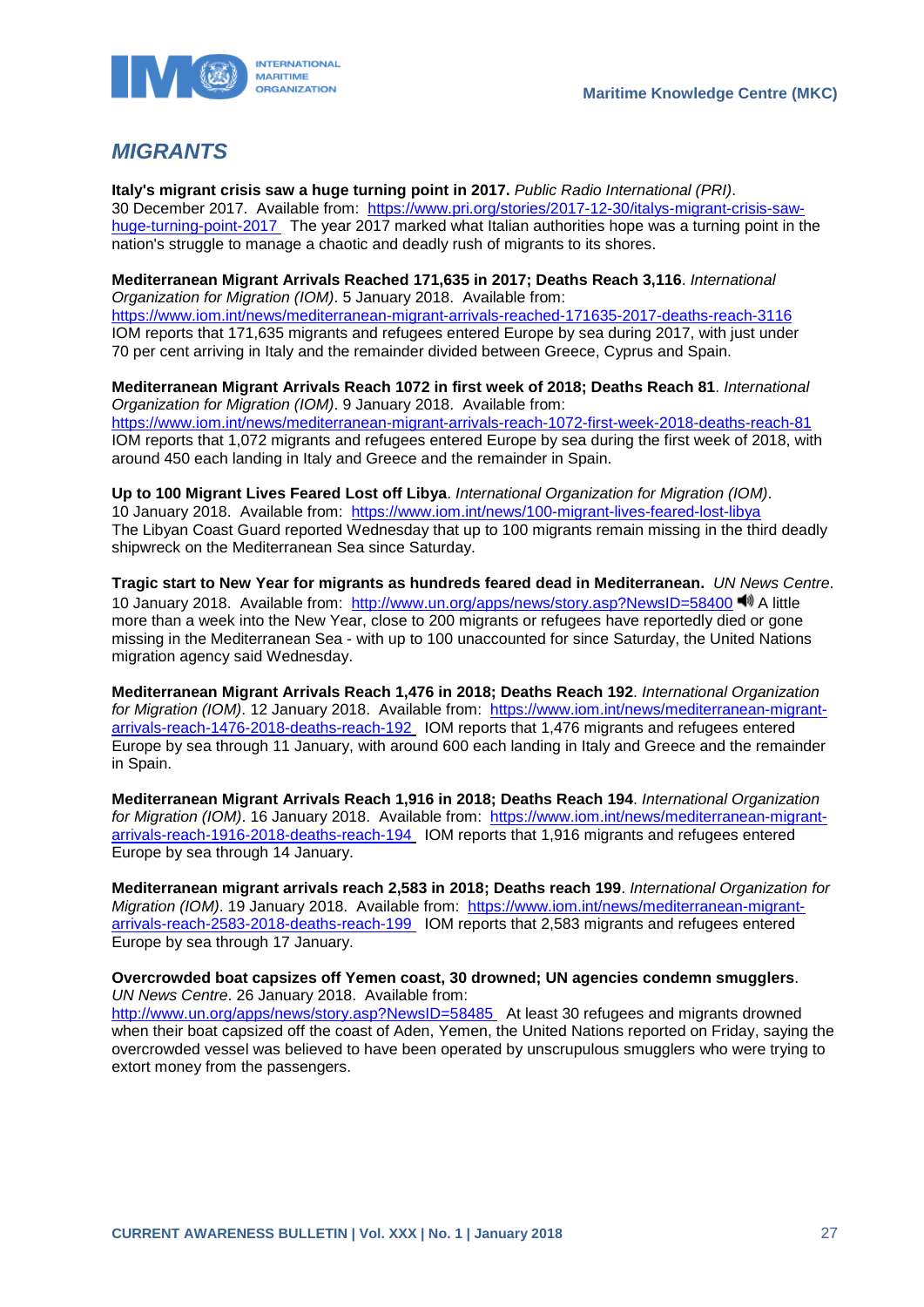

# <span id="page-28-0"></span>*NAVIGATION & COMMUNICATIONS*

**Ultra large container vessels: No room for error in restricted waterways**. **By Tanya Blake**. *Fairplay*. 1 January 2018. Available from: [https://fairplay.ihs.com/safety-regulation/article/4294856/ultra-large](https://fairplay.ihs.com/safety-regulation/article/4294856/ultra-large-container-vessels-no-room-for-error-in-restricted-waterways)[container-vessels-no-room-for-error-in-restricted-waterways](https://fairplay.ihs.com/safety-regulation/article/4294856/ultra-large-container-vessels-no-room-for-error-in-restricted-waterways) In the early hours of 22 August 2016, ultralarge container vessel (ULCV) *Vasco de Gama* approached Port of Southampton - the 339 m long, 17,859 teu vessel was the largest UK-flagged ULCV at the time and had two of the port's specialist container ship pilots on board.

**China's underwater surveillance network puts targets in focus along maritime Silk Road**. **By Stephen Chen**. *South China Morning Post*. 1 January 2018. Available from: [http://www.scmp.com/news/china/diplomacy-defence/article/2126296/chinas-underwater-surveillance](http://www.scmp.com/news/china/diplomacy-defence/article/2126296/chinas-underwater-surveillance-network-puts-enemies)[network-puts-enemies](http://www.scmp.com/news/china/diplomacy-defence/article/2126296/chinas-underwater-surveillance-network-puts-enemies) Hi-tech system will help Beijing protect its growing network of interests and investments from the South China Sea to the Indian Ocean, experts say.

**Shipping lanes in Indian Ocean should remain secure: India**. *Economic Times (India)*. 2 January 2018. Available from: [https://economictimes.indiatimes.com/news/defence/shipping-lanes-in](https://economictimes.indiatimes.com/news/defence/shipping-lanes-in-indian-ocean-should-remain-secure-india/articleshow/62340518.cms)[indian-ocean-should-remain-secure-india/articleshow/62340518.cms](https://economictimes.indiatimes.com/news/defence/shipping-lanes-in-indian-ocean-should-remain-secure-india/articleshow/62340518.cms) India said today that it would be in China's interest that the shipping lanes in the Indian Ocean remain secure and asserted that the Indian Navy was keeping an eye on its key maritime areas.

**Vessel study could trigger ECDIS overhaul**. **By Stephen Cousins**. *Fairplay*. 5 January 2018. Available from: [https://fairplay.ihs.com/safety-regulation/article/4295946/vessel-study-could-trigger-ecdis](https://fairplay.ihs.com/safety-regulation/article/4295946/vessel-study-could-trigger-ecdis-overhaul)[overhaul](https://fairplay.ihs.com/safety-regulation/article/4295946/vessel-study-could-trigger-ecdis-overhaul) Electronic navigation systems and related legislation could receive an overhaul based on the results of a new study launched by Danish and UK accident investigators.

**Shipping Industry Missing Important ECDIS Upgrade**. **By Oliver Schwarz, Business Development Director, ChartWorld International**. *Maritime Executive*. 9 January 2018. Available from: <https://www.maritime-executive.com/editorials/shipping-industry-missing-important-ecdis-upgrade> We've all done it - hit the "not now" or "remind me later" button - because there is perhaps nothing as widely disliked, ignored, or dismissed as software updates.

**Yemen's Houthis threaten to block Red Sea shipping lane**. **By Aziz El Yaakoubi**. *Reuters*. 9 January 2018. Available from: [https://www.reuters.com/article/us-yemen-security/yemens-houthis](https://www.reuters.com/article/us-yemen-security/yemens-houthis-threaten-to-block-red-sea-shipping-lane-idUSKBN1EY2AP)[threaten-to-block-red-sea-shipping-lane-idUSKBN1EY2AP](https://www.reuters.com/article/us-yemen-security/yemens-houthis-threaten-to-block-red-sea-shipping-lane-idUSKBN1EY2AP) Yemen's armed Houthi movement threatened to block the strategic Red Sea shipping lane if the Saudi-led coalition it is fighting keeps pushing toward the port of Hodeidah it controls, the Houthi-run SABA news agency reported.

**Ship carrying LNG from UK turns to Mediterranean - tracking data**. **By Scott DiSavino**. *Reuters*. 10 January 2018. Available from: [https://uk.reuters.com/article/usa-russia-yamal-lng/ship-carrying-lng](https://uk.reuters.com/article/usa-russia-yamal-lng/ship-carrying-lng-from-uk-turns-to-mediterranean-tracking-data-idUKL1N1P50PR)[from-uk-turns-to-mediterranean-tracking-data-idUKL1N1P50PR](https://uk.reuters.com/article/usa-russia-yamal-lng/ship-carrying-lng-from-uk-turns-to-mediterranean-tracking-data-idUKL1N1P50PR) A vessel that picked up liquefied natural gas from the United Kingdom that was headed to the United States has turned toward the Mediterranean, according to Thomson Reuters shipping data on Wednesday.

**Crossing the Northwest Passage is no certainty**. **By Alex Binkley**. *Fairplay*. 16 January 2018. Available from: [https://fairplay.ihs.com/commerce/article/4296106/crossing-the-northwest-passage-is-no](https://fairplay.ihs.com/commerce/article/4296106/crossing-the-northwest-passage-is-no-certainty)[certainty](https://fairplay.ihs.com/commerce/article/4296106/crossing-the-northwest-passage-is-no-certainty) The uneventful transits of the massive cruise ship Crystal Serenity through the Northwest Passage in 2016 and 2017 have fuelled interest among international shipping lines in dispatching their freighters through the Canadian Arctic.

**Tokyo aims to commercialise autonomous navigation by 2025**. **By Xiaolin Zeng**. *Fairplay*. 18 January 2018. Available from: [https://fairplay.ihs.com/commerce/article/4296421/tokyo-aims-to](https://fairplay.ihs.com/commerce/article/4296421/tokyo-aims-to-commercialise-autonomous-navigation-by-2025)[commercialise-autonomous-navigation-by-2025](https://fairplay.ihs.com/commerce/article/4296421/tokyo-aims-to-commercialise-autonomous-navigation-by-2025) Japan's Ministry of Land, Infrastructure, Transport, and Tourism (MLIT) is hoping to commercialise autonomous navigation as a way to reduce maritime accidents and resolve a shortage of seafarers.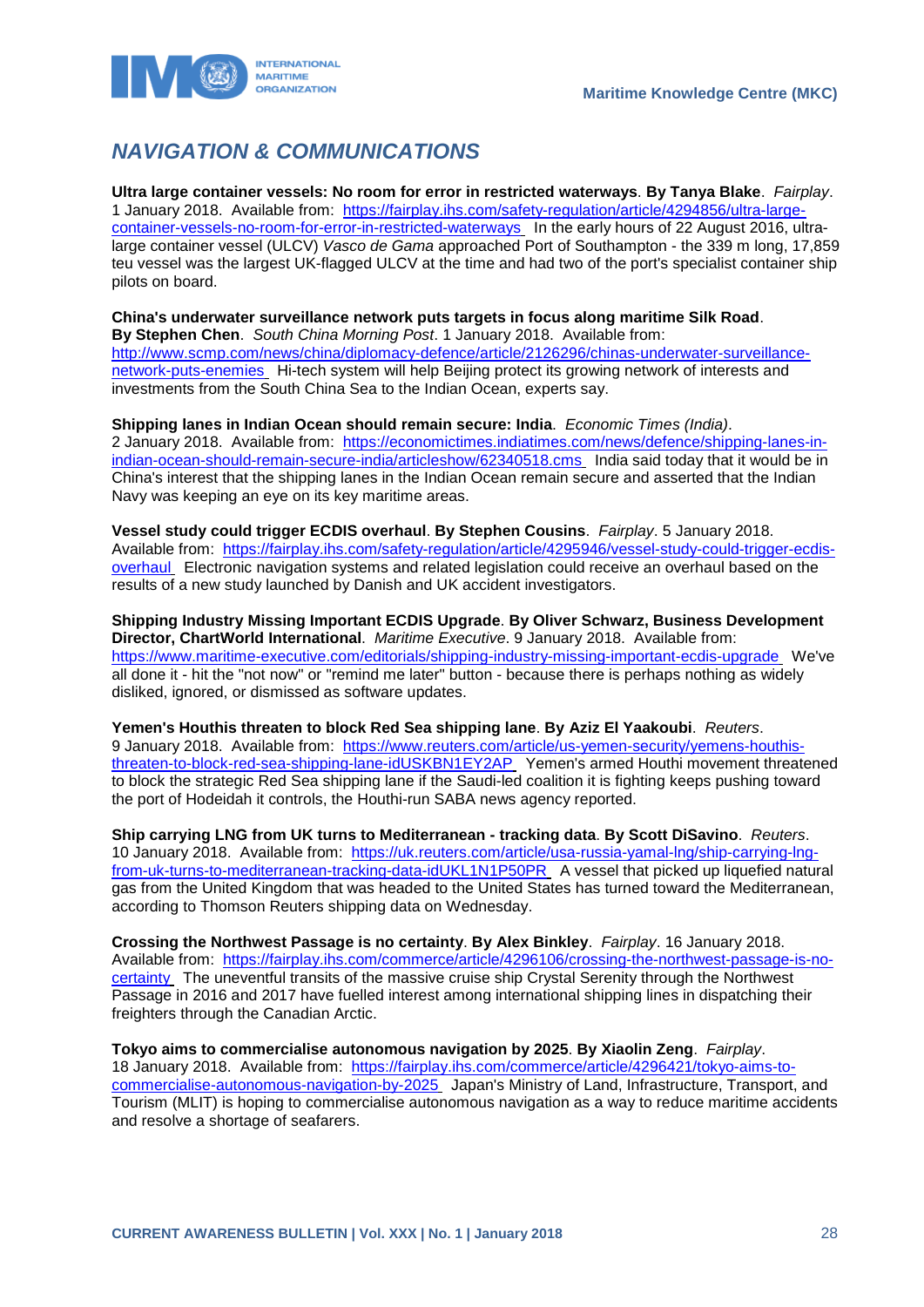

**Regional route sharing made possible in the Baltic**. *Safety 4 Sea*. 22 January 2018. Available from: <https://www.safety4sea.com/regional-route-sharing-made-possible-in-the-baltic/>The ENSI system has been developed in Finland and allows ships in the Baltic Sea to share their electronic route plan and the mandatory reports needed for the voyage with any VTS or SRS system using it.

**UKHO features on BBC One's 'Antiques Road Trip'**. *UK Government*. 22 January 2018. Available from: <https://www.gov.uk/government/news/ukho-features-on-bbc-ones-antiques-road-trip>  $\blacksquare$ . A recent episode of BBC One's Antiques Road Trip paid a visit to the United Kingdom Hydrographic Office (UKHO) in Taunton, Somerset, to find out about their history spanning over 200 years and how they use marine geospatial data today.

**Thome overcomes ECDIS challenges**. **By Martyn Wingrove**. *Marine Electronics & Communications*. 23 January 2018. Available from: [http://www.marinemec.com/news/view,thome-overcomes-ecdis](http://www.marinemec.com/news/view,thome-overcomes-ecdis-challenges_50539.htm)challenges 50539.htm Singapore-based shipmanagement group Thome overcame the challenge of having to update all shipboard ECDIS across the fleet to the latest International Hydrographic Organization (IHO) standards.

**Six vessels escorted by icebreakers in eastern part of Gulf of Finland during 24 hours on Jan 22- 23**. *Port News*. 23 January 2018. Available from: <http://www.en.portnews.ru/news/252336/> Six vessels were escorted by icebreakers in the eastern part of the Gulf of Finland during 24 hours on January 22-23, says Ice Operations Headquarters of the Baltic Sea Ports Administration.

**U.S., Russia propose voluntary Bering Strait shipping routes**. **By Walter Ham**. *US Department of Defense*. 25 January 2018. Available from: https://www.defense.gov/News/Article/Article/1423960/ In response to increased Arctic shipping traffic, the United States and Russian Federation have proposed a system of two-way routes for vessels to follow in the Bering Strait and Bering Sea.

**China calls for international cooperation on developing Arctic shipping routes**. **By Jiaxin**. *Xinhuanet (China)*. 26 January 2018. Available from: [http://www.xinhuanet.com/english/2018-](http://www.xinhuanet.com/english/2018-01/26/c_136926306.htm) [01/26/c\\_136926306.htm](http://www.xinhuanet.com/english/2018-01/26/c_136926306.htm) China calls for stronger international cooperation on infrastructure construction and operation of the Arctic shipping routes, according to a white paper issued Friday.

**New wave of mini satellites could boost climate research**. **By John Fialka**. *Scientific American*. 29 January 2018. Available from: [https://www.scientificamerican.com/article/new-wave-of-mini-satellites](https://www.scientificamerican.com/article/new-wave-of-mini-satellites-could-boost-climate-research/)[could-boost-climate-research/](https://www.scientificamerican.com/article/new-wave-of-mini-satellites-could-boost-climate-research/) An Indian-made rocket called PSLV-C37 soared 310 miles into the Earth's ionosphere last February and launched 104 space satellites, spitting them out rapidly from both sides.

**The complexities of Arctic maritime traffic**. **By Rachael Gosnell**. *Arctic Institute*. 30 January 2018. Available from: <https://www.thearcticinstitute.org/complexities-arctic-maritime-traffic/> In late August 2017, the Russian icebreaking liquefied natural gas (LNG) carrier *Christophe de Margerie* made headlines in maritime traffic news for a record-setting transit of the Northern Sea Route (NSR).

#### **Mapping our oceans: how the Earth's satellites power shipping**. **By Eva Grey**.

*Ship-Technology.Com*. 31 January 2018. Available from: [http://www.ship](http://www.ship-technology.com/features/mapping-oceans-earths-satellites-power-shipping/)[technology.com/features/mapping-oceans-earths-satellites-power-shipping/](http://www.ship-technology.com/features/mapping-oceans-earths-satellites-power-shipping/) With the launch of a new generation of powerful satellites, marine observation data has vastly improved, ushering in new possibilities for navigation and ocean protection.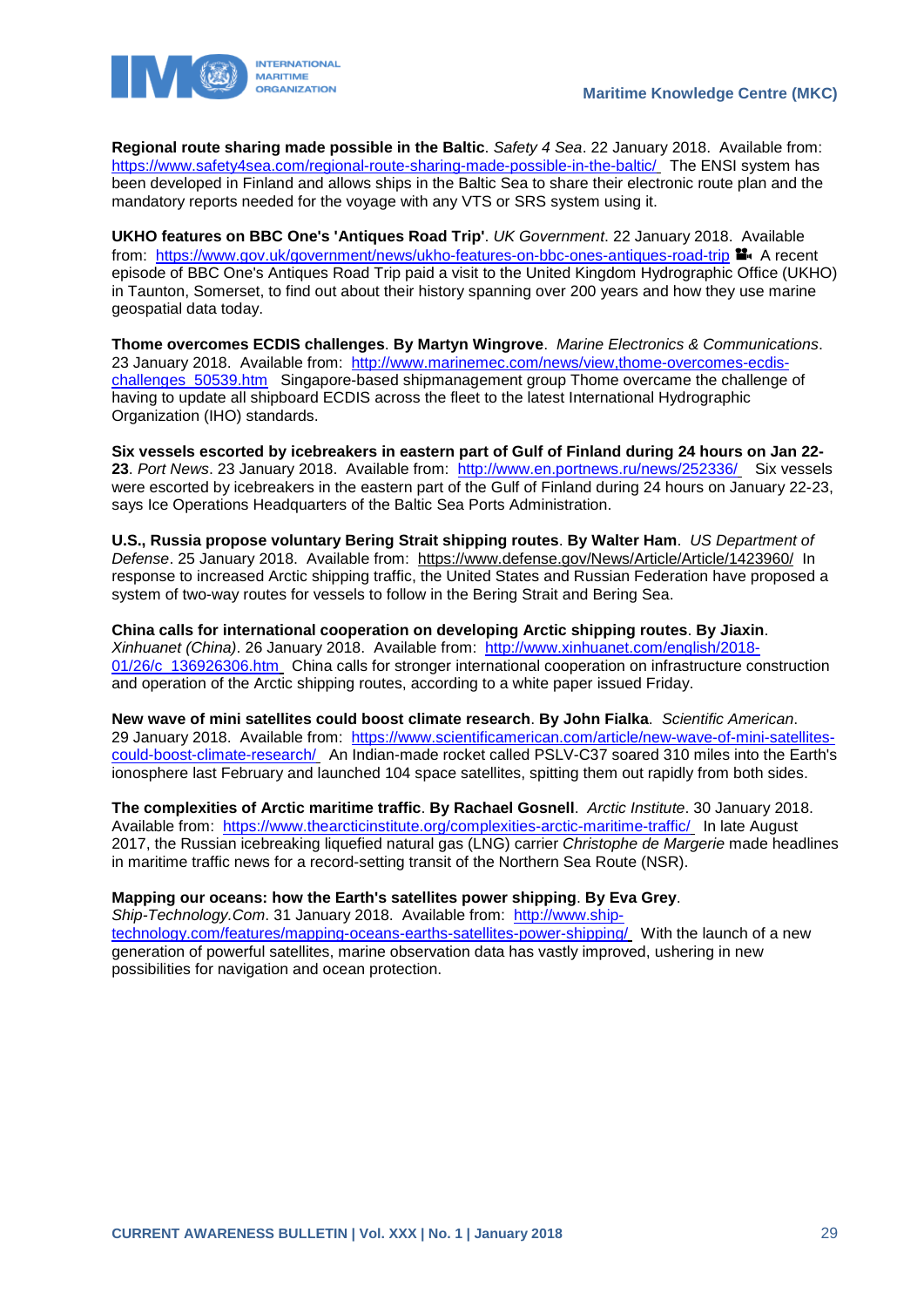

# <span id="page-30-0"></span>*PIRACY*

**Ending Piracy in Nigerian Waters**. **By Eromosele Abiodun**. *This Day (Nigeria)*. 5 January 2018. Available from: <https://www.thisdaylive.com/index.php/2018/01/05/ending-piracy-in-nigerian-waters/> Eromosele Abiodun writes that the report by the International Maritime Bureau on rising cases of piracy in Nigeria focused on government agencies responsible for tackling the menace.

**Maritime piracy and armed robbery reaches 22-year low, says IMB report**. *International Chamber of Commerce (ICC)*. 10 January 2018. Available from: [https://www.icc-ccs.org/index.php/1240-maritime](https://www.icc-ccs.org/index.php/1240-maritime-piracy-and-armed-robbery-reaches-22-year-low-says-imb-report)[piracy-and-armed-robbery-reaches-22-year-low-says-imb-report](https://www.icc-ccs.org/index.php/1240-maritime-piracy-and-armed-robbery-reaches-22-year-low-says-imb-report) A total of 180 incidents of piracy and armed robbery against ships were reported to the International Chamber of Commerce's (ICC) International Maritime Bureau (IMB) in 2017, according to the latest IMB report.

**17 Countries Participate in Piracy Meeting in Singapore**. *Maritime Executive*. 17 January 2018. Available from: [https://www.maritime-executive.com/corporate/17-countries-participate-in-piracy-meeting](https://www.maritime-executive.com/corporate/17-countries-participate-in-piracy-meeting-in-singapore)[in-singapore](https://www.maritime-executive.com/corporate/17-countries-participate-in-piracy-meeting-in-singapore) The first capacity building activity in 2018 by the Information Sharing Centre (ISC) of ReCAAP, the first regional government-to-government agreement to promote and enhance cooperation against piracy and armed robbery against ships in Asia, kicked off on January 17 with 19 senior officers from 17 countries arriving in Singapore to take stock of the current situation and discuss the roadmap ahead.

**41 Somali pirates finally sent home in special chartered flight**. **By Ahmed Ali**. *Times of India*. 20 January 2018. Available from: [https://timesofindia.indiatimes.com/city/mumbai/41-somali-pirates](https://timesofindia.indiatimes.com/city/mumbai/41-somali-pirates-finally-sent-home-in-spl-chartered-flight/articleshow/62575775.cms)[finally-sent-home-in-spl-chartered-flight/articleshow/62575775.cms](https://timesofindia.indiatimes.com/city/mumbai/41-somali-pirates-finally-sent-home-in-spl-chartered-flight/articleshow/62575775.cms) The first batch of 41 Somali pirates was deported on Friday from among the 117 caught in Indian waters in 2011 and freed recently.

**Cement carrier attacked by Somali pirates**. **By Michael Juliano**. *TradeWinds*. 22 January 2018. Available from: [http://www.tradewindsnews.com/drycargo/1417429/cement-carrier-attacked-by-somali](http://www.tradewindsnews.com/drycargo/1417429/cement-carrier-attacked-by-somali-pirates)[pirates](http://www.tradewindsnews.com/drycargo/1417429/cement-carrier-attacked-by-somali-pirates) A cement carrier was attacked Sunday by pirates in the Gulf of Aden but has been reported as safe in the high-risk area off of Somalia.

**Guards repel pirate attack on cement carrier**. *Maritime Executive*. 23 January 2018. Available from: <https://www.maritime-executive.com/article/guards-repel-pirate-attack-on-cement-carrier#gs.4srY8rs> On Sunday, embarked maritime security contractors aboard a bulker repelled a pirate attack in the highrisk area off Somalia.

**Venezuelan pirates rule the most lawless market on Earth**. **By Jonathan Franklin**. *Bloomberg*. 30 January 2018. Available from: [https://www.bloomberg.com/news/features/2018-01-30/venezuelan](https://www.bloomberg.com/news/features/2018-01-30/venezuelan-pirates-rule-the-most-lawless-market-on-earth)[pirates-rule-the-most-lawless-market-on-earth](https://www.bloomberg.com/news/features/2018-01-30/venezuelan-pirates-rule-the-most-lawless-market-on-earth) Venezuela and the island of Trinidad are separated by only 10 miles of water and bound together by the most lawless market on Earth today.

# <span id="page-30-1"></span>*PORT STATE CONTROL*

**Foreign flagged ships under detention in the UK during December 2017**. *UK Maritime & Coastguard*  Agency. 8 January 2018. Available from: [https://www.gov.uk/government/news/foreign-flagged-ships](https://www.gov.uk/government/news/foreign-flagged-ships-under-detention-in-the-uk-during-december-2017)[under-detention-in-the-uk-during-december-2017](https://www.gov.uk/government/news/foreign-flagged-ships-under-detention-in-the-uk-during-december-2017) The Maritime and Coastguard Agency (MCA) announced today that ten foreign flagged ships were under detention in UK ports during December 2017 after failing Port State Control (PSC) inspection.

**Risk profiling is becoming more important to port state control inspections, says PaSea**. *Hellenic Shipping News*. 9 January 2018. Available from: [http://www.hellenicshippingnews.com/risk](http://www.hellenicshippingnews.com/risk-profiling-is-becoming-more-important-to-port-state-control-inspections-says-pasea/)[profiling-is-becoming-more-important-to-port-state-control-inspections-says-pasea/](http://www.hellenicshippingnews.com/risk-profiling-is-becoming-more-important-to-port-state-control-inspections-says-pasea/) Port State Control inspections are increasingly focusing on the risk profile of the ship under inspection with inspectors singling out the performance of the ship manager and the flag state recognised organisation (RO) as major factors to concentrate on.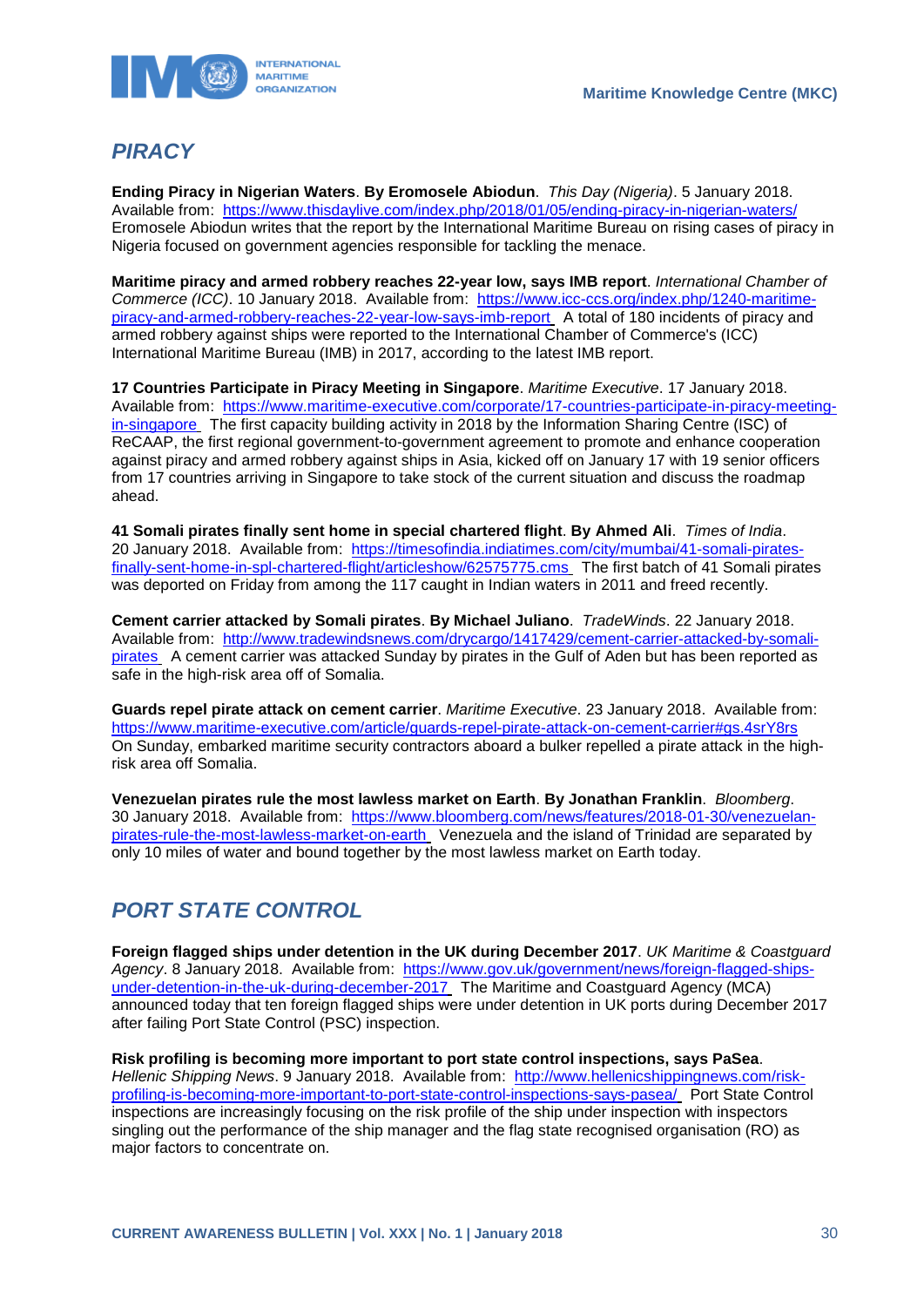

# <span id="page-31-0"></span>*PORTS & HARBOURS*

**British Ports Association looking to shape the agenda in 2018**. *British Ports Association*. 3 January 2018. Available from: [https://www.britishports.org.uk/news/british-ports-association-looking-to](https://www.britishports.org.uk/news/british-ports-association-looking-to-shape-the-agenda-in-2018)[shape-the-agenda-in-2018](https://www.britishports.org.uk/news/british-ports-association-looking-to-shape-the-agenda-in-2018) Discussions with the various parts of Westminster and the Devolved Governments on Brexit will continue to be a major feature for the ports industry this year.

**2018 set to be "transformative year" for port development, says Ince & Co: Firm urges ports operators to plan ahead for global industry changes**. *Hellenic Shipping News*. 5 January 2018. Available from: [http://www.hellenicshippingnews.com/2018-set-to-be-transformative-year-for-port](http://www.hellenicshippingnews.com/2018-set-to-be-transformative-year-for-port-development-says-ince-co-firm-urges-ports-operators-to-plan-ahead-for-global-industry-changes/)[development-says-ince-co-firm-urges-ports-operators-to-plan-ahead-for-global-industry-changes/](http://www.hellenicshippingnews.com/2018-set-to-be-transformative-year-for-port-development-says-ince-co-firm-urges-ports-operators-to-plan-ahead-for-global-industry-changes/) Leading international law firm Ince & Co has advised port operators to expect a year of transformation.

**Panama: the environmental legacy of the world's key canal**. **By Patrick Kingsland**. *Ship-Technology.Com*. 10 January 2018. Available from: [https://www.ship](https://www.ship-technology.com/features/panama-environmental-legacy-worlds-key-canal/)[technology.com/features/panama-environmental-legacy-worlds-key-canal/](https://www.ship-technology.com/features/panama-environmental-legacy-worlds-key-canal/) As part of its Environmental Recognition Program, the Panama Canal recently unveiled a new carbon calculator to centralise emissions data and incentivise the industry to reduce its carbon footprint.

**Updated FAL Convention primes ports for automated shipping** . **By Namrata Nadkarni**. *Fairplay* . 11 January 2018. Available from: [https://fairplay.ihs.com/ports/article/4296116/updated-fal](https://fairplay.ihs.com/ports/article/4296116/updated-fal-convention-primes-ports-for-automated-shipping)[convention-primes-ports-for-automated-shipping](https://fairplay.ihs.com/ports/article/4296116/updated-fal-convention-primes-ports-for-automated-shipping) The 2016 amendments to the International Maritime Organization's (IMO's) Convention on Facilitation of International Maritime Traffic (FAL), which make the electronic exchange of information mandatory from April 2019 onwards, are likely to speed up the move to automated shipping at ports.

**British Ports Association responds to Govt 25 Year Environment Plan**. *British Ports Association*. 11 January 2018. Available from: [https://www.britishports.org.uk/news/british-ports-association](https://www.britishports.org.uk/news/british-ports-association-responds-to-govt-25-year-environment-plan)[responds-to-govt-25-year-environment-plan](https://www.britishports.org.uk/news/british-ports-association-responds-to-govt-25-year-environment-plan) The Government must redouble efforts to ensure that unreasonable costs are not added to plans for sustainable development.

**Port will tap tech, data to optimise ops**. **By Jacqueline Woo**. *Straits Times*. 15 January 2018. Available from: <http://www.straitstimes.com/business/economy/port-will-tap-tech-data-to-optimise-ops> The future Tuas mega port will be an "efficient and intelligent" port that harnesses emerging technologies and data analytics to optimise operations, said the Maritime and Port Authority of Singapore (MPA).

**The FAL convention – Electronic port call reporting takes off**. **By Malcolm Latarche**. *ShipInsight*. 15 January 2018. Available from: <https://shipinsight.com/the-fal-convention/> Through history ships or their agents have needed to complete various formalities and pay dues before the ship was allowed to discharge or load cargo and later to sail on to its destination.

**Turkey unveils Canal Istanbul Project route**. **By Diyar Guldogan**. *Anadolu Agency (Turkey)*. 15 January 2018. Available from: [http://aa.com.tr/en/todays-headlines/turkey-unveils-canal-istanbul](http://aa.com.tr/en/todays-headlines/turkey-unveils-canal-istanbul-project-route/1031171)[project-route/1031171](http://aa.com.tr/en/todays-headlines/turkey-unveils-canal-istanbul-project-route/1031171) Turkey on Monday unveiled the "most appropriate" route for the Canal Istanbul Project, which is an artificial sea-level waterway parallel to the Bosphorus that is to connect the Black Sea to the Sea of Marmara.

**Belt and Road: A New Era for Ports**. **By Ton van den Bosch.** *Maritime Executive*. 17 January 2018. Available from: <https://www.maritime-executive.com/blog/belt-and-road-a-new-era-for-ports#gs.tNHOtKs> As one of the engines of the global economy, the ports sector is acutely tuned to wider political, social and economic trends.

**The Port of Helsinki takes the top spot among European passenger ports**. *Port of Helsinki*. 17 January 2018. Available from: [http://www.portofhelsinki.fi/en/port-helsinki/whats-new/news/port](http://www.portofhelsinki.fi/en/port-helsinki/whats-new/news/port-helsinki-takes-top-spot-among-european-passenger-ports)[helsinki-takes-top-spot-among-european-passenger-ports](http://www.portofhelsinki.fi/en/port-helsinki/whats-new/news/port-helsinki-takes-top-spot-among-european-passenger-ports)  $\mathbf{E}$ . In 2017, Helsinki grew to become the busiest passenger port in Europe and possibly the entire world with 12.3 million passengers.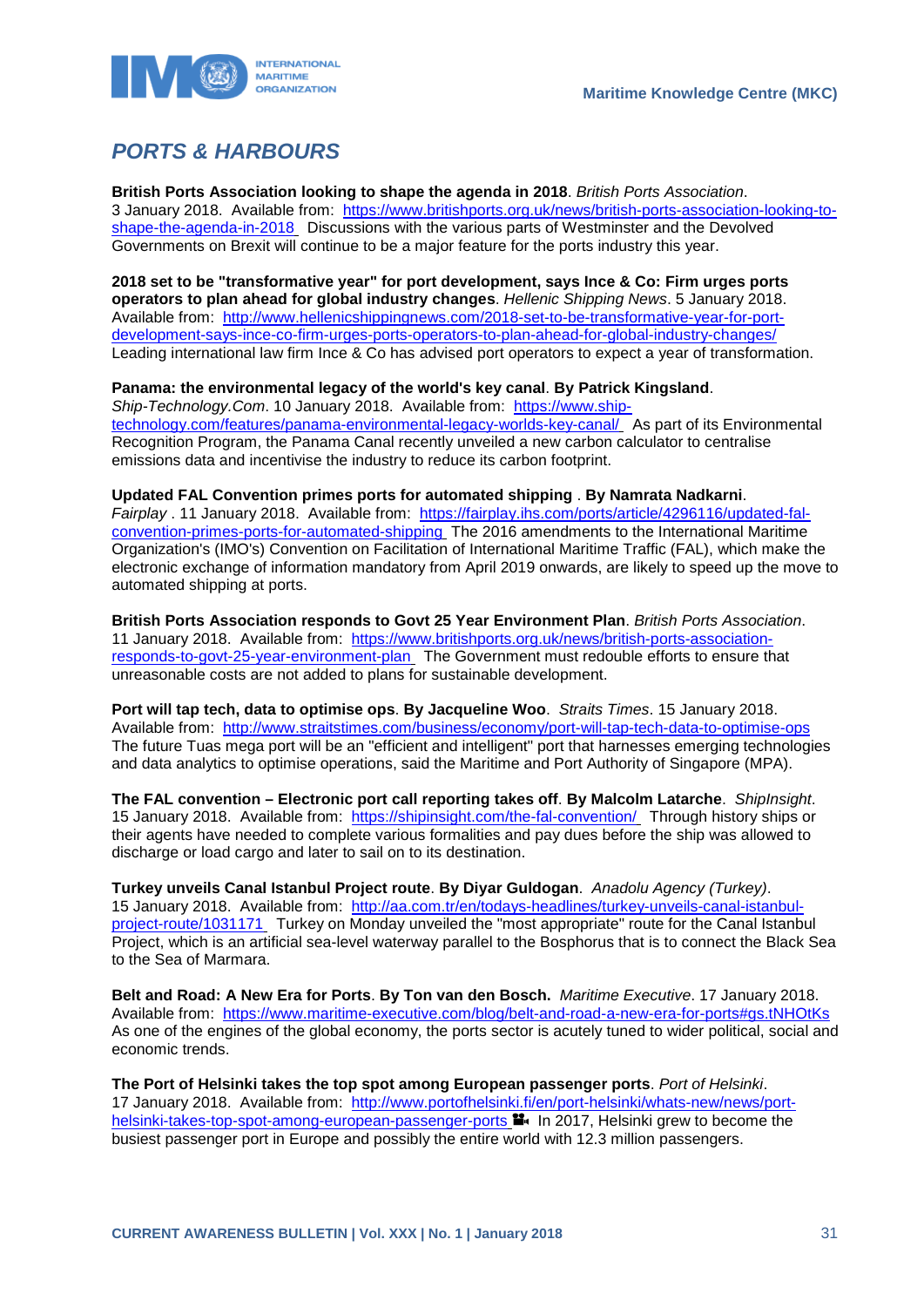

**Biofouling Regs Enter into Force at California's Ports**. *Maritime Executive*. 18 January 2018. Available from: [https://www.maritime-executive.com/article/biofouling-regs-enter-into-force-at-california-s](https://www.maritime-executive.com/article/biofouling-regs-enter-into-force-at-california-s-ports)[ports](https://www.maritime-executive.com/article/biofouling-regs-enter-into-force-at-california-s-ports) Leading marine insurer Gard reminded shipowners Thursday that they should take care to comply with the requirements of California's Marine Invasive Species Program (MISP).

**Jamaica signs with SeaWalk to open cruise ship access to historic Port Royal**. **By Anne Kalosh**. *Seatrade Cruise News*. 18 January 2018. Available from: [http://www.seatrade-cruise.com/news/news](http://www.seatrade-cruise.com/news/news-headlines/jamaica-signs-with-seawalk-to-open-cruise-ship-access-to-historic-port-royal.html)[headlines/jamaica-signs-with-seawalk-to-open-cruise-ship-access-to-historic-port-royal.html](http://www.seatrade-cruise.com/news/news-headlines/jamaica-signs-with-seawalk-to-open-cruise-ship-access-to-historic-port-royal.html) The Port Authority of Jamaica has contracted the floating pier system, SeaWalk, for use at historic Port Royal, opening the opportunity for cruise ships to visit this fascinating destination without impacting its fragile

**Argentina sees first graduates of port management course**. *United Nations Conference on Trade and Development (UNCTAD)*. 18 January 2018. Available from:

<http://unctad.org/en/pages/newsdetails.aspx?OriginalVersionID=1658> Eleven mid-level managers working in the Port of Buenos Aires graduated last month from a two-year UNCTAD port management programme, marking a successful end to the first cycle of training in Argentina.

**Visiting a California port anytime soon?** *Gard*. 18 January 2018. Available from: <http://www.gard.no/web/updates/content/24818702/visiting-a-california-port-anytime-soon> The state of California is known for its enforcement of stringent environmental regulations.

**Suez Canal rolls out rebates for crude tankers from US Gulf, Caribbean and Latin America to Asia**. **By Marcus Hand**. *Seatrade Maritime News*. 19 January 2018. Available from: [http://www.seatrade](http://www.seatrade-maritime.com/news/middle-east-africa/suez-canal-rolls-out-rebates-for-crude-tankers-from-us-gulf-caribbean-and-latin-america-to-asia.html)[maritime.com/news/middle-east-africa/suez-canal-rolls-out-rebates-for-crude-tankers-from-us-gulf](http://www.seatrade-maritime.com/news/middle-east-africa/suez-canal-rolls-out-rebates-for-crude-tankers-from-us-gulf-caribbean-and-latin-america-to-asia.html)[caribbean-and-latin-america-to-asia.html](http://www.seatrade-maritime.com/news/middle-east-africa/suez-canal-rolls-out-rebates-for-crude-tankers-from-us-gulf-caribbean-and-latin-america-to-asia.html) The rebates that are valid for all of 2018 and vary between 45% up to 75% and are designed to encourage more crude tankers to transit the Suez Canal according to a circular from SCA.

**ESPO supports more efficient but responsible management of waste from ships**. *European Sea Ports Organisation (ESPO)*. 22 January 2018. Available from: [https://www.espo.be/news/espo-supports](https://www.espo.be/news/espo-supports-more-efficient-but-responsible-manag)[more-efficient-but-responsible-manag](https://www.espo.be/news/espo-supports-more-efficient-but-responsible-manag) On 16 January, the European Commission published the new proposal on the revision of the Port Reception Facilities (PRF) Directive.

### **Efficiency at Dar Port picks tempo**. **By Masato Masato and Benard Lugongo**.

*Daily News (Tanzania)*. 22 January 2018. Available from: [https://www.dailynews.co.tz/index.php/home](https://www.dailynews.co.tz/index.php/home-news/55486)[news/55486](https://www.dailynews.co.tz/index.php/home-news/55486) Sweeping reforms for service improvement at the Dar es Salaam Port have started yielding results, with especially transporters enjoying thriving businesses.

**Port of Rotterdam Authority puts hybrid vessel into operation**. *Port of Rotterdam*. 22 January 2018. Available from: [https://www.portofrotterdam.com/en/news-and-press-releases/port-of-rotterdam-authority](https://www.portofrotterdam.com/en/news-and-press-releases/port-of-rotterdam-authority-puts-hybrid-vessel-into-operation)[puts-hybrid-vessel-into-operation](https://www.portofrotterdam.com/en/news-and-press-releases/port-of-rotterdam-authority-puts-hybrid-vessel-into-operation) On Thursday afternoon, 18 January, the Port of Rotterdam Authority put a new hybrid patrol vessel into operation.

**Port authority facilitating development**. **By Garwin Davis**. *Jamaica Information Service*. 23 January 2018. Available from: <https://jis.gov.jm/port-authority-facilitating-development/> Minister without Portfolio in the Ministry of Economic Growth and Job Creation, Hon. Dr. Horace Chang, has hailed the Port Authority of Jamaica (PAJ) for its work in facilitating development.

**Bangladesh embarks on port revolution**. **By Linton Nightingale**. *Lloyd's List*. 23 January 2018. Available from: [https://lloydslist.maritimeintelligence.informa.com/LL1120955/Bangladesh-embarks-on](https://lloydslist.maritimeintelligence.informa.com/LL1120955/Bangladesh-embarks-on-port-revolution)[port-revolution](https://lloydslist.maritimeintelligence.informa.com/LL1120955/Bangladesh-embarks-on-port-revolution) Bangladesh faces numerous challenges if it is to achieve its goal of becoming a fully developed nation by 2041, one of the key components of which is to modernise its container ports.

**Improved Port Reception Facilities welcomed by European Shipowners**. *European Community Shipowners' Associations (ECSA)*. 23 January 2018. Available from: [http://www.ecsa.eu/news/improved](http://www.ecsa.eu/news/improved-port-reception-facilities-welcomed-european-shipowners)[port-reception-facilities-welcomed-european-shipowners](http://www.ecsa.eu/news/improved-port-reception-facilities-welcomed-european-shipowners) European shipowners welcome the Plastic Strategy adopted by the European Commission last week.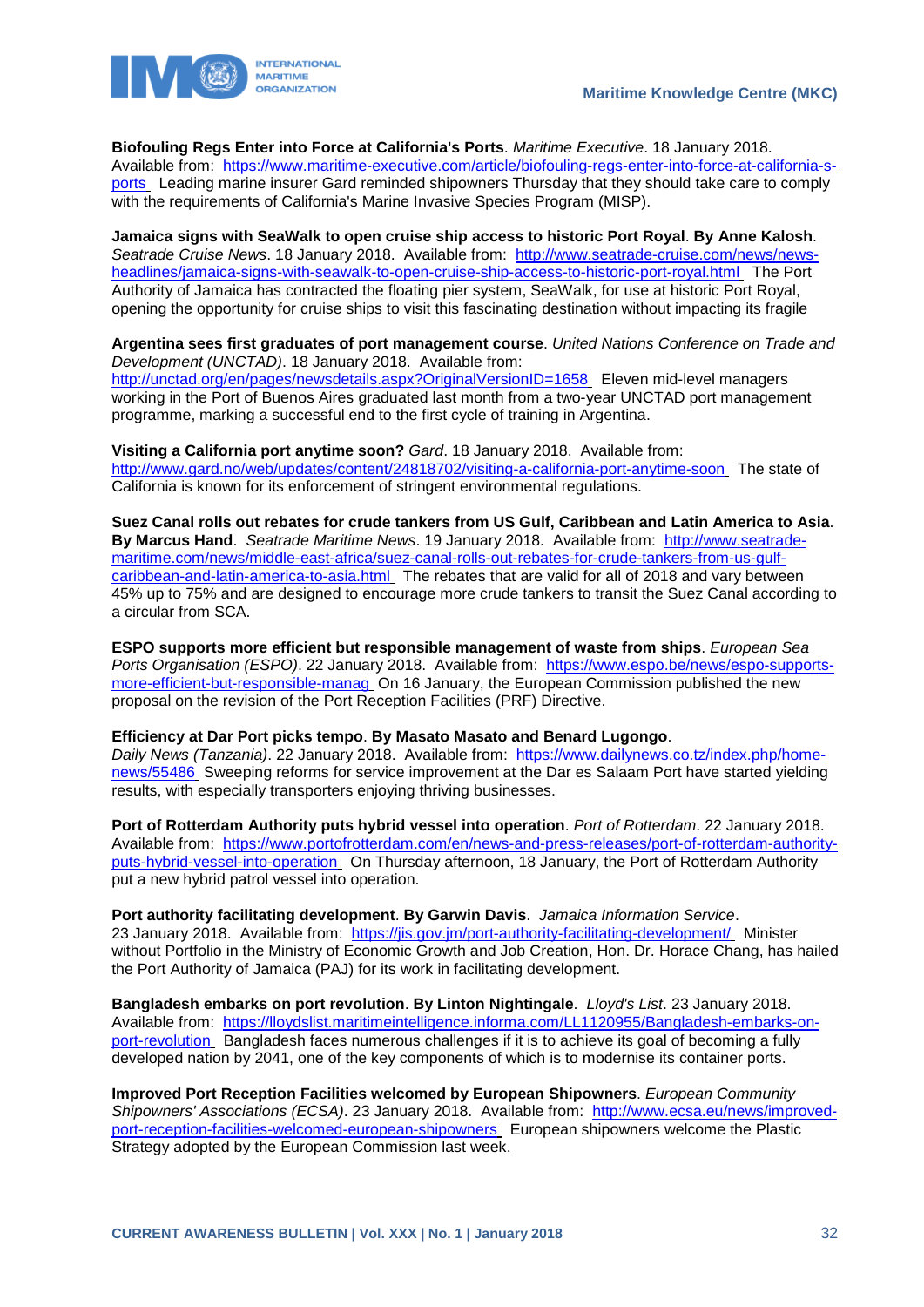

**World's first electric container barges to sail from European ports this summer**. **By Daniel Boffey**. *The Guardian*. 24 January 2018. Available from:

[https://www.theguardian.com/environment/2018/jan/24/worlds-first-electric-container-barges-to-sail-from](https://www.theguardian.com/environment/2018/jan/24/worlds-first-electric-container-barges-to-sail-from-european-ports-this-summer)[european-ports-this-summer](https://www.theguardian.com/environment/2018/jan/24/worlds-first-electric-container-barges-to-sail-from-european-ports-this-summer) The world's first fully electric, emission-free and potentially crewless container barges are to operate from the ports of Antwerp, Amsterdam, and Rotterdam from this summer.

**Long Beach shares future vision**. *Port Strategy*. 25 January 2018. Available from:

<http://www.portstrategy.com/news101/world/americas/long-beach-shares-future-vision> The future of the Port of Long Beach will encompass 24/7 service and more information technology, according to Mario Cordero, its executive director.

**Port of Amsterdam and Titan LNG sign long-term Rental Agreement**. *Port of Rotterdam*. 26 January 2018. Available from: [https://www.portofamsterdam.com/en/press-release/port-amsterdam](https://www.portofamsterdam.com/en/press-release/port-amsterdam-and-titan-lng-sign-long-term-rental-agreement)[and-titan-lng-sign-long-term-rental-agreement](https://www.portofamsterdam.com/en/press-release/port-amsterdam-and-titan-lng-sign-long-term-rental-agreement) Port of Amsterdam and Titan LNG have signed a longterm contract for the "home" location of Titan's bunkering pontoon: the FlexFueler001.

**Cosco reveals \$620m Piraeus development plan**. **By David Glass**. *Seatrade Maritime News*. 29 January 2018. Available from: [http://www.seatrade-maritime.com/news/europe/cosco-reveals-620m](http://www.seatrade-maritime.com/news/europe/cosco-reveals-620m-piraeus-development-plan.html)[piraeus-development-plan.html](http://www.seatrade-maritime.com/news/europe/cosco-reveals-620m-piraeus-development-plan.html) Goal of the shipyard development is to create a facility able to service 450 vessels annually, with particular attention being given to mega yachts.

**Could route sharing cut red tape? By Malcolm Latarche**. *ShipInsight*. 29 January 2018. Available from: <https://shipinsight.com/route-sharing-cut-red-tape/> Except for a few specific areas, sea traffic management has been limited to individual ports or small groups of closely related ports.

**Technologically supercharged ports are defining the new Silk Road**. *Hellenic Shipping News*. 29 January 2018. Available from: [http://www.hellenicshippingnews.com/technologically-supercharged](http://www.hellenicshippingnews.com/technologically-supercharged-ports-are-defining-the-new-silk-road/)[ports-are-defining-the-new-silk-road/](http://www.hellenicshippingnews.com/technologically-supercharged-ports-are-defining-the-new-silk-road/) They're loud, polluted, monotonous, generally ugly, and sometimes they stink.

**Pakistan, China jointly showcase Arabian Sea Gwadar Port**. **By Ayaz Gul**. *Voice of America*. 29 January 2018. Available from: [https://www.voanews.com/a/pakistan-china-jointly-showcase-arabian](https://www.voanews.com/a/pakistan-china-jointly-showcase-arabian-sea-gwadar-port/4229612.html)[sea-gwadar-port/4229612.html](https://www.voanews.com/a/pakistan-china-jointly-showcase-arabian-sea-gwadar-port/4229612.html) Pakistan and China have jointly organized the first international exhibition to showcase the significance of the Arabian Sea Gwadar Port and its economic free zone as an emerging international business hub.

**Electric container ships for Tilburg-Rotterdam route**. *Port of Rotterdam*. 29 January 2018. Available from: [https://www.portofrotterdam.com/en/news-and-press-releases/electric-container-ships-for](https://www.portofrotterdam.com/en/news-and-press-releases/electric-container-ships-for-tilburg-rotterdam-route)[tilburg-rotterdam-route](https://www.portofrotterdam.com/en/news-and-press-releases/electric-container-ships-for-tilburg-rotterdam-route) The Dutch company Port-Liner is switching to the construction of all-electric freight vessels for inland shipping.

**Making the climate call count for ports**. *Port Strategy*. 30 January 2018. Available from: <http://www.portstrategy.com/news101/environment/climate-call> The world will be watching as the International Maritime Organization sets its goals for reducing greenhouse gas emissions (GHG) from shipping,

**Australian ports 'too small' for ever-increasing box ship sizes**. **By Zoe Reynolds**. *Fairplay*. 30 January 2018. Available from: [https://fairplay.ihs.com/container/article/4296916/australian-ports-](https://fairplay.ihs.com/container/article/4296916/australian-ports-%E2%80%98too-small%E2%80%99-for-ever-increasing-box-ship-sizes) [%E2%80%98too-small%E2%80%99-for-ever-increasing-box-ship-sizes](https://fairplay.ihs.com/container/article/4296916/australian-ports-%E2%80%98too-small%E2%80%99-for-ever-increasing-box-ship-sizes) Container ships are getting too wide and too deep for Australian container ports, it has emerged.

**Chennai Port to turn eco-friendly to reduce carbon footprint**. **By C.Shivakumar**. *New Indian Express*. 31 January 2018. Available from:

[http://www.newindianexpress.com/cities/chennai/2018/jan/31/chennai-port-to-turn-eco-friendly-to-reduce](http://www.newindianexpress.com/cities/chennai/2018/jan/31/chennai-port-to-turn-eco-friendly-to-reduce-carbon-footprint-1765961.html)[carbon-footprint-1765961.html](http://www.newindianexpress.com/cities/chennai/2018/jan/31/chennai-port-to-turn-eco-friendly-to-reduce-carbon-footprint-1765961.html) Chennai Port is developing a green belt on 31 acres inside the port to reduce the carbon footprint besides ensuring ambient air quality parameters to make the port a clean and green one, according to the port Chairman P Raveendran.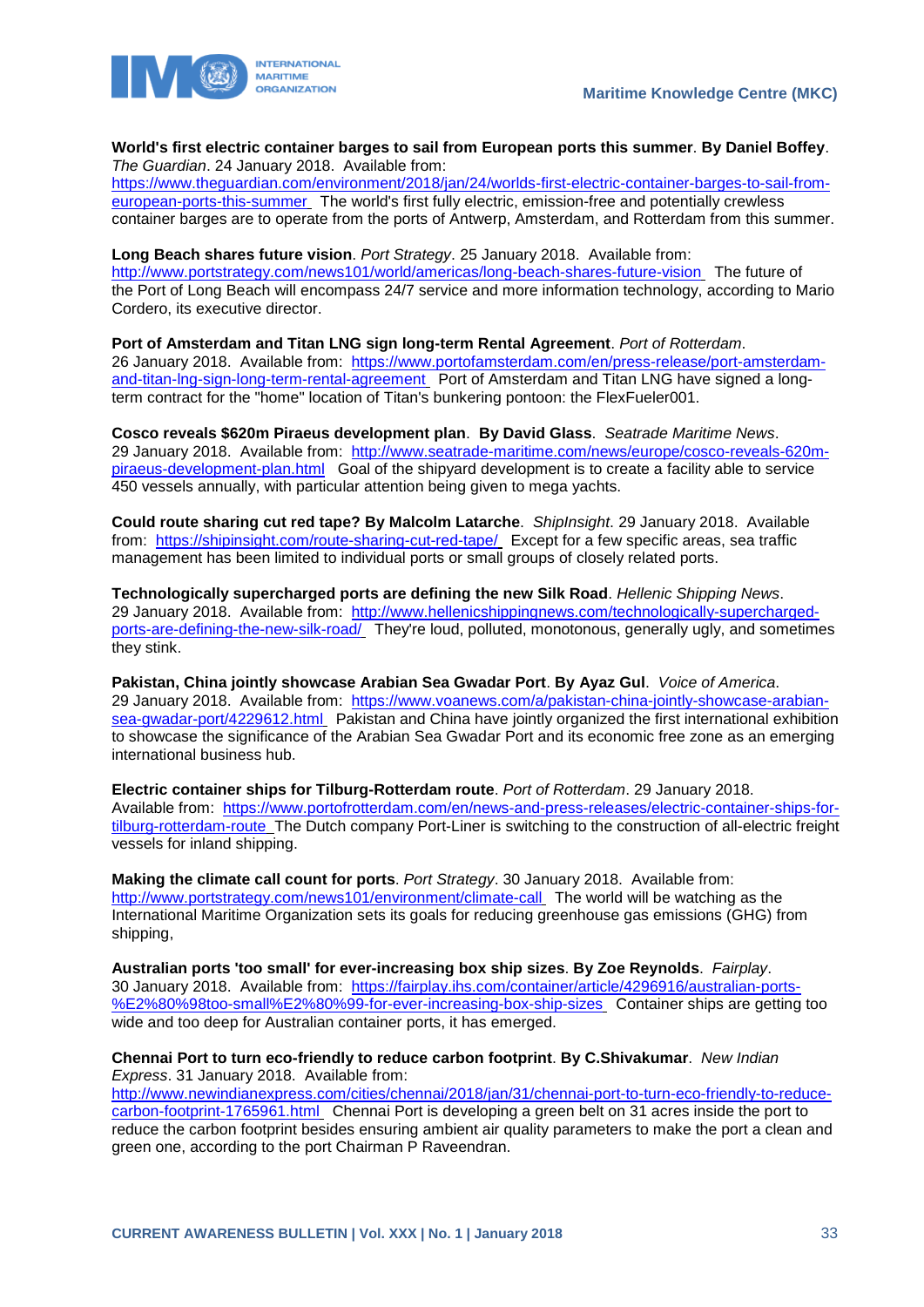

# <span id="page-34-0"></span>*REGULATIONS*

**Preparing crew for an LNG-fuelled future**. **By Catherine Austin**. *Fairplay*. 3 January 2018. Available from: <https://fairplay.ihs.com/safety-regulation/article/4294916/preparing-crew-for-an-lng-fuelled-future> In the past few years, the industry has been alight with the talk of liquefied natural gas (LNG) becoming the new super fuel, the silver bullet to reducing the environmental impact of the international shipping industry, and potential all-round saviour come the arrival of the global sulphur cap in 2020.

**Insights: Emissions Control and Compliance**. *MarineLink.Com*. 5 January 2018. Available from: <https://www.marinelink.com/news/compliance-emissions432671.aspx> Alternative Marine Technologies' Robert Kunkel and Chris Mandalakis weigh in on emissions control and compliance.

**Denmark highlights regulatory barriers on autonomous ships** . *Safety 4 Sea*. 12 January 2018. Available from: [https://www.safety4sea.com/denmark-highlights-regulatory-barriers-on-autonomous](https://www.safety4sea.com/denmark-highlights-regulatory-barriers-on-autonomous-ships/)[ships/](https://www.safety4sea.com/denmark-highlights-regulatory-barriers-on-autonomous-ships/) Denmark sees major developments in digitalisation and automation, as key areas for Blue Denmark and future market competitiveness.

**Emissions Regulations: Concerns for the Marine Industry**. *Marsh*. January 2018. Available from: <https://www.marsh.com/uk/insights/research/emissions-regulations-concerns-for-the-marine-industry.html> New regulations putting in place lower caps on sulphur emissions (SOx) will bring challenges to the marine industry. Report

**Ballast Water Treatment Regulation – The Latest Developments**. **By Malcolm Latarche**. *ShipInsight*. 17 January 2018. Available from: [https://shipinsight.com/ballast-water-treatment-regulation](https://shipinsight.com/ballast-water-treatment-regulation-latest-developments/)[latest-developments/](https://shipinsight.com/ballast-water-treatment-regulation-latest-developments/) In late September 2016 when Finland's signature triggered the coming into force of the 2004 Ballast Water Management Convention, it was anticipated that from September 2017 ships would need to be fitted with treatment systems as the next issue date of their International Oil Pollution Prevention certificate.

**IMO 2020 Rule: Bunker Suppliers' and Blenders' Perspective** . **By Ralph Grimmer, Stillwater Associates and Adrian Tolson, 20|20 Marine Energy**. *Ship & Bunker*. 18 January 2018. Available from: [https://shipandbunker.com/news/world/753896-imo-2020-rule-bunker-suppliers-and-blenders](https://shipandbunker.com/news/world/753896-imo-2020-rule-bunker-suppliers-and-blenders-perspective)[perspective](https://shipandbunker.com/news/world/753896-imo-2020-rule-bunker-suppliers-and-blenders-perspective) Implementation of IMO 2020 Rule will require marine vessels to consume marine fuels with a maximum sulfur content of 0.5 weight percent in areas outside of Emission Control Areas (ECA's), unless onboard stack gas scrubbers have been installed.

**The regulatory perspective of autonomous vessels**. *Safety 4 Sea*. 23 January 2018. Available from: <https://www.safety4sea.com/the-regulatory-perspective-of-autonomous-vessels/> Captain Benjamin Hawkins, chief of the Office of Design and Engineering Standards, participated in the panel session "Autonomous Vessel Operations and Potential Implications for Safety" during the 97th Annual Transportation Safety Board meeting in Washington and talked about the regulatory perspective regarding autonomous vessels.

**Status quo in shipping regulations not an option, says new research network**. *Ship & Bunker*. 25 January 2018. Available from: <https://shipandbunker.com/news/world/995103> The upcoming IMO 2020 0.50% global sulfur cap is without question the single most significant regulatory milestone on the industry's horizon.

**2020 fuel sulphur limit: The full impact considered**. *Institute of Marine Engineering, Science and Technology (IMarEST)*. 29 January 2018. Available from: [https://www.imarest.org/policy-news/technical](https://www.imarest.org/policy-news/technical-leadership/item/3998)[leadership/item/3998](https://www.imarest.org/policy-news/technical-leadership/item/3998) The IMarEST, through its Emissions from Shipping SIG, has put together an information paper that provides an overview of the upcoming change in the fuel oil sulphur limit to 0.50% m/m and addresses some commonly asked questions. [Information Paper](https://www.imarest.org/policy-news/technical-leadership/item/download/666_d671ff430e290963e6c115bb9ed6697a)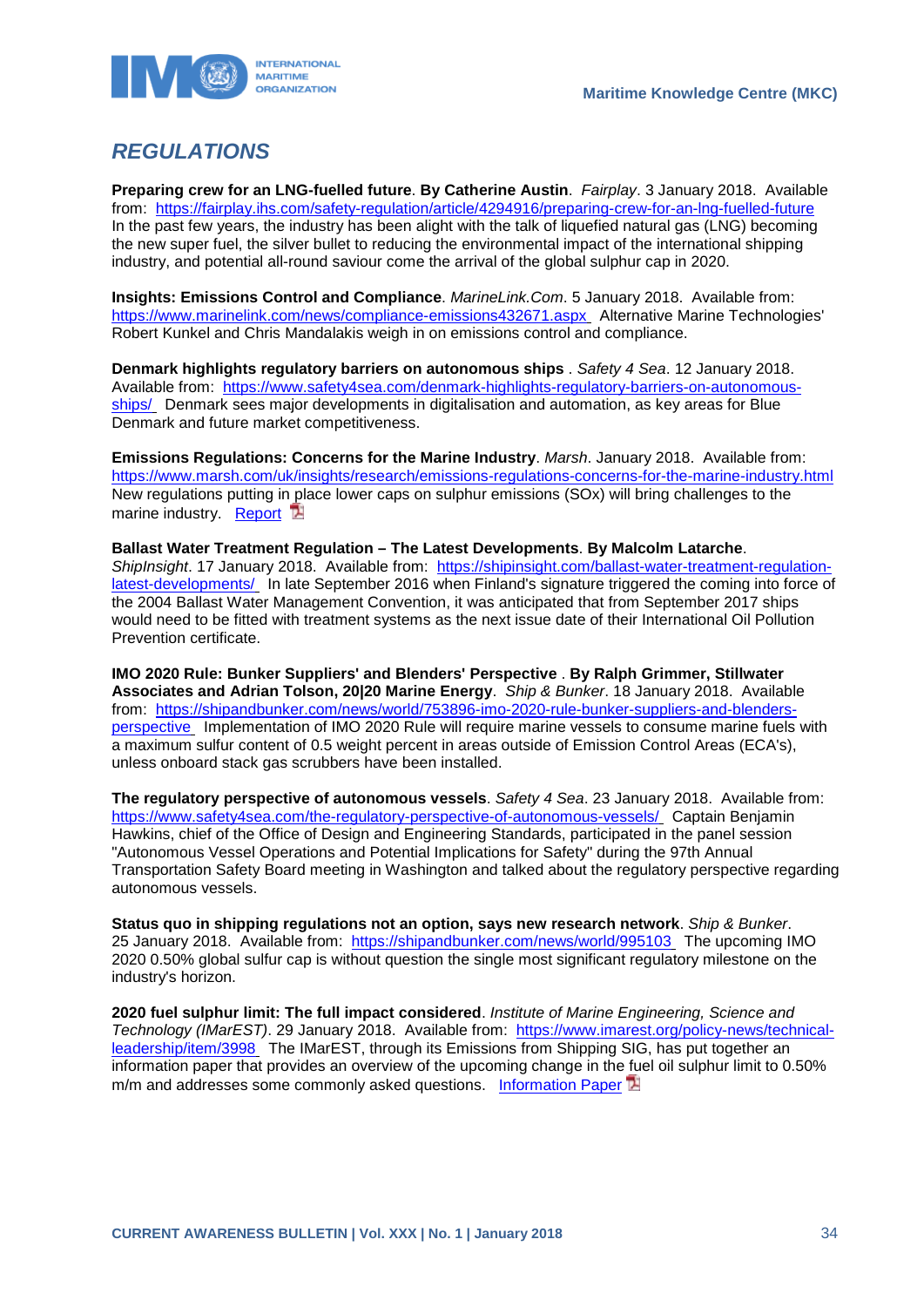

# <span id="page-35-0"></span>*SALVAGE*

**Salvage plan approved for sunken** *Seikongen*. **By Gary Dixon**. *TradeWinds*. 8 January 2018. Available from: [http://www.tradewindsnews.com/casualties/1408096/salvage-plan-approved-for-sunken](http://www.tradewindsnews.com/casualties/1408096/salvage-plan-approved-for-sunken-seikongen)[seikongen](http://www.tradewindsnews.com/casualties/1408096/salvage-plan-approved-for-sunken-seikongen) Chilean authorities are due to okay a salvage plan for a wellboat newbuilding that sank in October.

# <span id="page-35-1"></span>*SEAFARERS*

*MV Albedo* **piracy survivor returns to sea**. *International Seafarers' Welfare and Assistance Network (ISWAN)*. 15 January 2018. Available from: [http://seafarerswelfare.org/news-and-media/latest-news/mv](http://seafarerswelfare.org/news-and-media/latest-news/mv-albedo-piracy-survivor-returns-to-sea)[albedo-piracy-survivor-returns-to-sea](http://seafarerswelfare.org/news-and-media/latest-news/mv-albedo-piracy-survivor-returns-to-sea) Jakir Hossain, a young cadet from Bangladesh, was captured by Somali pirates on *MV Albedo* in 2010 and spent almost four long, traumatic years in captivity.

**Government sets out minimum wage rights for seafarers in UK water**. *UK Government*. 18 January 2018. Available from: [https://www.gov.uk/government/news/government-sets-out-minimum](https://www.gov.uk/government/news/government-sets-out-minimum-wage-rights-for-seafarers-in-uk-water)[wage-rights-for-seafarers-in-uk-water](https://www.gov.uk/government/news/government-sets-out-minimum-wage-rights-for-seafarers-in-uk-water) All seafarers working in UK waters must be paid at least minimum wage rates, the government warns in new guidance. [Guide to the Application of the Equality Act 2010](https://www.gov.uk/government/uploads/system/uploads/attachment_data/file/674596/seafarers-employment-rights-minimum-wage.pdf)  [and National Minimum Wage for Seafarers](https://www.gov.uk/government/uploads/system/uploads/attachment_data/file/674596/seafarers-employment-rights-minimum-wage.pdf)

**UAE Introduces Safety Net for Seafarers in Case of Abandonment**. *World Maritime News*. 17 January 2018. Available from: [https://worldmaritimenews.com/archives/241040/uae-introduces](https://worldmaritimenews.com/archives/241040/uae-introduces-safety-net-for-seafarers-in-case-of-abandonment/)[safety-net-for-seafarers-in-case-of-abandonment/](https://worldmaritimenews.com/archives/241040/uae-introduces-safety-net-for-seafarers-in-case-of-abandonment/) All ships flying the flag of the United Arab Emirates (UAE) trading internationally, and all ships operating in UAE waters above 200 gross tons will have to have a financial security system in place for seafarers.

**ITF statement on UAE's new protection for seafarers**. *International Transport Workers' Federation (ITF)*. 18 January 2018. Available from: [http://www.itfglobal.org/en/news-events/press](http://www.itfglobal.org/en/news-events/press-releases/2018/january/itf-statement-on-uaes-new-protection-for-seafarers/)[releases/2018/january/itf-statement-on-uaes-new-protection-for-seafarers/](http://www.itfglobal.org/en/news-events/press-releases/2018/january/itf-statement-on-uaes-new-protection-for-seafarers/) David Heindel, chair of the International Transport Workers' Federation (ITF), seafarers' section, said: "We are strongly behind the mandate issued by the Federal Transport Authority - Land and Maritime, for the financial protection of seafarers operating in the waters of the United Arab Emirates (UAE).

**Govt eases rules for issuing CDC for seafarers**. **By P.Manoj**. *The Hindu (India)*. 21 January 2018. Available from: [http://www.thehindubusinessline.com/news/govt-eases-rules-for-issuing-cdc-for](http://www.thehindubusinessline.com/news/govt-eases-rules-for-issuing-cdc-for-seafarers/article10045271.ece)[seafarers/article10045271.ece](http://www.thehindubusinessline.com/news/govt-eases-rules-for-issuing-cdc-for-seafarers/article10045271.ece) The government has eased rules for issuing a so-called Continuous Discharge Certificate (CDC)-cum-Seafarers' Identity Document, removing the hurdles for those intending to work on ships but faced hurdles in obtaining the certificate.

**Durban: Unpaid crew supported**. *Apostleship of the Sea (AoS)*. 22 January 2018. Available from: <http://www.apostleshipofthesea.org.uk/durban-unpaid-crew-supported> A group of seafarers were left in limbo in the port of Durban, South Africa, after their ship was detained following the non-payment of wages.

**ISWAN launches campaign against non-RPSL crewing agencies in India**. *International Seafarers' Welfare and Assistance Network (ISWAN)*. 24 January 2018. Available from: [http://seafarerswelfare.org/news-and-media/latest-news/iswan-launches-campaign-against-non-rpsl](http://seafarerswelfare.org/news-and-media/latest-news/iswan-launches-campaign-against-non-rpsl-crewing-agencies-in-india)[crewing-agencies-in-india](http://seafarerswelfare.org/news-and-media/latest-news/iswan-launches-campaign-against-non-rpsl-crewing-agencies-in-india) Every year, thousands of Indian seafarers join merchant shipping through unregistered crewing agencies.

**Campaign targets unscrupulous Indian crewing agencies**. **By Sam Chambers**. *Splash 24/7*. 25 January 2018. Available from: [http://splash247.com/campaign-targets-unscrupulous-indian-crewing](http://splash247.com/campaign-targets-unscrupulous-indian-crewing-agencies/)[agencies/](http://splash247.com/campaign-targets-unscrupulous-indian-crewing-agencies/) The International Seafarers' Welfare and Assistance Network (ISWAN) is launching a new campaign to discourage Indian seafarers from signing up with crewing agencies which have not registered with the Directorate General of Shipping (DGS).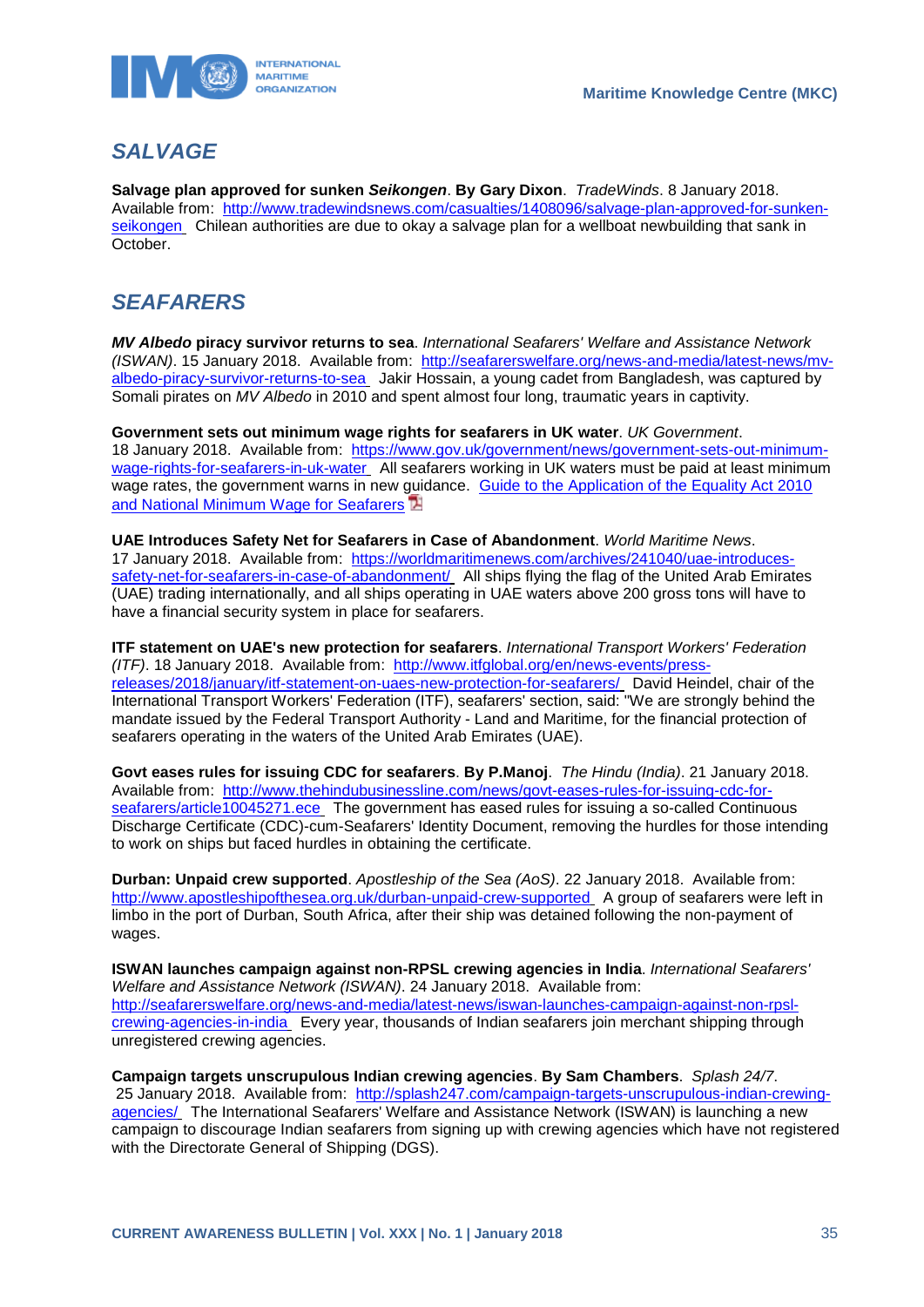

**Myanmar boosts protection of seafarers' rights**. *Safety 4 Sea*. 25 January 2018. Available from: <https://www.safety4sea.com/myanmar-boosts-protection-of-seafarers-rights/> The amended version of the Convention entered into force on 8 June 2017.

**Seafarers abandoned in UAE call for help on social media**. **By Tanya Blake**. *Fairplay*.

26 January 2018. Available from: [https://fairplay.ihs.com/safety-regulation/article/4296826/seafarers](https://fairplay.ihs.com/safety-regulation/article/4296826/seafarers-abandoned-in-uae-call-for-help-on-social-media)[abandoned-in-uae-call-for-help-on-social-media](https://fairplay.ihs.com/safety-regulation/article/4296826/seafarers-abandoned-in-uae-call-for-help-on-social-media) Seven Indian seafarers have reached out for help via social media, claiming they have been abandoned by Alco Shipping Service on tanker *Dharma*, on the UAE coast in Ajman anchorage, Dubai, for the past 22 months.

**Seafarers finally return home after 17 months in Ajman, UAE**. *International Transport Workers' Federation (ITF)*. 26 January 2018. Available from: [http://www.itfglobal.org/en/news-events/press](http://www.itfglobal.org/en/news-events/press-releases/2018/january/seafarers-finally-return-home-after-17-months-in-ajman-uae/)[releases/2018/january/seafarers-finally-return-home-after-17-months-in-ajman-uae/](http://www.itfglobal.org/en/news-events/press-releases/2018/january/seafarers-finally-return-home-after-17-months-in-ajman-uae/) ITF inspector, Mohamed Arrachedi, has been helping the crew since they were abandoned in June 2016.

**Abandoned seafarers in UAE "a scourge that has to stop"**. *MediTelegraph (Italy)*. 28 January 2018. Available from: [http://www.themeditelegraph.com/en/shipping/shipowners/2018/01/28/abandoned](http://www.themeditelegraph.com/en/shipping/shipowners/2018/01/28/abandoned-seafarers-uae-scourge-that-has-stop-JnEnWgxtUxfh5TRNnlTqVN/index.htm)[seafarers-uae-scourge-that-has-stop-JnEnWgxtUxfh5TRNnlTqVN/index.htm](http://www.themeditelegraph.com/en/shipping/shipowners/2018/01/28/abandoned-seafarers-uae-scourge-that-has-stop-JnEnWgxtUxfh5TRNnlTqVN/index.htm) l The International Transport Workers' Federation (ITF) has called the plight of abandoned seafarers in the UAE "a scourge that has to stop" after 11 Indian and Myanmar crew members were finally repatriated home after 17 months.

# <span id="page-36-0"></span>*SEARCH & RESCUE*

**U.S. Navy aircraft joins search and rescue efforts for missing mariners in East China Sea**. *United States Navy*. 7 January 2018. Available from:

[http://www.c7f.navy.mil/Media/News/Display/Article/1409720/us-navy-aircraft-joins-search-and-rescue](http://www.c7f.navy.mil/Media/News/Display/Article/1409720/us-navy-aircraft-joins-search-and-rescue-efforts-for-missing-mariners-in-east-c/)[efforts-for-missing-mariners-in-east-c/](http://www.c7f.navy.mil/Media/News/Display/Article/1409720/us-navy-aircraft-joins-search-and-rescue-efforts-for-missing-mariners-in-east-c/) On Jan. 7, the U.S. Navy sent a P-8A aircraft attached to the 'Fighting Tigers' of Patrol Squadron EIGHT (VP-8) to assist in an international search and rescue (SAR) effort in the East China Sea following a collision between two commercial vessels.

**New MH370 Search Begins**. *Maritime Executive*. 7 January 2018. Available from: [https://www.maritime](https://www.maritime-executive.com/article/new-mh370-search-begins)[executive.com/article/new-mh370-search-begins](https://www.maritime-executive.com/article/new-mh370-search-begins)  $\blacksquare$  The Malaysian government has approved a new search program for the missing Malaysia Airlines Flight MH370.

**Moment 70 people are dramatically rescued after passenger ferry crashes near tourist island in Atlantic Ocean**. **By Gerard Couzens**. *Daily Mail*. 6 January 2018. Available from: <http://www.dailymail.co.uk/news/article-5241997/Passengers-rescued-ferry-crashes-tourist-island.html> Seventy people have been rescued after a passenger ferry ran aground on rocks in the Azores.

**China expands search to find crew of burning Iranian tanker**. *Islamic Republic News Agency - IRNA (Iran)*. 9 January 2018. Available from: <http://www.irna.ir/en/News/82790351> The *Sanchi*, a tanker under the flag of Panama, was carrying 136,000 tons of Iranian condensate to South Korea when it collided with a Chinese freighter in the East China Sea on Saturday morning and burst into flames; the tanker is still on fire.

**Iran's Army team to join search for burning tanker's sailors**. *Islamic Republic News Agency - IRNA (Iran)*. 12 January 2018. Available from: <http://www.irna.ir/en/News/82793186> A military rescue team comprising 12 experts dispatched by Iran's Army will contribute to the rescue operation to search for the Iranian sailors who may have been trapped in the tanker collided in the eastern China waters.

**Joint committee formed to rescue Iran tanker's crew**. *Islamic Republic News Agency - IRNA (Iran)*. 12 January 2018. Available from: <http://www.irna.ir/en/News/82793270> An Iranian-Japanese-Chinese committee has been set up to explore the various dimensions of the Iranian tanker on fire in East China waters, as well as to ease the operation to rescue its crew.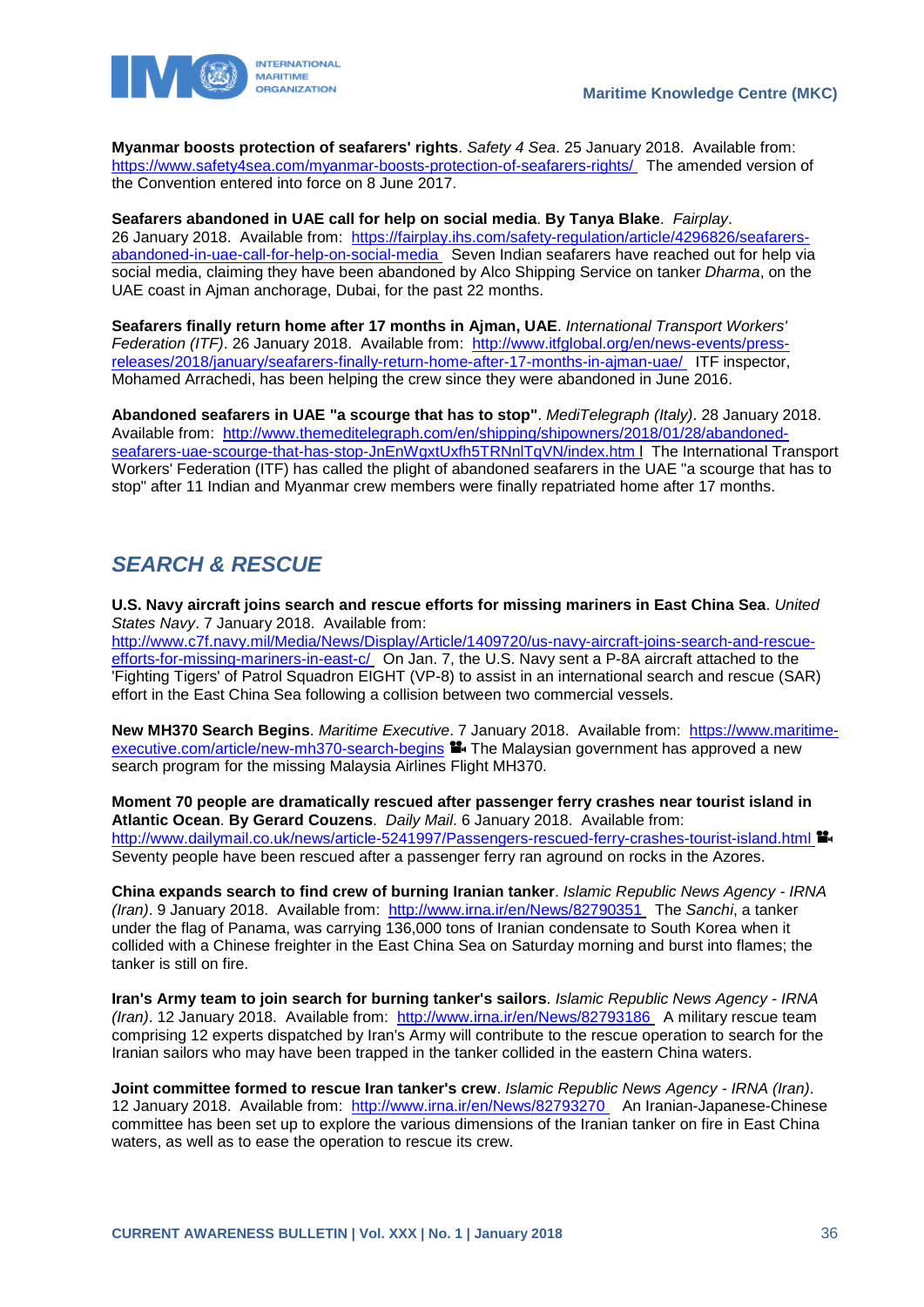

### **Report: PMO Team to Try to Board Blazing** *Sanchi* **in Desperate Search for Survivors**.

*World Maritime News*. 12 January 2018. Available from: [https://worldmaritimenews.com/archives/240497/report-pmo-team-to-try-to-board-blazing-sanchi-in](https://worldmaritimenews.com/archives/240497/report-pmo-team-to-try-to-board-blazing-sanchi-in-desperate-search-for-survivors/)[desperate-search-for-survivors/](https://worldmaritimenews.com/archives/240497/report-pmo-team-to-try-to-board-blazing-sanchi-in-desperate-search-for-survivors/) A surveillance team of Iran's Ports and Maritime Organization (PMO) will attempt today to board the stricken Iranian tanker *Sanchi*, which remains ablaze since January 6.

**11 Persons Rescued From Sunken Vessel, 2 Still Missing**. *Maritime and Port Authority of Singapore (MPA)*. 13 January 2018. Available from: [https://www.mpa.gov.sg/web/portal/home/media-centre/news](https://www.mpa.gov.sg/web/portal/home/media-centre/news-releases/detail/cff46f4b-1a23-4d07-9293-b5b82b9057d8)[releases/detail/cff46f4b-1a23-4d07-9293-b5b82b9057d8](https://www.mpa.gov.sg/web/portal/home/media-centre/news-releases/detail/cff46f4b-1a23-4d07-9293-b5b82b9057d8) At about 1550 hours on 12 January 2018, the Maritime and Port Authority of Singapore (MPA) was informed by three passing merchant vessels that they had rescued 11 persons from a vessel that had sunk in the South China Sea (Latitude 02°03.8N and Longitude 104°39.02E), within the Singapore Maritime Search and Rescue Region.

**Over 20 undocumented migrants rescued in Mediterranean**. **By Enes Canli**. *Anadolu Agency (Turkey)*. 18 January 2018. Available from: [http://aa.com.tr/en/middle-east/over-20-undocumented](http://aa.com.tr/en/middle-east/over-20-undocumented-migrants-rescued-in-mediterranean-/1034157)[migrants-rescued-in-mediterranean-/1034157](http://aa.com.tr/en/middle-east/over-20-undocumented-migrants-rescued-in-mediterranean-/1034157) Tunisian naval forces Thursday evening said 25 undocumented migrants were rescued on the offshore of the east coast of the Sfax city.

**Search operation underway for Russian fishing boat missing in Sea of Japan**. *Sputnik International (Russia)*. 25 January 2018. Available from: [https://sputniknews.com/russia/201801251061057353](https://sputniknews.com/russia/201801251061057353-russian-boat-missing-japan/) [russian-boat-missing-japan/](https://sputniknews.com/russia/201801251061057353-russian-boat-missing-japan/) According to the latest information, the Russian fishing vessel *Vostok*, that went missing in the northern Sea of Japan, has not been found yet, Russian Emergencies Minister Vladimir Puchkov said.

**Tragic day for** *Aquarius* **in the Mediterranean: A fatal shipwreck and new interception of migrant boat by Libyan Coast Guard**. *SOS Mediterranee*. 28 January 2018. Available from: [http://sosmediterranee.org/tragic-day-for-aquarius-in-the-mediterranean-a-fatal-shipwreck-and-new](http://sosmediterranee.org/tragic-day-for-aquarius-in-the-mediterranean-a-fatal-shipwreck-and-new-interception-of-migrant-boat-by-libyan-coast-guard/?lang=en)[interception-of-migrant-boat-by-libyan-coast-guard/?lang=en](http://sosmediterranee.org/tragic-day-for-aquarius-in-the-mediterranean-a-fatal-shipwreck-and-new-interception-of-migrant-boat-by-libyan-coast-guard/?lang=en) Yesterday the *Aquarius*, chartered by SOS MEDITERRANEE and operated in partnership with Médecins Sans Frontières (MSF), faced one of its most tragic days at sea since the beginning of its mission in the Central Mediterranean almost two years ago.

# <span id="page-37-0"></span>*SHIP RECYLING*

**What Will 2018 Bring to the Ship Recycling Industry? By Nikos Mikelis, GMS**. *Maritime Executive*. 7 January 2018. Available from: [https://www.maritime-executive.com/editorials/what-will-2018-bring-to](https://www.maritime-executive.com/editorials/what-will-2018-bring-to-the-ship-recycling-industry)[the-ship-recycling-industry](https://www.maritime-executive.com/editorials/what-will-2018-bring-to-the-ship-recycling-industry) One year ago I contributed an article to The Maritime Executive anticipating that 2017 would bring two important developments to the ship recycling industry.

**Creating a Global Culture of Safety in Shipbreaking**. **By Chrys Green, Regional Manager, EMR Group**. *Maritime Executive*. 8 January 2018. Available from: [https://www.maritime](https://www.maritime-executive.com/corporate/creating-a-global-culture-of-safety-in-shipbreaking)[executive.com/corporate/creating-a-global-culture-of-safety-in-shipbreaking](https://www.maritime-executive.com/corporate/creating-a-global-culture-of-safety-in-shipbreaking) In 2016, 86 percent of the world's end-of-life vessels were broken up under rudimentary conditions on Asian beaches.

**The conundrum of the enforcement of the Hong Kong**. **By Dr Kanu Priya Jain, Coordinator for Responsible Ship Recycling, GMS**. *Splash 24/7*. 12 January 2018. Available from: <http://splash247.com/conundrum-enforcement-hong-kong-convention/> More than eight years after the IMO's Hong Kong international convention for the safe and environmentally sound recycling of ships (HKC) was adopted, currently, the biggest question being asked in the corridors of the ship recycling industry is "when will the HKC come into force".

**GMS responds to Norges bank exclusions**. *Maritime Executive*. 20 January 2018. Available from: <https://www.maritime-executive.com/editorials/gms-responds-to-norges-bank-exclusions#gs.eClib5o> Last week, Norway's sovereign wealth fund, the largest in the world at a valuation of \$1 trillion, announced its decision to exclude four shipping firms from its portfolio over their shipbreaking practices.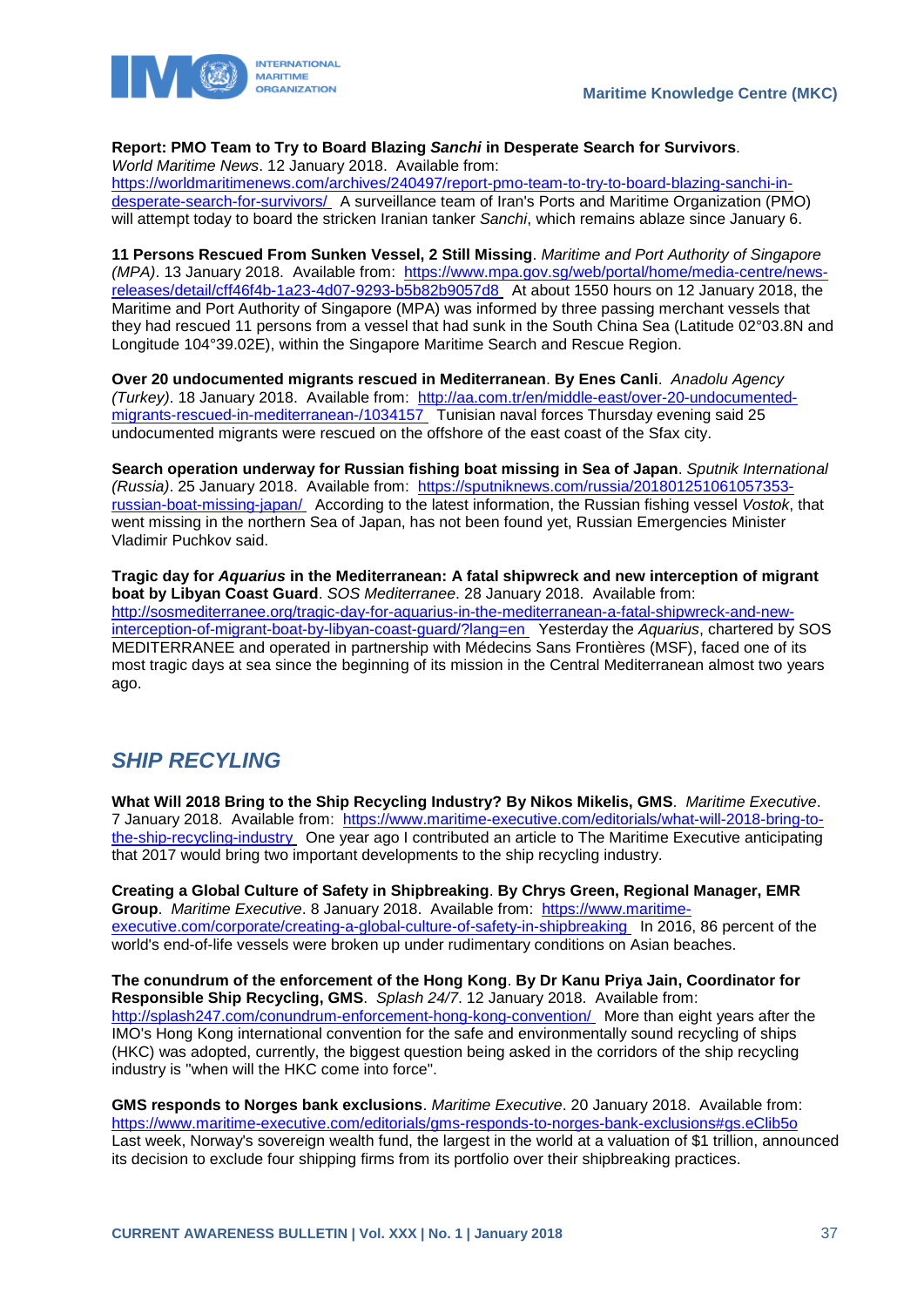

**Are tanker owners heading for a difficult scrap? By Edwin Lampert**. *Tanker Shipping & Trade*. 24 January 2018. Available from: [http://www.tankershipping.com/news/view,are-tanker-owners-heading](http://www.tankershipping.com/news/view,are-tanker-owners-heading-for-a-difficult-scrap_50561.htm)[for-a-difficult-scrap\\_50561.htm](http://www.tankershipping.com/news/view,are-tanker-owners-heading-for-a-difficult-scrap_50561.htm) The decision by Norges Bank and the Council of Ethics of the Norwegian Government Pension Fund Global to blacklist a number of shipping companies whose vessels are beached at recycling facilities in Bangladesh and Pakistan raises a couple of related questions.

**Ship-breaking bill passed in parliament**. *Daily Star (Bangladesh)*. 25 January 2018. Available from: <http://www.thedailystar.net/backpage/ship-breaking-bill-passed-parliament-1524895> Parliament last night passed "Bangladesh Ship Recycling Bill, 2018", which has provisions for imprisonment and fines for violation of the law.

**Bill makes workers' insurance compulsory for shipbreaking industry**. *Dhaka Tribune (Bangladesh)*. 25 January 2018. Available from: [https://www.dhakatribune.com/business/regulations/2018/01/24/bill](https://www.dhakatribune.com/business/regulations/2018/01/24/bill-passed-making-workers-insurance-must-ship-recycling-industry/)[passed-making-workers-insurance-must-ship-recycling-industry/](https://www.dhakatribune.com/business/regulations/2018/01/24/bill-passed-making-workers-insurance-must-ship-recycling-industry/) A bill titled, 'Bangladesh Ship Recycling Bill, 2018,' was passed in the parliament keeping a provision of tougher punishment for violations of the law, aiming to give a further boost to the country's fast-growing ship recycling industry.

**Shipbreaking Yards: No let-up in deaths**. *Daily Star (Bangladesh)*. 30 January 2018. Available from: <http://www.thedailystar.net/frontpage/shipbreaking-yards-no-let-deaths-1526998> Two shipbreaking workers were killed at two scrap yards in Sitakunda in the early hours of yesterday and Sunday afternoon.

# <span id="page-38-0"></span>*SHIPBUILDING & SHIPREPAIR*

**Russia official announces plans to build space age nuclear icebreakers**. **By Charles Digges**. *Bellona Foundation*. 3 January 2018. Available from: [http://bellona.org/news/nuclear-issues/nuclear](http://bellona.org/news/nuclear-issues/nuclear-russia/2018-01-russia-official-announces-plans-to-build-space-age-nuclear-icebreakers)[russia/2018-01-russia-official-announces-plans-to-build-space-age-nuclear-icebreakers](http://bellona.org/news/nuclear-issues/nuclear-russia/2018-01-russia-official-announces-plans-to-build-space-age-nuclear-icebreakers) Dmitry Rogozin, Russia's colorful deputy prime minister, has again made headlines by claiming the country will build a series of advanced nuclear icebreakers that have long been considered a mere fantasy.

**Exciting new shuttle tanker concept with Wärtsilä solutions creates optimal economic and environmental performance**. *Wärtsilä Corporation*. 9 January 2018. Available from: [https://www.wartsila.com/media/news/09-01-2018-exciting-new-shuttle-tanker-concept-with-wartsila](https://www.wartsila.com/media/news/09-01-2018-exciting-new-shuttle-tanker-concept-with-wartsila-solutions-creates-optimal-economic-and-environmental-performance-2097670)[solutions-creates-optimal-economic-and-environmental-performance-2097670](https://www.wartsila.com/media/news/09-01-2018-exciting-new-shuttle-tanker-concept-with-wartsila-solutions-creates-optimal-economic-and-environmental-performance-2097670) The concept offers a new level of economic and ecological performance, and is expected to reduce annual emissions of CO2 equivalents by more than 40 percent, compared to conventional shuttle tankers.

**Korea Maritime Corporation to back building of 200 ships by 2020**. **By Xiaolin Zeng**. *Fairplay*. 12 January 2018. Available from: [https://fairplay.ihs.com/ship-construction/article/4296196/korea](https://fairplay.ihs.com/ship-construction/article/4296196/korea-maritime-corporation-to-back-building-of-200-ships-by-2020)[maritime-corporation-to-back-building-of-200-ships-by-2020](https://fairplay.ihs.com/ship-construction/article/4296196/korea-maritime-corporation-to-back-building-of-200-ships-by-2020) As many as 40 shipping companies can expect to receive subsidies from Korea Maritime Corporation, covering 15-40% of the newbuilding price.

**Shipbuilding In 2017: Any signs of improvement?** *Clarksons Shipping Intelligence Network*. 19 January 2018. Available from: <https://sin.clarksons.net/features/details/50121> Despite an uptick in ordering, 2017 was another difficult year for the shipbuilding industry, with contracting remaining well below trend and most shipyards continuing to feel the pressure.

**Philippines joins elite 20,000 teu club**. **By Sam Chambers**. *Splash 24/7*. 26 January 2018. Available from: <http://splash247.com/philippines-joins-elite-20000-teu-club/> The Philippines yesterday celebrated another step towards the elite of shipbuilding with the delivery of its first 20,000 teu class boxship.

**CMA CGM takes delivery of its new flagship** *CMA CGM ANTOINE DE SAINT EXUPERY*. *CMA CGM*. 26 January 2018. Available from: <http://www.cma-cgm.com/news/1906> The CMA CGM Group, a world leader in maritime transportation, is pleased to announce the arrival in its fleet of its new flagship and world's biggest containership flying the French flag: *CMA CGM ANTOINE DE SAINT EXUPERY*.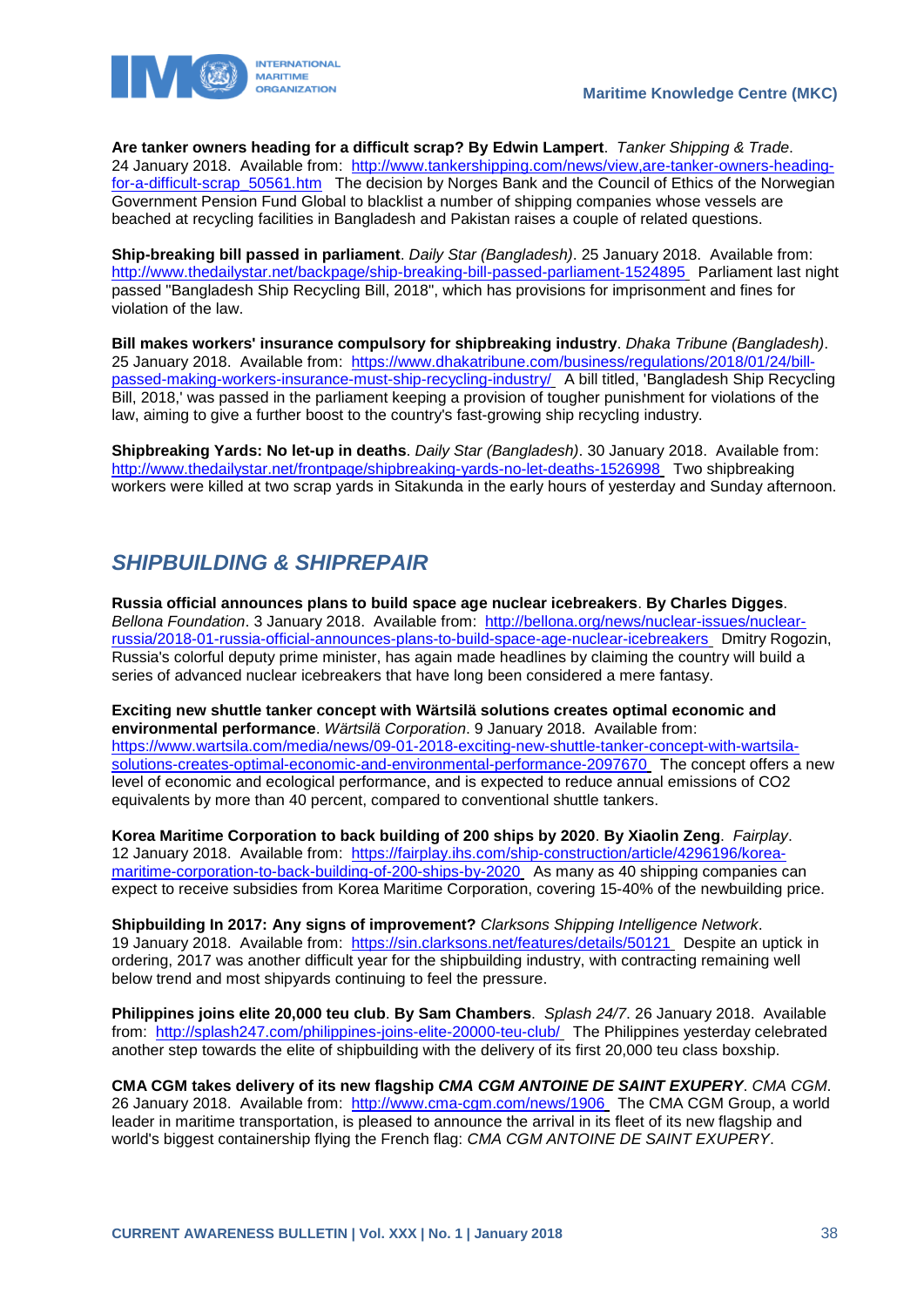

# <span id="page-39-0"></span>*SHIPPING*

**The shipping industry's real environmental image**. **By Marcus Hand**. *Seatrade Maritime News*. 2 January 2018. Available from: [http://www.seatrade-maritime.com/news/asia/shipping-industry-s-real](http://www.seatrade-maritime.com/news/asia/shipping-industry-s-real-environmental-image.html)[environmental-image.html](http://www.seatrade-maritime.com/news/asia/shipping-industry-s-real-environmental-image.html) I read an awful lot of press releases, and listen to many speeches, about how shipping is really an environmentally friendly industry, this is despite the fact the vast majority of it burns what is essentially refining industry waste for fuel.

### **Why the future of shipping is looking green and autonomous**. **By Jeff Desjardins**.

*World Economic Forum*. 2 January 2018. Available from: [https://www.weforum.org/agenda/2018/01/why](https://www.weforum.org/agenda/2018/01/why-the-future-of-shipping-is-looking-green-and-autonomous)[the-future-of-shipping-is-looking-green-and-autonomous](https://www.weforum.org/agenda/2018/01/why-the-future-of-shipping-is-looking-green-and-autonomous) Today's infographic comes to us from Futurism, and it gives examples of ships already in production - or in the concept phase - that aim to make activity on the world's oceans greener and more autonomous.

**Will 2018 be the year that LNG as a marine fuel comes of age? By Marcus Hand**. *Seatrade Maritime News*. 3 January 2018. Available from: [http://www.seatrade-maritime.com/news/europe/will-2018-be-the](http://www.seatrade-maritime.com/news/europe/will-2018-be-the-year-that-lng-as-a-marine-fuel-comes-of-age.html)[year-that-lng-as-a-marine-fuel-comes-of-age.html](http://www.seatrade-maritime.com/news/europe/will-2018-be-the-year-that-lng-as-a-marine-fuel-comes-of-age.html) The current excitement being seen around LNG as a marine fuel is not the first time it's been heralded as the fuel of the future, but that this time it really appears to be gaining traction.

**Hyundai Merchant CEO: This is how we double the fleet in 2022**. **By Louise Vogdrup-Schmidt**. *ShippingWatch*. 3 January 2018. Available from: <https://shippingwatch.com/secure/carriers/Container/article10167324.ece>There will be plenty of challenges to address for Maersk Line's South Korean partner HMM this year and over the coming years.

**Global shipping fleet to grow 4.1% every year until 2021**. **By Wei Zhe Tan**. *Lloyd's List*. 3 January 2018. Available from: [https://lloydslist.maritimeintelligence.informa.com/LL1120687/Global](https://lloydslist.maritimeintelligence.informa.com/LL1120687/Global-shipping-fleet-to-grow-41-every-year-until-2021)[shipping-fleet-to-grow-41-every-year-until-2021](https://lloydslist.maritimeintelligence.informa.com/LL1120687/Global-shipping-fleet-to-grow-41-every-year-until-2021) The global shipping fleet is expected to rise by an average of 4.1% per annum over the next five years to 1.65bn dwt by the end of 2021, according to a report.

**India is now world's second-largest LPG importer**. **By Xiaolin Zeng**. *Fairplay*. 4 January 2018. Available from: [https://fairplay.ihs.com/tankers/gas/article/4295846/india-is-now-world%E2%80%99s](https://fairplay.ihs.com/tankers/gas/article/4295846/india-is-now-world%E2%80%99s-second-largest-lpg-importer)[second-largest-lpg-importer](https://fairplay.ihs.com/tankers/gas/article/4295846/india-is-now-world%E2%80%99s-second-largest-lpg-importer) India has overtaken Japan as the world's second-largest liquefied petroleum *gas (LPG) importer, based on IHS Waterborne's data for 2017.* 

**Management of foreign-owned ships on Norwegian International Ship Registry**. *Hellenic Shipping News*. 4 January 2018. Available from: [http://www.hellenicshippingnews.com/management-of-foreign](http://www.hellenicshippingnews.com/management-of-foreign-owned-ships-on-norwegian-international-ship-registry/)[owned-ships-on-norwegian-international-ship-registry/](http://www.hellenicshippingnews.com/management-of-foreign-owned-ships-on-norwegian-international-ship-registry/) In some transactions, a non-Norwegian company may wish to register its ship with the Norwegian International Ship Register (NIS).

**Optimism likely to outweigh pessimism for shipping in 2018** . **By Richard Greiner**. *Moore Stephens*. 4 January 2018. Available from: [https://www.moorestephens.co.uk/news-views/january-2018/optimism](https://www.moorestephens.co.uk/news-views/january-2018/optimism-likely-to-outweigh-pessimism-for-shipping)[likely-to-outweigh-pessimism-for-shipping](https://www.moorestephens.co.uk/news-views/january-2018/optimism-likely-to-outweigh-pessimism-for-shipping) According to a recent study, pessimists live longer than optimists, and shipping is short of neither.

**Shipping should welcome binding climate change goals**. **By Eric Martin**. *TradeWinds*. 4 January 2018. Available from: [http://www.tradewindsnews.com/casualties/1405503/shipping-should](http://www.tradewindsnews.com/casualties/1405503/shipping-should-welcome-binding-climate-change-goals)[welcome-binding-climate-change-goals](http://www.tradewindsnews.com/casualties/1405503/shipping-should-welcome-binding-climate-change-goals) Hitching a ride on the trend away from petroleum-based fossil fuels, driven by existing regulation, is not enough in the face such an existential threat

**2017 was year of change in shipping - Caution required in 2018**. **By Peter Sand**. *BIMCO*. 4 January 2018. Available from: [https://www.bimco.org/news/market\\_analysis/2018/20180102\\_2017](https://www.bimco.org/news/market_analysis/2018/20180102_2017-was-year-of-change-in-shipping) [was-year-of-change-in-shipping](https://www.bimco.org/news/market_analysis/2018/20180102_2017-was-year-of-change-in-shipping)  $\mathbb{E}_{A}$  Economic growth has accelerated in Europe, Asia and the Americas since mid-2016, and the IMF now expects the global GDP growth rate to raise slightly in 2018 to reach 3.7%, up from 3.6% in 2017.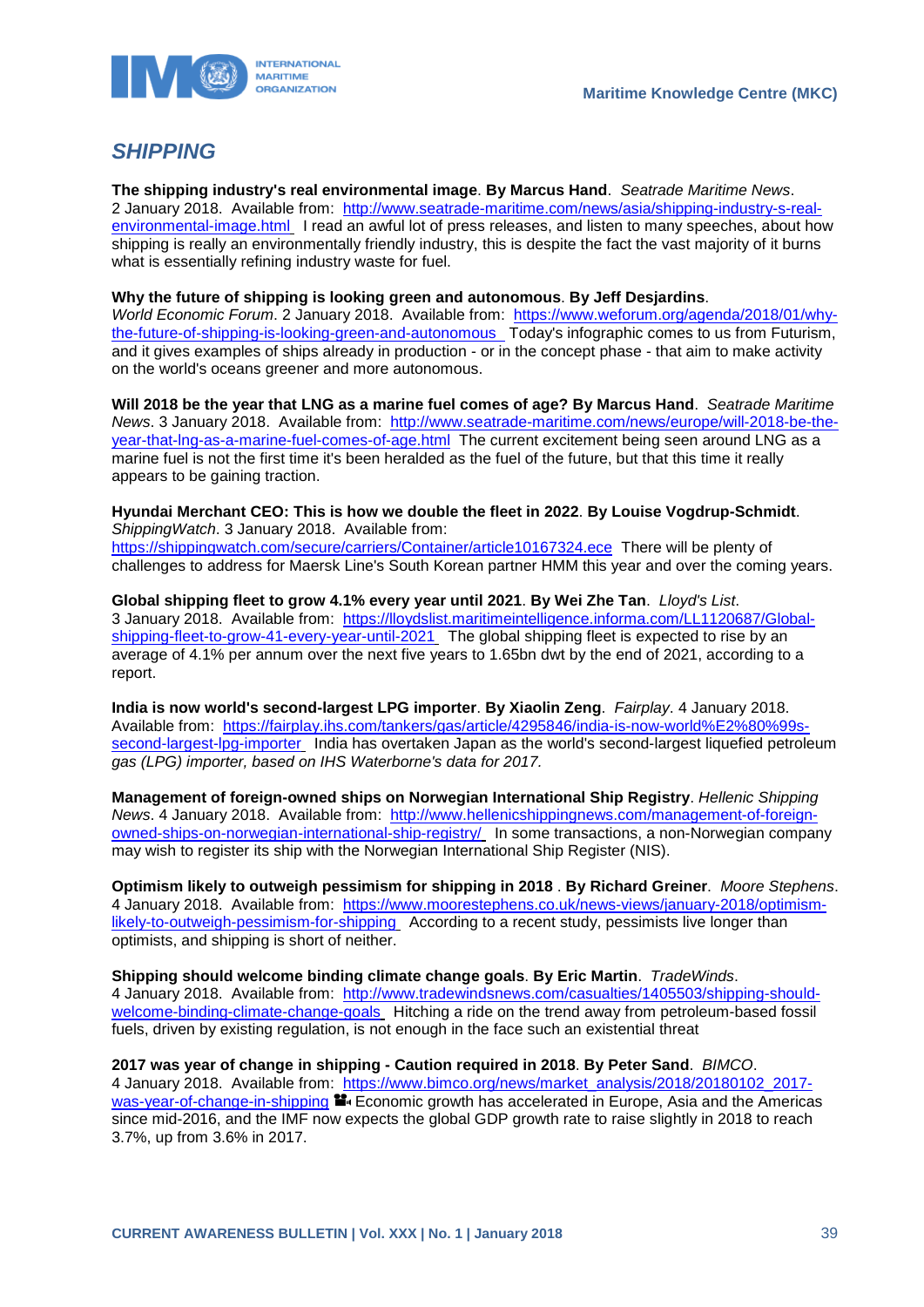

**The top issues facing shipping in 2018 according to Bimco**. **By Marcus Hand**. *Seatrade Maritime News*. 4 January 2018. Available from: [http://www.seatrade-maritime.com/news/europe/video-the-top](http://www.seatrade-maritime.com/news/europe/video-the-top-issues-facing-shipping-in-2018-according-to-bimco.html)[issues-facing-shipping-in-2018-according-to-bimco.html](http://www.seatrade-maritime.com/news/europe/video-the-top-issues-facing-shipping-in-2018-according-to-bimco.html) BIMCO CEO and secretary general Angus Frew sees the environment as the most important item on the agenda for shipping in 2018.

**Hong Kong to host shipping 'Davos'**. **By Julian Bray**. *TradeWinds*. 4 January 2018. Available from: <http://www.tradewindsnews.com/finance/1406640/hong-kong-to-host-shipping-davos> Hong Kong has won the right to host the first annual summit of the new Global Maritime Forum, which will take place over two days in early October.

**Panama cancelling registration of two vessels linked to North Korea trading**. **By Michele Labrut**. *Seatrade Maritime News*. 5 January 2018. Available from: [http://www.seatrade](http://www.seatrade-maritime.com/news/americas/panama-cancelled-registration-of-two-vessels-linked-to-north-korea-trading.html)[maritime.com/news/americas/panama-cancelled-registration-of-two-vessels-linked-to-north-korea](http://www.seatrade-maritime.com/news/americas/panama-cancelled-registration-of-two-vessels-linked-to-north-korea-trading.html)[trading.html](http://www.seatrade-maritime.com/news/americas/panama-cancelled-registration-of-two-vessels-linked-to-north-korea-trading.html) The Panama Maritime Authority of (AMP) has begun cancelling the registration of the *Orient Shenyu* (also known as *Glory Hope 1*) one of 10 vessels the US called on the UN to blacklist for trading with North Korea.

**Indian Register of Shipping celebrates its key achievements of 2017- Maintains a cautiously optimistic outlook for 2018**. *Indian Register of Shipping (IRClass)*. 5 January 2018. Available from: [http://www.irclass.org/media-and-publications/news/indian-register-of-shipping-celebrates-its-key](http://www.irclass.org/media-and-publications/news/indian-register-of-shipping-celebrates-its-key-achievements-of-2017-maintains-a-cautiously-optimistic-outlook-for-2018/)[achievements-of-2017-maintains-a-cautiously-optimistic-outlook-for-2018/](http://www.irclass.org/media-and-publications/news/indian-register-of-shipping-celebrates-its-key-achievements-of-2017-maintains-a-cautiously-optimistic-outlook-for-2018/) Continuing its growth trajectory, Indian Register of Shipping has concluded 2017 on a successful note with increased class fleet, growing global recognition, improved geographical presence and strengthened its capabilities through several new initiatives.

**Shifting Times for Shipping and Insurance**. **By Thya Kathiravel, Deputy Global Director (Underwriting), North P&I Club**. *Maritime Executive*. 7 January 2018. Available from: <https://www.maritime-executive.com/blog/shifting-times-for-shipping-and-insurance> During the course of 2017 a number of the long-standing economic challenges facing the global shipping market abated to a certain extent, at least for some sectors.

**Maritime stakeholders hail NIMASA capacity building initiative, pledge support for NSDP Cadets**. *News Express (Nigeria)*. 8 January 2018. Available from: [http://www.newsexpressngr.com/news/48429--](http://www.newsexpressngr.com/news/48429--Maritime-stakeholders-hail-NIMASA-capacity-building-initiative-pledge-support-for-NSDP-Cadets) [Maritime-stakeholders-hail-NIMASA-capacity-building-initiative-pledge-support-for-NSDP-Cadets](http://www.newsexpressngr.com/news/48429--Maritime-stakeholders-hail-NIMASA-capacity-building-initiative-pledge-support-for-NSDP-Cadets) The capacity building initiative of the Nigerian Maritime Administration and Safety Agency (NIMASA) through the Nigerian Seafarers Development Programme (NSDP) has again received commendation from Stakeholders and industry players in the Nigerian maritime sector.

**The Nautical Institute's 2017 Year in Retrospect**. **By Captain David Snider, President, Nautical Institute**. *Maritime Executive*. 8 January 2018. Available from: [https://www.maritime](https://www.maritime-executive.com/editorials/the-nautical-institute-s-2017-year-in-retrospect)[executive.com/editorials/the-nautical-institute-s-2017-year-in-retrospect](https://www.maritime-executive.com/editorials/the-nautical-institute-s-2017-year-in-retrospect) When writing an end of year retrospective, one is usually prone to look for industry deviations from past norms as either highlights or lowlights of the preceding 12 months

**Interview: No Market for Unmanned Ships in Tanker Sector**. *World Maritime News*. 9 January 2018. Available from: [https://worldmaritimenews.com/archives/240071/interview-no-market-for-unmanned](https://worldmaritimenews.com/archives/240071/interview-no-market-for-unmanned-ships-in-tanker-sector/)[ships-in-tanker-sector/](https://worldmaritimenews.com/archives/240071/interview-no-market-for-unmanned-ships-in-tanker-sector/) On the back of the technological developments in autonomy, and other major trends in the maritime industry, including digitalisation, digital disruption and steps taken towards green shipping, World Maritime News spoke to Gernot Ruppelt, Chief Commercial Officer, Ardmore Shipping, who said that tankers would not benefit from vessel autonomy

**Who are the main shipping organisations and what do they do? By Malcolm Latarche**. *ShipInsight*. 9 January 2018. Available from: <https://shipinsight.com/main-shipping-organisations/> ShipInsight frequently mentions international shipping bodies and the following is a brief introduction to the major shipping organisations and their roles beginning with the leading regulatory body.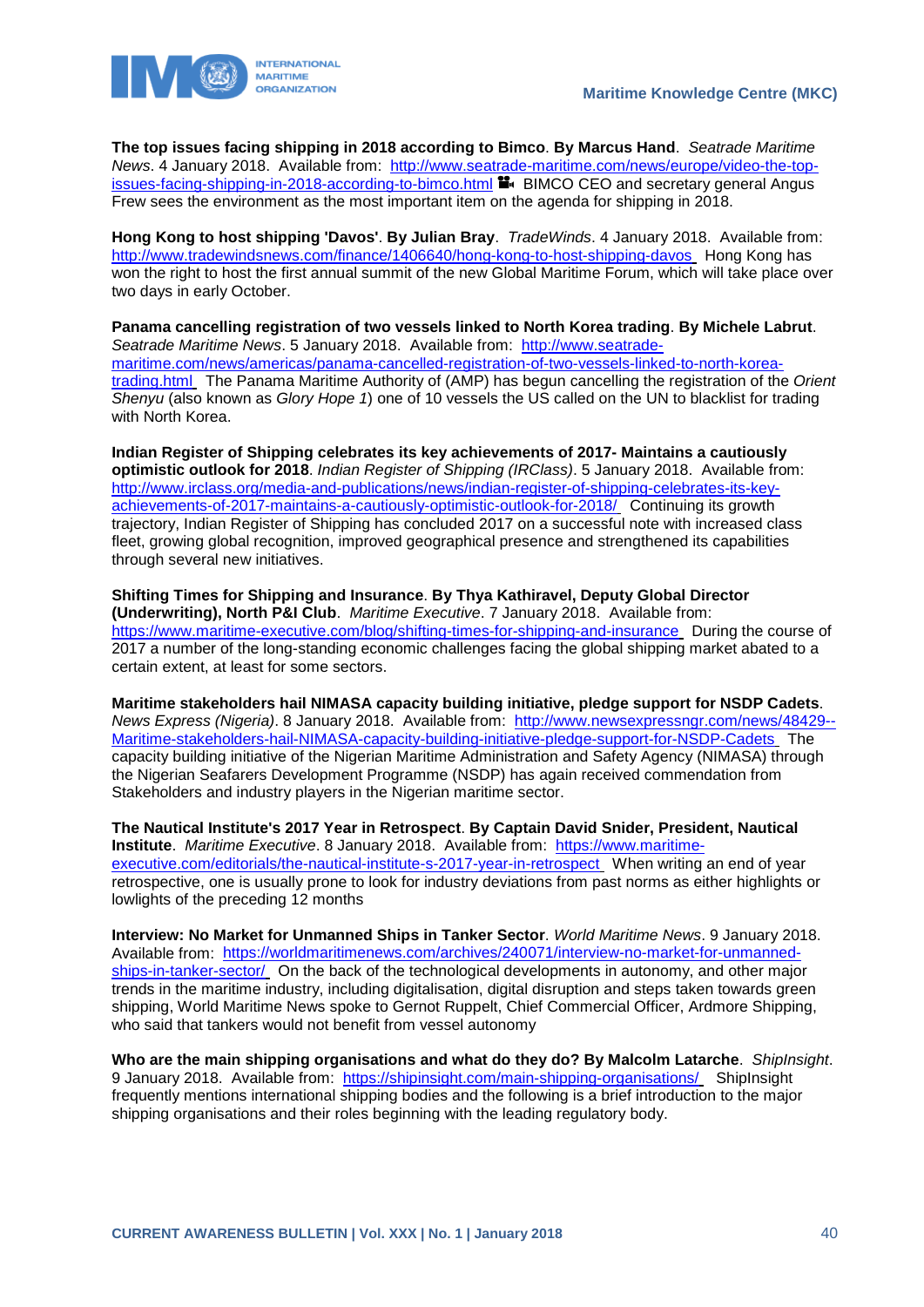

#### **50 years on, pioneer of oil and gas safety tech still sees room to grow**. **By Jamey Bergman**. *Tanker Shipping & Trade*. 10 January 2018. Available from:

[http://www.tankershipping.com/news/view,50-years-on-pioneer-of-oil-and-gas-safety-tech-still-sees-room](http://www.tankershipping.com/news/view,50-years-on-pioneer-of-oil-and-gas-safety-tech-still-sees-room-to-grow_50406.htm)to-grow 50406.htm An equipment manufacturer for safety technologies used onboard product and chemical tankers and LNG vessels said it is investing in "innovative solutions" for an evolving market based on a lifetime of work from one of its longest-serving employees.

**LNG to drive Arctic shipping development**. **By Vitaly Chernov**. *Port News*. 10 January 2018. Available from: <http://www.en.portnews.ru/comments/2446/> Liquefied natural gas is becoming the key driver for the development of the Arctic and Arctic shipping, both in Russia and in the USA..

**World fleet and flags under the spotlight**. **By Malcolm Latarche**. *ShipInsight*. 12 January 2018. Available from: <https://shipinsight.com/world-fleet-flags-spotlight/> Any breakdown of the world fleet into ship type, ownership or any other parameter can only ever be a snapshot because it changes constantly as ships are scrapped, newbuildings delivered and vessels change hands all the time.

**Connectivity, Innovation and Talent**. *Maritime and Port Authority of Singapore (MPA)*. 12 January 2018. Available from: [https://www.mpa.gov.sg/web/portal/home/media-centre/news-releases/detail/83647952-](https://www.mpa.gov.sg/web/portal/home/media-centre/news-releases/detail/83647952-0b16-4a15-ba04-32f14ba29bb2) [0b16-4a15-ba04-32f14ba29bb2](https://www.mpa.gov.sg/web/portal/home/media-centre/news-releases/detail/83647952-0b16-4a15-ba04-32f14ba29bb2) Dr Lam Pin Min, Senior Minister of State (SMS) for Ministry of Transport and Ministry of Health, launched the Sea Transport Industry Transformation Map (ITM) at the annual Singapore Maritime Foundation New Year Cocktail Reception this evening.

#### **China's huge air pollution problems could benefit gas carriers**. **By Katrine Grønvald Raun**. *ShippingWatch*. 12 January 2018. Available from:

<https://shippingwatch.com/secure/carriers/Tanker/article10197035.ece> The Chinese government's efforts to reduce pollution in the world's most populous country are good news for gas carriers.

#### **Landmark liner blockchain solution to debut in June**. **By Sam Chambers**. *Splash 24/7*. 12 January 2018. Available from: <http://splash247.com/landmark-liner-blockchain-solution-debut-june/> 300cubits, a Hong Kong-based tech initiative launched last August, has set a June date for what could be container shipping's very first blockchain system to go live.

**Sauder profs to lead international research network on eco-friendly shipping**. **By Ryan Patrick Jones**. *University of British Columbia (Canada)*. 14 January 2018. Available from: [https://www.ubyssey.ca/news/sauder-profs-to-lead-international-research-network-on-eco-shipping /](https://www.ubyssey.ca/news/sauder-profs-to-lead-international-research-network-on-eco-shipping%20/) The Green Shipping Partnership (GSP) is investigating efforts to encourage greener shipping practices and will contribute policy recommendations aimed at reducing the negative impacts of shipping on the environment.

**"Cyprus Shipping - Where will it set sail in 2018?"**. **By Thomas A Kazakos, Director General, Cyprus Shipping Chamber**. *Cyprus Mail*. 14 January 2018. Available from: [http://cyprus](http://cyprus-mail.com/2018/01/14/cyprus-shipping-will-sail-2018/?hilite=%27shipping%27)[mail.com/2018/01/14/cyprus-shipping-will-sail-2018/?hilite=%27shipping%27](http://cyprus-mail.com/2018/01/14/cyprus-shipping-will-sail-2018/?hilite=%27shipping%27) The "Year of Salvation", 2018, has already arrived.

**First ever container ship to receive cyber enabled ship descriptive note 'Cyber AL3 SECURE PERFORM (Energy Management System)' is delivered**. *Lloyd's Register*. 16 January 2018. Available from: [http://www.lr.org/en/news-and-insight/news/first-ever-container-ship-to-receive-cyber-enabled-ship](http://www.lr.org/en/news-and-insight/news/first-ever-container-ship-to-receive-cyber-enabled-ship-descriptive-note-cyber-al3.aspx)[descriptive-note-cyber-al3.aspx](http://www.lr.org/en/news-and-insight/news/first-ever-container-ship-to-receive-cyber-enabled-ship-descriptive-note-cyber-al3.aspx) *MV COSCO Shipping Aries,* delivered to COSCOS today, is the first ever container ship to receive LR's Cyber-enabled ship (CES) descriptive note 'Cyber AL3 SECURE PERFORM' for its energy management system.

**Sydney scientists claim billions can be saved from revolutionary new coating**. **By Sam Chambers**. *Splash 24/7*. 17 January 2018. Available from: [http://splash247.com/sydney-scientists-claim-billions-can](http://splash247.com/sydney-scientists-claim-billions-can-saved-revolutionary-new-coating/)[saved-revolutionary-new-coating/](http://splash247.com/sydney-scientists-claim-billions-can-saved-revolutionary-new-coating/) A team of chemistry researchers from the University of Sydney Nano Institute has developed nanostructure surface coatings that have anti-fouling properties without using any toxic components.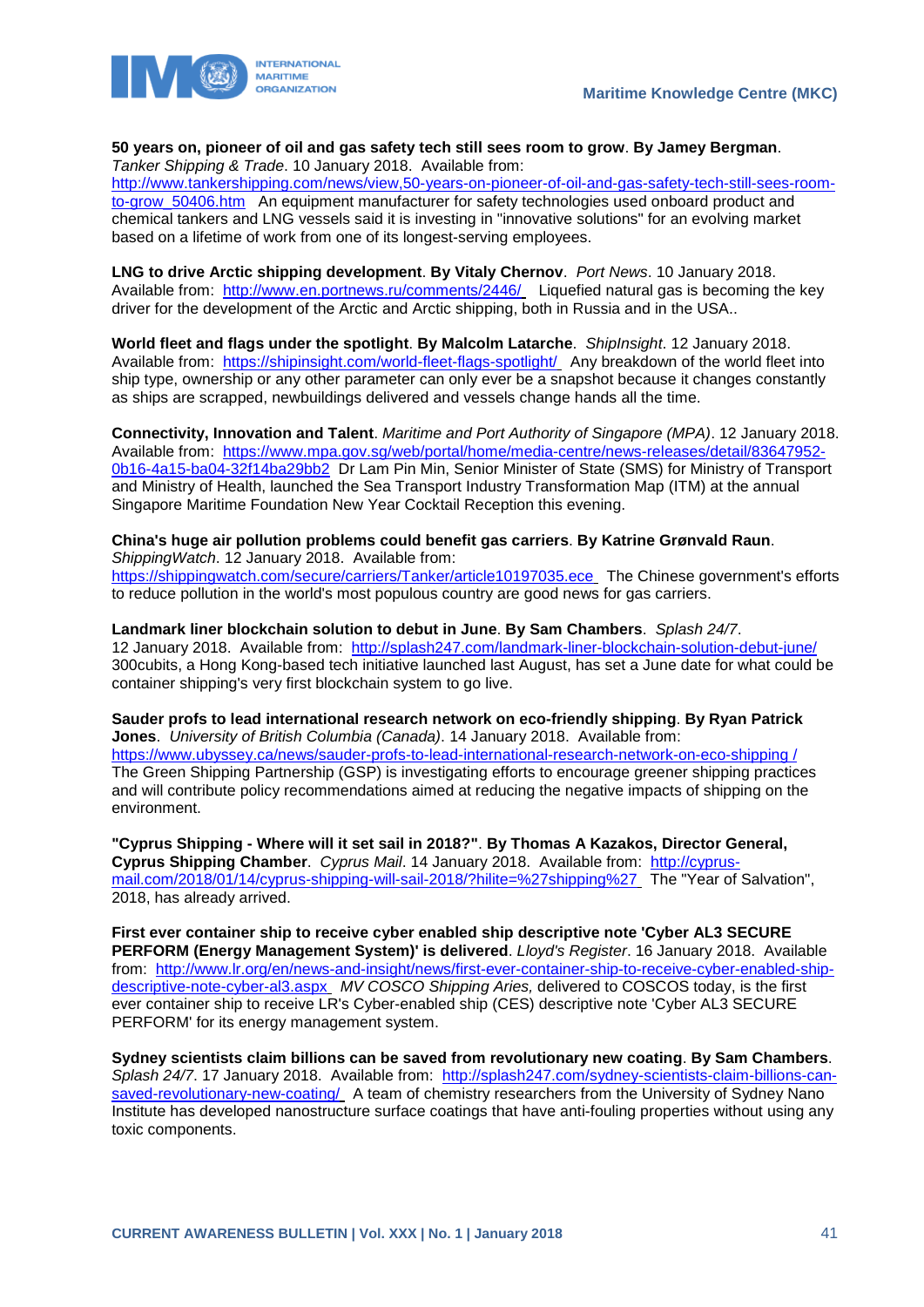

### **WEF says cyber security tops global risks concerns**. **By Richard Clayton**. *Lloyd's List*.

17 January 2018. Available from: [https://lloydslist.maritimeintelligence.informa.com/LL1120882/WEF](https://lloydslist.maritimeintelligence.informa.com/LL1120882/WEF-says-cyber-security-tops-global-risks-concerns)[says-cyber-security-tops-global-risks-concerns](https://lloydslist.maritimeintelligence.informa.com/LL1120882/WEF-says-cyber-security-tops-global-risks-concerns) Environmental, economic, and geopolitical risk are all major concerns for business, according to the World Economic Forum; however, cyber security is top of the agenda

**Korean Register to Provide Statutory Services to Portugal**. *Maritime Executive*. 17 January 2018. Available from: [https://www.maritime-executive.com/corporate/korean-register-to-provide-statutory](https://www.maritime-executive.com/corporate/korean-register-to-provide-statutory-services-to-portugal)[services-to-portugal](https://www.maritime-executive.com/corporate/korean-register-to-provide-statutory-services-to-portugal) Korean Register (KR) - an IACS member classification society - has been granted authorization by the Portugal Maritime Authority (DGRM) to deliver statutory services on behalf of the Portugal flag state..

#### **Everything you should know about reefer shipping**. *Port Technology International*. 17 January 2018. Available from:

[https://www.porttechnology.org/news/everything\\_you\\_need\\_to\\_know\\_about\\_reefer\\_shipping](https://www.porttechnology.org/news/everything_you_need_to_know_about_reefer_shipping) The term 'reefer' is used in shipping to refer to refrigerated ships and refrigerated shipping containers that transport perishable commodities by sea.

### **New ECSA chairman on speed limit for ships: "It would work wonders"**. **By Niklas Krigslund**. *ShippingWatch*. 18 January 2018. Available from:

<https://shippingwatch.com/secure/carriers/article10214953.ece> The new chairman of the European Community Shipowners' Association, Panos Laskaridis, says that a speed limit for ships could be one of several solutions for reducing shipping's greenhouse gas emissions in the short term. NGO is pleased with the statement.

# **Automation, cyber security and the environment: shipping in 2017**. **By Elly Earls**.

*Ship-Technology.Com*. 18 January 2018. Available from: [https://www.ship](https://www.ship-technology.com/features/automation-cyber-security-environment-shipping-2017/)[technology.com/features/automation-cyber-security-environment-shipping-2017/](https://www.ship-technology.com/features/automation-cyber-security-environment-shipping-2017/) The International Maritime Organization's (IMO's) fuel sulphur regulations, autonomous ports and ships, and cyber security and risk management proved hot topics for the shipping industry during 2017.

**New Maritime Minister, Nusrat Ghani MP welcomes Women in Maritime Taskforce**. *Maritime UK*. 18 January 2018. Available from: [https://www.maritimeuk.org/media-centre/news/news-new-maritime](https://www.maritimeuk.org/media-centre/news/news-new-maritime-minister-nusrat-ghani-mp-welcomes-women-maritime-taskforce/)[minister-nusrat-ghani-mp-welcomes-women-maritime-taskforce/](https://www.maritimeuk.org/media-centre/news/news-new-maritime-minister-nusrat-ghani-mp-welcomes-women-maritime-taskforce/) Ghani, only the second woman to hold the Department for Transport portfolio for the UK's £40bn maritime sector. [Women in Maritime Taskforce Established](https://www.maritimeuk.org/media-centre/news/women-maritime-taskforce-established/) 

**Hapag-Lloyd sees shipping transport demand up, more mergers in 2018**. **By Vera Eckert**. *Reuters*. 18 January 2018. Available from: [https://www.reuters.com/article/hapaglloyd-outlook/hapag-lloyd-sees](https://www.reuters.com/article/hapaglloyd-outlook/hapag-lloyd-sees-shipping-transport-demand-up-more-mergers-in-2018-idUSL8N1PD0U7)[shipping-transport-demand-up-more-mergers-in-2018-idUSL8N1PD0U7](https://www.reuters.com/article/hapaglloyd-outlook/hapag-lloyd-sees-shipping-transport-demand-up-more-mergers-in-2018-idUSL8N1PD0U7) German shipping group Hapag-Lloyd sees demand for transport growing 4 percent in 2018 and expects more shipping firms to merge in the year, the chief executive said.

#### **Over 1000 women seafarers share sexual harassment experiences**. **By Katrine Grønvald Raun**. *ShippingWatch*. 19 January 2018. Available from:

<https://shippingwatch.com/carriers/article10219785.ece> <sup>1</sup>,150 Swedish women in the Swedish shipping industry have shared witness accounts of sexual harassment and abuse on board vessels.

**Interview with European Maritime Safety Agency Executive Director Markku Mylly**. *gCaptain*. 19 January 2018. Available from: [http://gcaptain.com/gibraltar-shipping-interview-with-european](http://gcaptain.com/gibraltar-shipping-interview-with-european-maritime-safety-agency-executive-director-markku-mylly/)[maritime-safety-agency-executive-director-markku-mylly/](http://gcaptain.com/gibraltar-shipping-interview-with-european-maritime-safety-agency-executive-director-markku-mylly/) Markku Mylly is Executive Director at EMSA, responsible for providing technical and scientific assistance to the European Commission and Member States in the proper development and implementation of EU legislation on maritime safety, pollution by ships and security on board ships.

**Let the time-wasting stop on tackling gender inequality**. **By Helen Kelly**. *Lloyd's List*. 19 January 2018. Available from: <https://lloydslist.maritimeintelligence.informa.com/LL1120921>New taskforce has a huge challenge ahead of it to overturn ingrained gender bias in the maritime industries.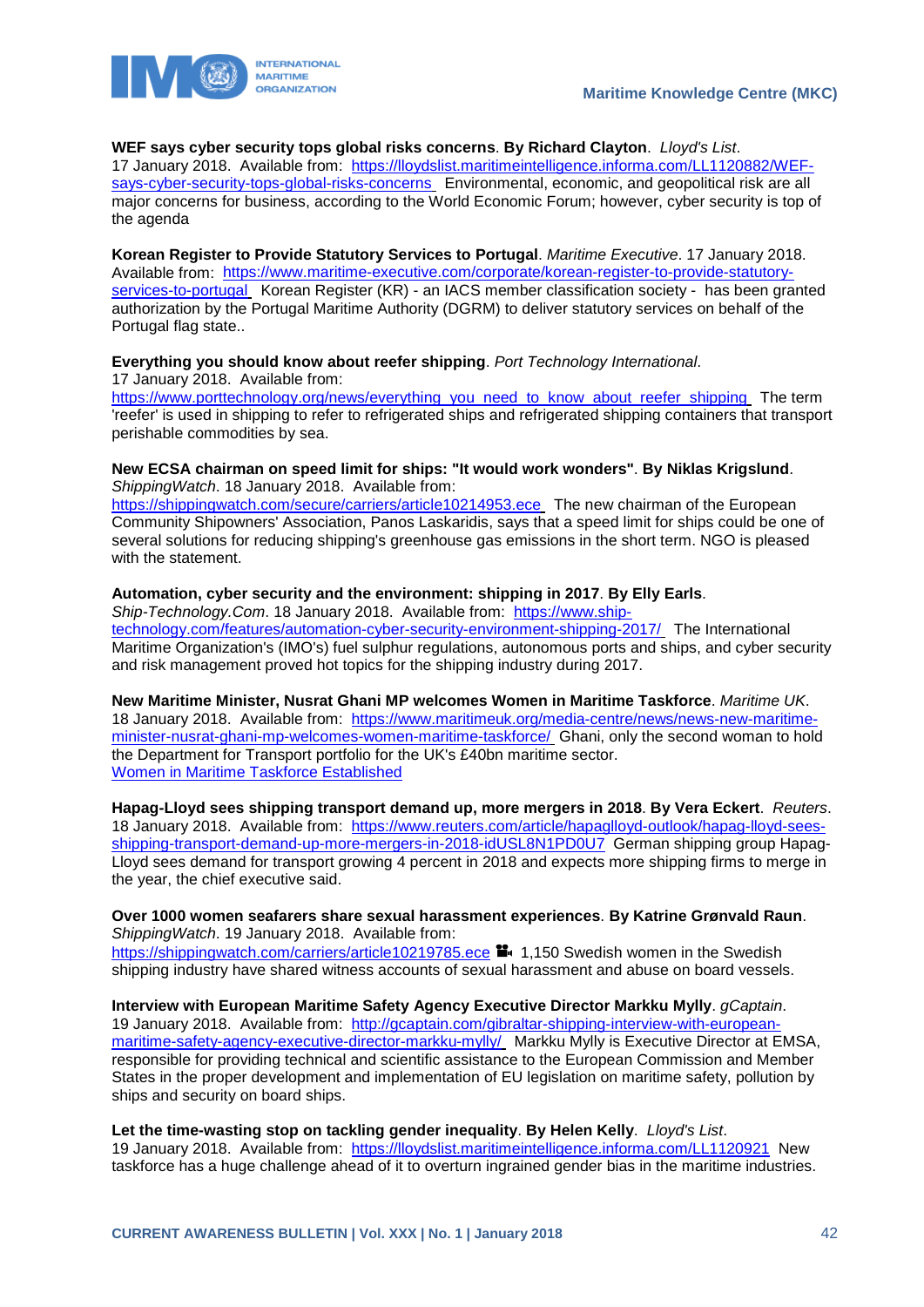

**Ship registration put on ice**. *Daily News (Tanzania)*. 20 January 2018. Available from:

<https://www.dailynews.co.tz/index.php/home-news/55469> The Head of State issued the directive at the Julius Nyerere Convention Centre (JNCC) when addressing employees of the Ministry of Foreign Affairs and East African Cooperation, where he tasked the Minister for Works, Transport and Communications, Prof Makame Mbarawa and his Zanzibar counterpart, Ambassador Ali Abeid Karume, to fully implement the directive.

#### **Environmental organisations and shipping industry call for carriage ban on non-compliant fuel**. *Transport & Environment*. 22 January 2018. Available from:

[https://www.transportenvironment.org/press/environmental-organisations-and-shipping-industry-call](https://www.transportenvironment.org/press/environmental-organisations-and-shipping-industry-call-carriage-ban-non-compliant-fuel)[carriage-ban-non-compliant-fuel](https://www.transportenvironment.org/press/environmental-organisations-and-shipping-industry-call-carriage-ban-non-compliant-fuel) Leading environmental organisations and the global shipping industry have joined in calling for an explicit prohibition on the carriage of non-compliant marine fuels when the global 0.5% sulphur cap takes effect in 2020.

#### **China's maritime economy expands by 7.5% in recent five years**. *Government of China*. 22 January 2018. Available from:

[http://english.gov.cn/state\\_council/ministries/2018/01/22/content\\_281476022217720.htm](http://english.gov.cn/state_council/ministries/2018/01/22/content_281476022217720.htm) The gross production value of China's maritime industry grew by 7.5 percent annually on average in the past five years, accounting for nearly 10 percent of the country's GDP, the State Oceanic Administration (SOA) announced on Jan 21.

**Global shipping industry failing to fill gender pay gap**. **By Alexander Whiteman**. *gCaptain*. 22 January 2018. Available from: [http://gcaptain.com/global-shipping-industry-failing-to-fill-gender-pay](http://gcaptain.com/global-shipping-industry-failing-to-fill-gender-pay-gap/)[gap/](http://gcaptain.com/global-shipping-industry-failing-to-fill-gender-pay-gap/) Ethical and moral standards notwithstanding, companies boasting mixed boards can boast higher profits.

# **Cooperation is the Key to Ferry Industry's Future**. **By Mike Corrigan**. *MarineLink.Com*.

22 January 2018. Available from: <https://www.marinelink.com/news/cooperation-industrys433181> Interferry CEO Mike Corrigan explains how the trade association's 'stronger together' mission is helping to shape outcomes on the pressing issues of safety, security and the environment.

**Chinese shipping needs more talent, says Shanghai Shipping Exchange**. **By Cichen Shen**. *Lloyd's List*. 22 January 2018. Available from:

<https://lloydslist.maritimeintelligence.informa.com/LL1120929> China is in dire need of more talented professionals who can help the country's maritime industry move to the next level, according to Shanghai Shipping Exchange president Zhang Ye.

#### **Denmark targets digitalisation as it sets out global maritime hub plans for 2025**. **By Marcus Hand**. *Seatrade Maritime News*. 23 January 2018. Available from: [http://www.seatrade-](http://www.seatrade-maritime.com/news/europe/denmark-targets-digitalisation-as-it-sets-out-global-maritime-hub-plans-by-2025.html)

[maritime.com/news/europe/denmark-targets-digitalisation-as-it-sets-out-global-maritime-hub-plans-by-](http://www.seatrade-maritime.com/news/europe/denmark-targets-digitalisation-as-it-sets-out-global-maritime-hub-plans-by-2025.html)[2025.html](http://www.seatrade-maritime.com/news/europe/denmark-targets-digitalisation-as-it-sets-out-global-maritime-hub-plans-by-2025.html) The Danish Ministry of Economic and Business Affairs said that the plan aimed for Denmark to be a frontrunner in developing autonomous maritime technologies and maritime digitalization.

### **Clean Arctic Alliance response to new record volume of goods shipped on the Northern Sea Route**. *Clean Arctic Alliance*. 23 January 2018. Available from:

[http://www.hfofreearctic.org/en/2018/01/23/clean-arctic-alliance-response-to-new-record-volume-of](http://www.hfofreearctic.org/en/2018/01/23/clean-arctic-alliance-response-to-new-record-volume-of-goods-shipped-on-the-northern-sea-route/)[goods-shipped-on-the-northern-sea-route/](http://www.hfofreearctic.org/en/2018/01/23/clean-arctic-alliance-response-to-new-record-volume-of-goods-shipped-on-the-northern-sea-route/) Responding to the latest figures from the Russian Federal Agency for Maritime and River Transport regarding a record volume of 9,737 million tons of goods shipped on the Northern Sea Route during 2017, Dr Sian Prior, lead advisor to the Clean Arctic Alliance said...

**'Maritime a sure way of growing African economy'**. **By Sulaimon Salau**. *Guardian (Nigeria)*. 24 January 2018. Available from: [https://guardian.ng/business-services/maritime/maritime-a-sure-way](https://guardian.ng/business-services/maritime/maritime-a-sure-way-of-growing-african-economy/)[of-growing-african-economy/](https://guardian.ng/business-services/maritime/maritime-a-sure-way-of-growing-african-economy/) The Chairman, Association of African Maritime Administration (AAMA), Dakuku Peterside, has said the maritime sector is crucial to the growth and development of the African economy.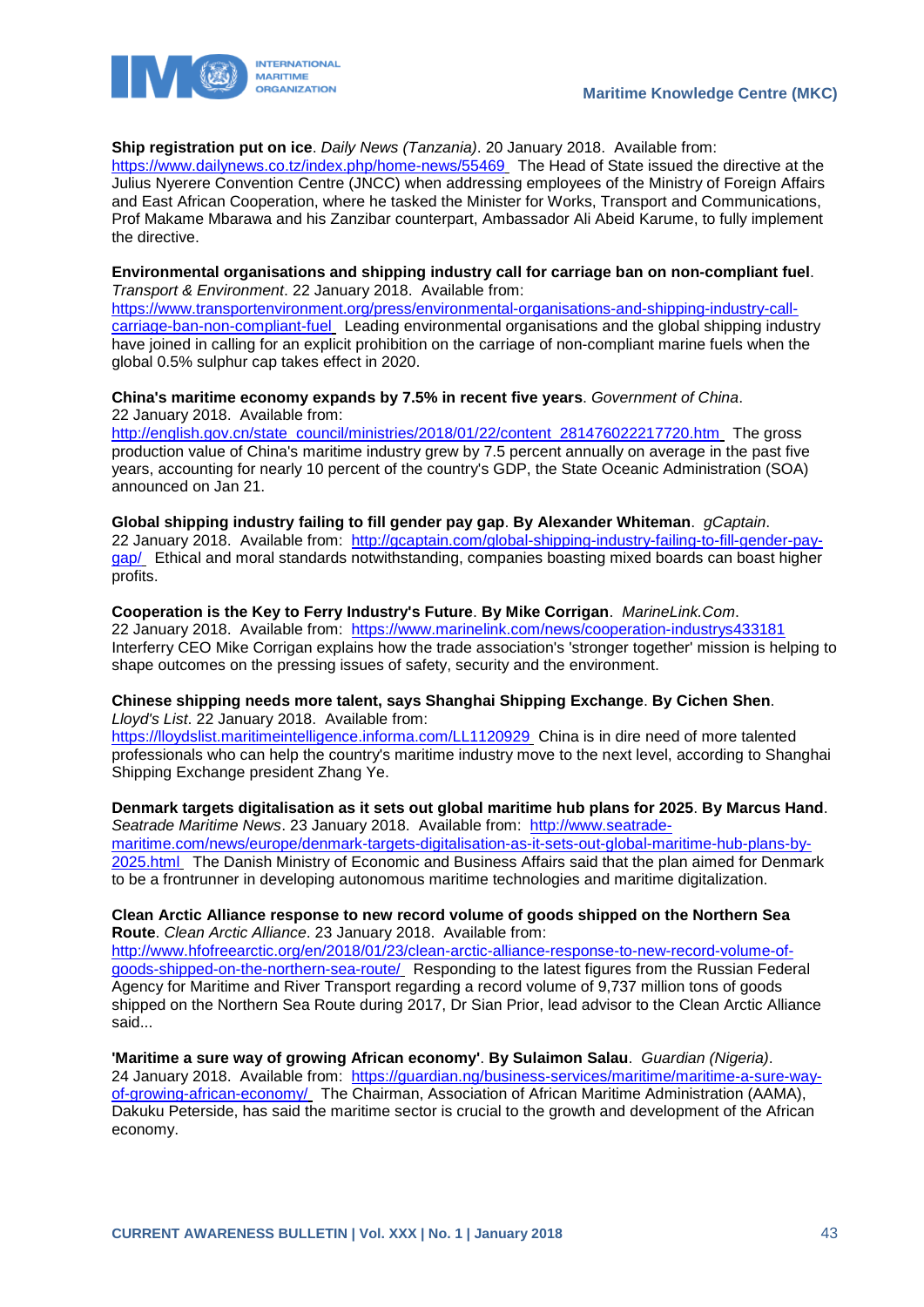

#### **Professor questions several aspects of Maersk and IBM's blockchain project**. **By Søren Pico**. *ShippingWatch*. 24 January 2018. Available from:

<https://shippingwatch.com/secure/carriers/article10238318.ece> It is far from certain that Maersk and IBM will win the race to produce the future data platform for shipping despite massive attention and interest in the two parties' collaboration, says Shipping Professor Roar Os Ådland when ShippingWatch meets him.

**Hempel launches new performance monitoring system**. **By Vincent Wee**. *Seatrade Maritime News*. 25 January 2018. Available from: [http://www.seatrade-maritime.com/news/europe/hempel-launches](http://www.seatrade-maritime.com/news/europe/hempel-launches-new-performance-monitoring-system.html)[new-performance-monitoring-system.html](http://www.seatrade-maritime.com/news/europe/hempel-launches-new-performance-monitoring-system.html) Billed as fuel efficiency intelligence, the Systems for Hull and Propeller Efficiency (SHAPE) is based on the ISO 19030 framework, and combines elements of hull and propeller efficiency optimisation, making expert advice and solutions available to every ship operator.

### **Tanzania's flags of inconvenience**. **By Simon Allison**. *Mail & Guardian (South Africa)*. 26 January 2018. Available from: [https://mg.co.za/article/2018-01-26-00-tanzanias-flags-of](https://mg.co.za/article/2018-01-26-00-tanzanias-flags-of-inconvenience)[inconvenience](https://mg.co.za/article/2018-01-26-00-tanzanias-flags-of-inconvenience) The *Andromeda* has seen better days - the cracked deck and inoperable lifeboats attest to that.

# **Denmark to name sulfur cheaters**. **By Louise Vogdrup-Schmidt and Katrine Grønvald Raun**.

*ShippingWatch*. 26 January 2018. Available from: <https://shippingwatch.com/secure/carriers/article10247044.ece> If a carrier violates sulfur requirements in Danish waters, it will no longer be possible to save face and reputation.

#### **ECSA chairman encourages EU countries to protect shipping**. **By Niklas Krigslund**. *ShippingWatch*. 26 January 2018. Available from:

<https://shippingwatch.com/secure/carriers/article10247011.ece> The new chairman for the European Community Shipowner's Association (ECSA), Panos Lakaridis, warns that current, tough competition from Asia will intensify in coming years.

**Japanese firms to launch LNG bunkering business**. **By Jamey Bergman**. *LNG World Shipping* . 29 January 2018. Available from: [http://www.lngworldshipping.com/news/view,japanese-firms-to-launch](http://www.lngworldshipping.com/news/view,japanese-firms-to-launch-lng-bunkering-business_50625.htm)[lng-bunkering-business\\_50625.htm](http://www.lngworldshipping.com/news/view,japanese-firms-to-launch-lng-bunkering-business_50625.htm) Four of Japan's largest firms – K Line, NYK Line, Toyota Tsusho Corporation and Chubu Electric Power Co – have begun discussions on a new business to supply LNG to vessels in Japan.

**Is a ballast water treatment system necessary? By Malcolm Latarche**. *ShipInsight*. 30 January 2018. Available from: [https://shipinsight.com/ballast-water-treatment-system-necessary /](https://shipinsight.com/ballast-water-treatment-system-necessary%20/) To understand why a system may be unnecessary it is first important to understand why ships carry ballast.

### **SEA\LNG launches LNG Bunker Navigator Tool**. **By Priyanka Ann Saini**. *Sea News*.

31 January 2018. Available from: <http://seanews.co.uk/sealng-launches-lng-bunker-navigator-tool/> SEA\LNG, the multi-sector industry coalition aiming to accelerate the widespread adoption of liquefied natural gas (LNG) as a marine fuel, today announced that it has launched a new free-to-access online tool to improve understanding of the current, and rapidly evolving, LNG bunkering infrastructure landscape.